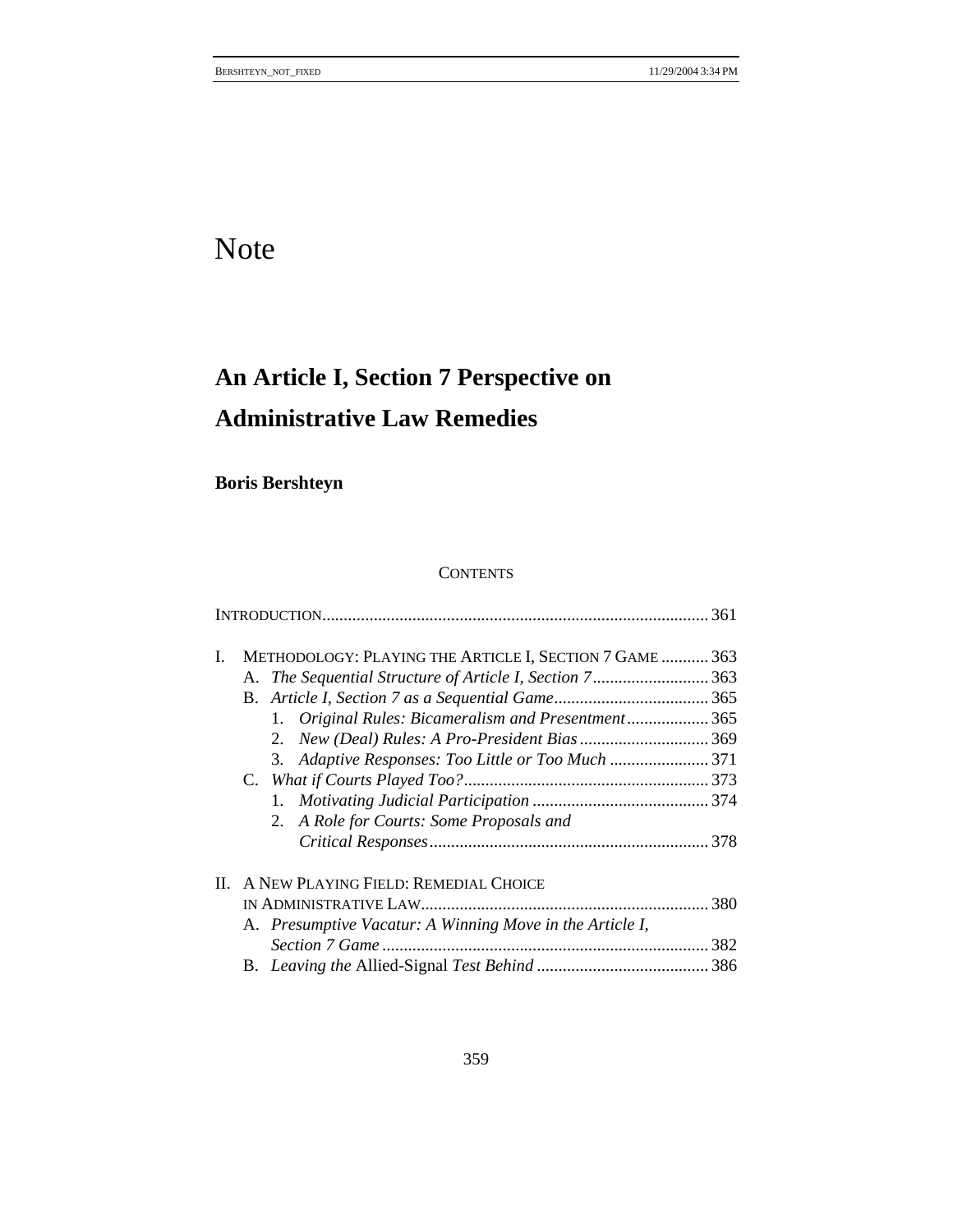# III. MEDIA-OWNERSHIP RULES: A CASE STUDY

| 2. Prediction 2: Congressional Use of Appropriations |  |
|------------------------------------------------------|--|
|                                                      |  |
| 3. Prediction 3: Agency Responses to Informal        |  |
|                                                      |  |
|                                                      |  |
|                                                      |  |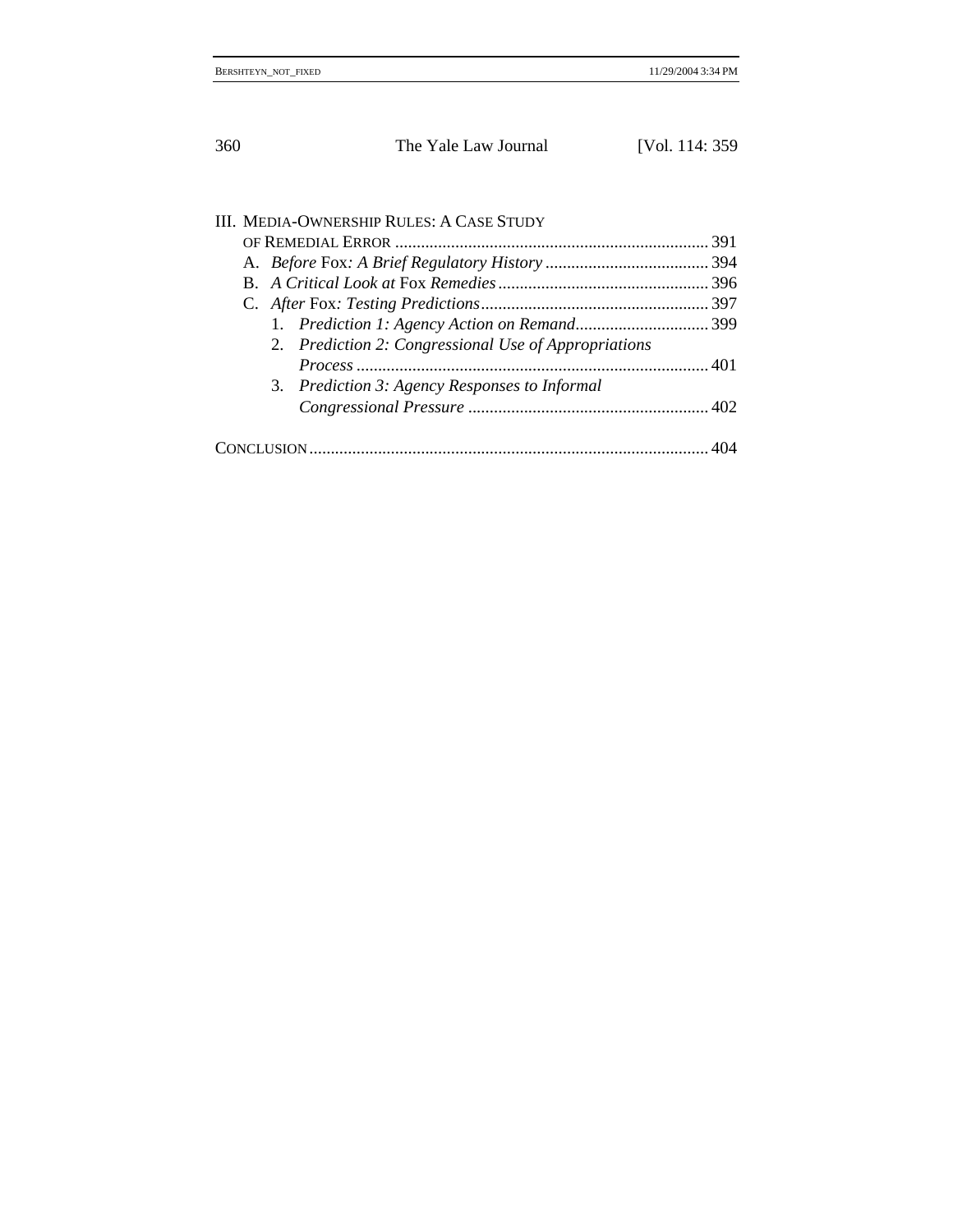#### **INTRODUCTION**

In recent decades, our understanding of the administrative state, and particularly its relationship to political institutions created by the U.S. Constitution, has benefited substantially from game-theoretic analysis.<sup>1</sup> Scholars who apply game theory to policy formation "view[] relationships between political actors, such as the President, Congress, and the Supreme Court, as a sequential game in which each party acts based on its expectations of the other parties' responses."<sup>2</sup> Not surprisingly, the familiar sequence created by Article I, Section 7—which sets forth the bicameralism and presentment requirements for federal lawmaking—has attracted particular attention.<sup>3</sup> Scholars applying sequential models have explored how this constitutional game has been transformed by the arrival of a new player, the twentieth-century administrative state.<sup>4</sup> Since federal administrative agencies enjoy significant delegated powers<sup>5</sup> and discretion in statutory interpretation,<sup>6</sup> it is perhaps axiomatic that they may alter federal policy in favor of the President who oversees them.<sup>7</sup> Game theory has added analytic precision to this intuition. It has also permitted legal scholars to recommend specific doctrinal reforms that counteract the pro-President bias created by the federal bureaucracy: reforms in constitutional law, in statutory interpretation techniques, and in judicial deference to administrative decisions (the so-called *Chevron* doctrine).<sup>8</sup>

<sup>1</sup>*. See* JERRY L. MASHAW, GREED, CHAOS, AND GOVERNANCE: USING PUBLIC CHOICE TO IMPROVE PUBLIC LAW 101-05 (1997).

<sup>2.</sup> Edward L. Rubin, *The New Legal Process, the Synthesis of Discourse, and the Microanalysis of Institutions*, 109 HARV. L. REV. 1393, 1406 (1996). For examples of such scholarship, see John Ferejohn & Charles Shipan, *Congressional Influence on Bureaucracy*, 6 J.L. ECON. & ORG. (SPECIAL ISSUE) 1 (1990); and John Ferejohn & Barry Weingast, *Limitation of Statutes: Strategic Statutory Interpretation*, 80 GEO. L.J. 565 (1992).

<sup>3.</sup> *See, e.g.*, William N. Eskridge, Jr. & John Ferejohn, *The Article I, Section 7 Game*, 80 GEO. L.J. 523 (1992). Article I, Section 7 reads,

Every Bill which shall have passed the House of Representatives and the Senate, shall, before it become a Law, be presented to the President of the United States; If he approve he shall sign it, but if not he shall return it, with his Objections to that House in which it shall have originated, who shall enter the Objections at large on their Journal, and proceed to reconsider it. If after such Reconsideration two thirds of that House shall agree to pass the Bill, it shall be sent, together with the Objections, to the other House, by which it shall likewise be reconsidered, and if approved by two thirds of that House, it shall become a Law.

U.S. CONST. art. I, § 7, cl. 2.

<sup>4</sup>*. See, e.g.*, Eskridge & Ferejohn, *supra* note 3, at 533-40.

<sup>5</sup>*. See infra* note 37 and accompanying text.

<sup>6</sup>*. See infra* notes 82-83 and accompanying text.

<sup>7.</sup> To claim that the White House has absolute control of the administrative state would, however, ignore nuances discussed *infra* note 40.

<sup>8.</sup> For a more detailed account of these recommendations, see *infra* Section I.C.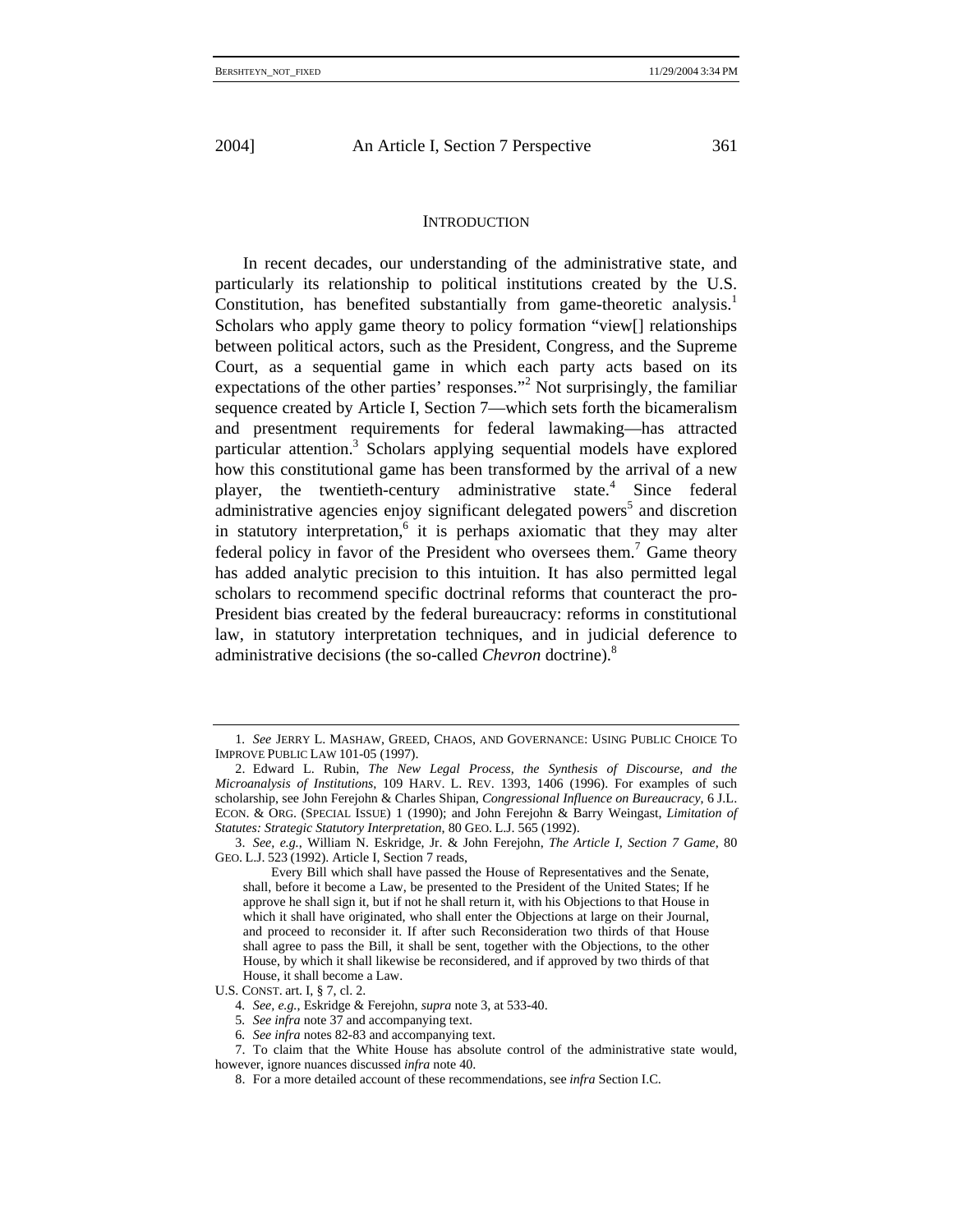This Note explores another possible compensating strategy. It applies sequential analysis to a judicial function that has not been extensively explored by legal theorists—the choice of remedies in administrative law. When a court finds a legal defect in an agency's decision, two remedial options are available: It can either vacate the defective rule or remand it back to the agency without vacatur (that is, leave the rule in place for the time being).<sup>9</sup> This Note makes two arguments about this choice, one descriptive and one normative. First, sequential analysis suggests that the two remedies can lead to different lawmaking sequences and may therefore generate distinct policy outcomes. Second, presumptive vacatur would best reflect the original design of Article I, Section 7 in the age of administrative bureaucracy. Remand without vacatur, in comparison, biases policy outcomes in favor of the President. In short, this Note argues that, to the extent that the sequential structure of Article I, Section 7 should inform courts' remedial choices, vacatur should be the presumptive administrative law remedy. Importantly, this recommendation runs counter to a recent judicial trend: Starting in the early 1990s, courts have increasingly remanded agency rules without vacating them.<sup>10</sup> This Note offers a reason to be wary of this development.

Much of the theoretical analysis that supports this Note's presumptive vacatur thesis derives from a straightforward sequential model. Admittedly, such a model makes numerous simplifying assumptions and therefore cannot fully replicate the rich dynamics of our political life. This predicament raises two concerns about real-world application of this Note's recommendation: Can courts implement presumptive vacatur in the context of specific cases? Can the sequential model, on which the rationale for presumptive vacatur rests, accurately predict the aftermath of judicial remedies?

This Note will make a preliminary inquiry into these questions by using the national television station ownership rule as a case study. In 2002, the Court of Appeals for the District of Columbia Circuit found the Federal Communications Commission's latest iteration of this rule "arbitrary and capricious and contrary" to the Telecommunications Act of  $1996$ <sup>11</sup> Despite these defects, the court remanded the rule to the FCC without vacating it.<sup>12</sup> This Note's presumptive vacatur analysis suggests that the court erred: Vacatur, not remand, was the appropriate remedy. More importantly, the

<sup>9.</sup> In one prominent case, the majority of an appellate panel chose to remand without vacatur "so as to afford the agency [another] opportunity to set forth its view." Checkosky v. SEC (*In re* Checkosky), 23 F.3d 452, 462 (D.C. Cir. 1994). Another judge, in a separate opinion, wrote that he would "go one step further and vacate the [agency's] order." *Id.* at 490 (opinion of Randolph, J.).

<sup>10</sup>*. See infra* Section II.B.

<sup>11</sup>*. See* Fox Television Stations v. FCC, 280 F.3d 1027, 1045 (D.C. Cir. 2002).

<sup>12</sup>*. Id*. at 1033.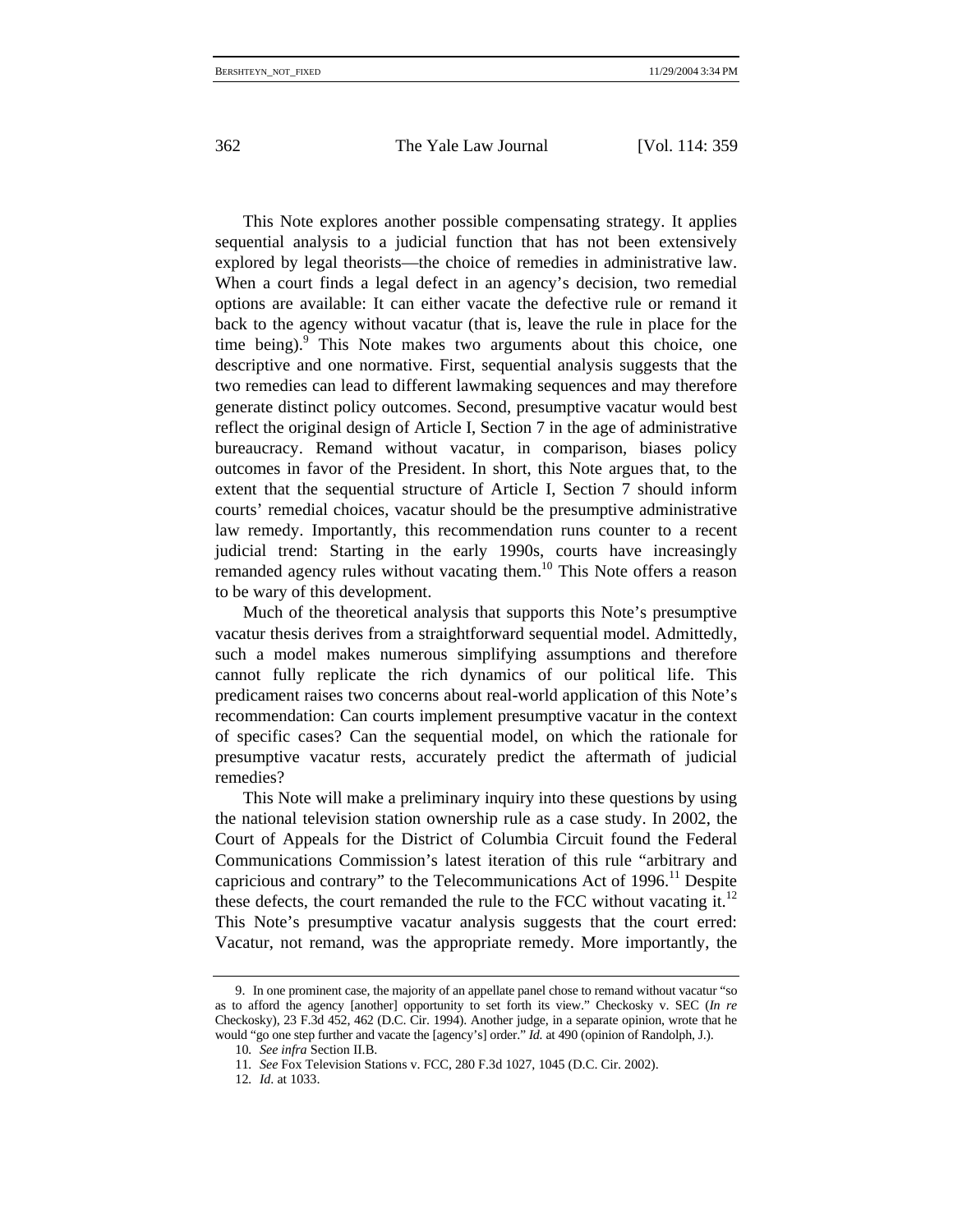aftermath of the court's improvident remand proved broadly consistent with the predictions of the sequential model. Of course, no abstract model can be conclusively verified by examining a single administrative policy. Rather, this Note pursues its case study with the less ambitious goal of illustrating its theoretical analysis in a tangible policy context.

Part I introduces sequential analysis of the Constitution's lawmaking process and outlines the normative recommendations that legal scholars have derived from this technique. Part II then applies this Article I, Section 7 game to a new field—administrative law remedies—and makes the theoretical case for presumptive vacatur as an alternative to today's remand-friendly jurisprudence. Finally, Part III turns to the national television ownership rule for a real-life illustration of this Note's analysis.

## I. METHODOLOGY: PLAYING THE ARTICLE I, SECTION 7 GAME

As a crucial point of departure for their game-theoretic analysis, political theorists have observed that policymaking "has an inherently sequential structure" and that the specifics of this sequence "can have significant implications for the kinds of policy that can be produced."<sup>13</sup> The reasons a "particular sequential structure has arisen rather than others ... . would seem to lie in the logic of constitutional design<sup>"14</sup>—and Article I, Section 7 specifies one such design. This Part articulates how this constitutional sequence can inform legal doctrine. Section A outlines the Founding ideology behind the bicameralism and presentment requirements. Section B focuses on a sequential model of these requirements developed by William Eskridge and John Ferejohn—a model that traces how the administrative state has altered the Founders' sequential scheme in favor of the President. Section C suggests why jurists—originalists and nonoriginalists alike—might seek to restore the original sequential structure without fundamentally curtailing the scope of the federal bureaucracy. It then summarizes existing proposals for such compensating reforms. This review of existing work will lay the foundation for this Note's main task developing an Article I, Section 7 perspective on administrative law remedies.

#### A. *The Sequential Structure of Article I, Section 7*

According to the Supreme Court, "the prescription for legislative action" in Article I, Section 7 "represents the Framers' decision that the

14*. Id*.

<sup>13.</sup> Ferejohn & Shipan, *supra* note 2, at 2.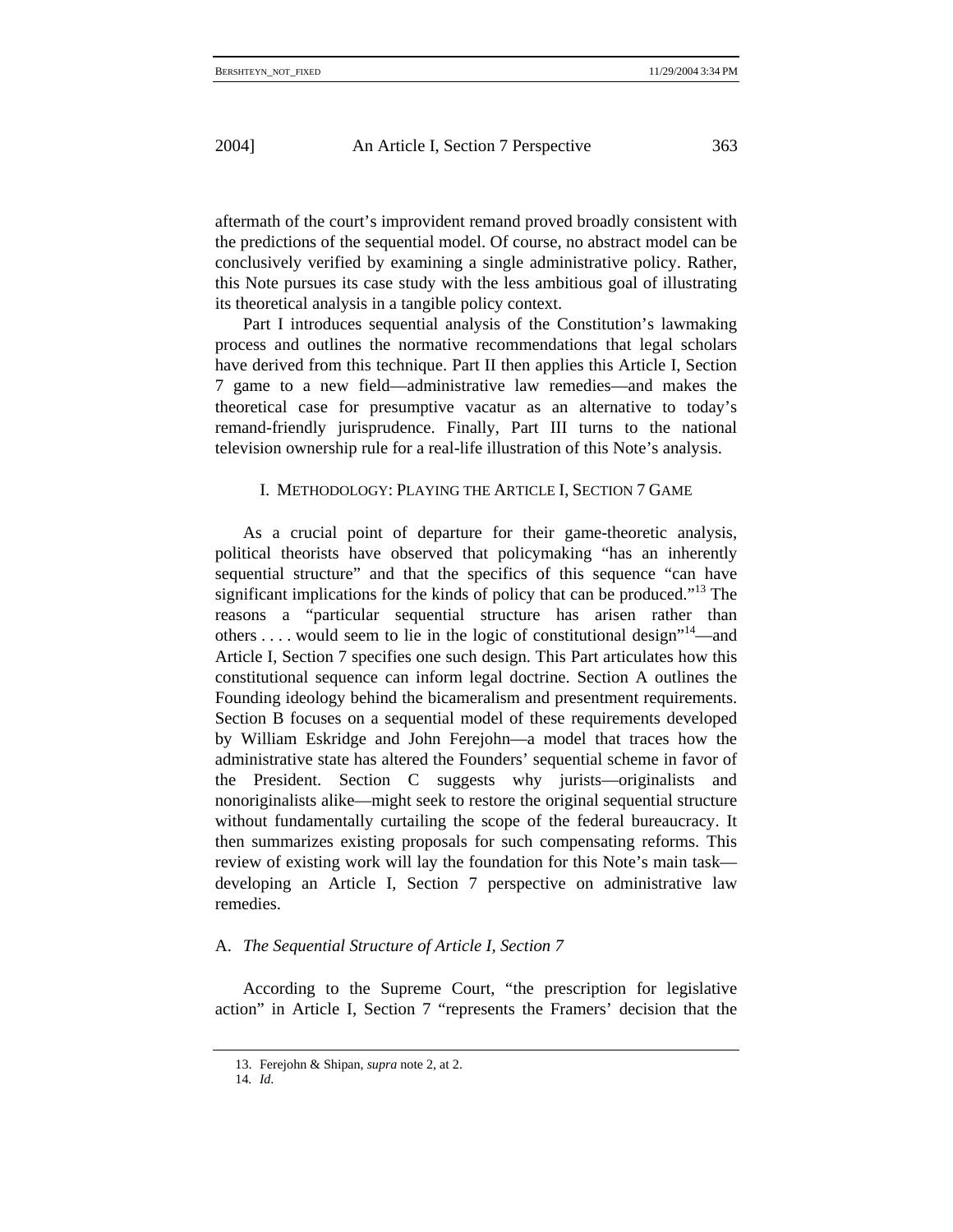legislative power of the Federal Government be exercised in accord with a single, finely wrought and exhaustively considered, procedure.<sup>"15</sup> This procedure requires that, before becoming law, a bill must be adopted by a majority of both the House of Representatives and the Senate and must then be presented to the President for signature. Should the President veto the bill, it can become law only upon the approval of two-thirds of each legislative chamber.

These fundamental requirements of Article I, Section 7—bicameralism and presentment—reflect the Framers' insight that "every institution calculated to . . . keep things in the same state in which they happen to be at any given period" is "much more likely to do good than harm."16 Diffusion of political power among differently constituted entities came to be seen as "the best defense of liberty," for "[u]nless individuals and minorities were protected against the power of majorities no government could be truly free."<sup>17</sup>

Bicameralism and presentment were to serve precisely these purposes. Since "the legislative authority necessarily predominates" in a republic, the Framers required departures from the status quo to gain assent from two separate chambers, which were rendered "as little connected with each other as the nature of their common functions and their common dependence on the society will admit."<sup>18</sup> Presidential veto, meanwhile, responded to the fear that bicameralism would not alone stem the tide of improvident legislation. The veto, of course, was not absolute (an absolute veto power having "something in the appearance of it more harsh, and more apt to irritate"<sup>19</sup>), but subject to legislative override. The Founders hoped "that it will not often happen that improper views will govern so large a proportion as two thirds of both branches of the legislature at the same time; and this, too, in defiance of the counterposing weight of the executive."20 Thus, the drafters of Article I, Section 7 deliberately crafted an elaborate sequential process by which majoritarian institutions could alter the nation's course through legislation.

Two decades ago, the Court adopted a particularly formalist reading of Article I, Section 7. In *INS v. Chadha*, it rejected the constitutionality of the

19. THE FEDERALIST NO. 73, *supra* note 16, at 445 (Alexander Hamilton).

<sup>15.</sup> INS v. Chadha, 462 U.S. 919, 951 (1983).

<sup>16.</sup> THE FEDERALIST NO. 73, at 444 (Alexander Hamilton) (Clinton Rossiter ed., 1961).

<sup>17.</sup> GORDON S. WOOD, THE CREATION OF THE AMERICAN REPUBLIC 608-09 (2d ed. 1998).

<sup>18.</sup> THE FEDERALIST NO. 51, *supra* note 16, at 322 (James Madison). One can analogize the bicameralism requirement (with the two chambers serving different constituencies) to a supermajority requirement. This analogy is not perfect, and its dimensions are explored in JAMES M. BUCHANAN & GORDON TULLOCK, THE CALCULUS OF CONSENT 233-48 (1962), and Saul Levmore, *Bicameralism: When Are Two Decisions Better than One?*, 12 INT'L REV. L. & ECON. 145 (1992).

<sup>20</sup>*. Id*. at 446.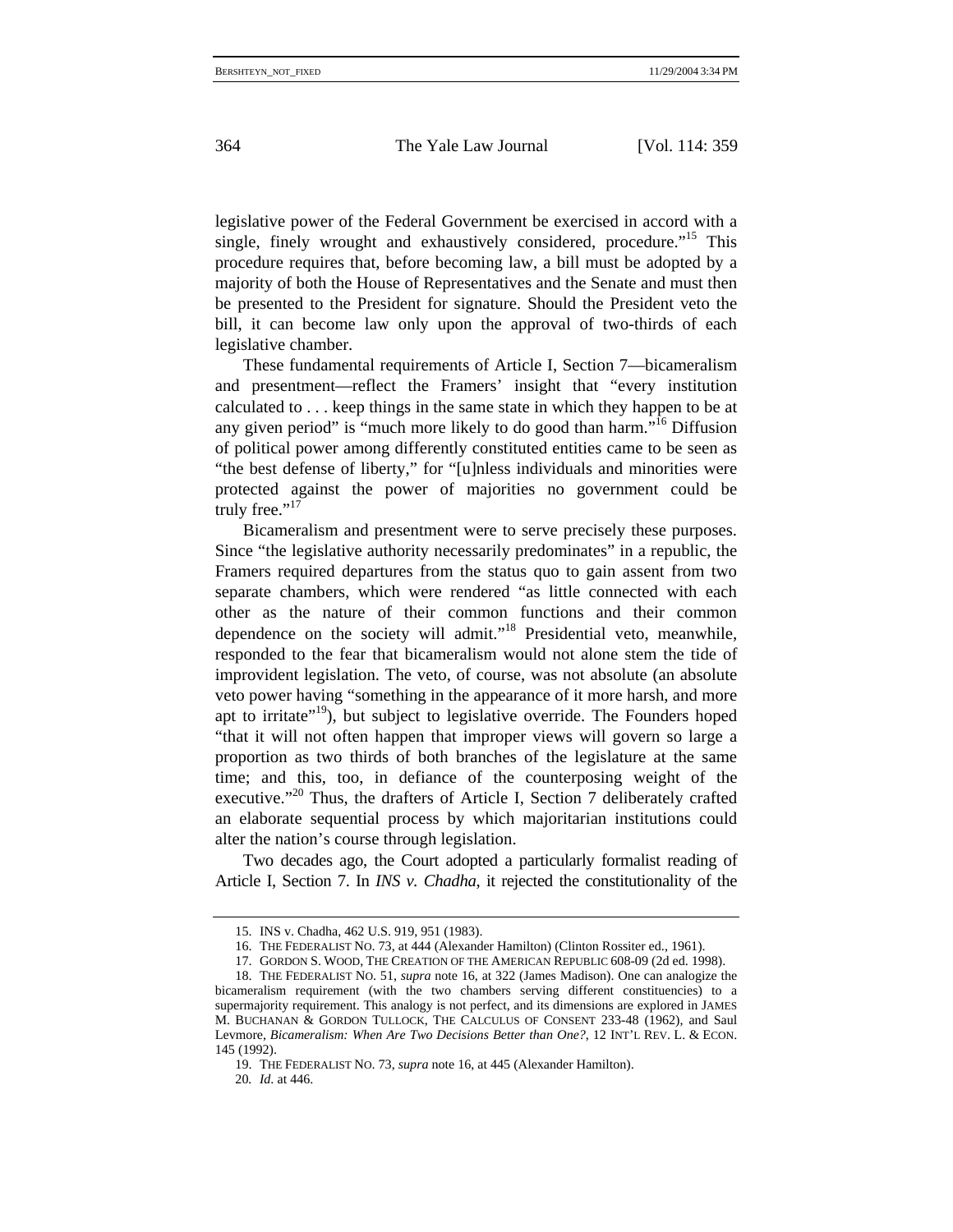legislative veto, a statutory provision allowing a congressional majority to annul administrative agency decisions without presenting this annulment to the President.<sup>21</sup> The Court held that this procedure violated the " $[elxp]$  and unambiguous" policymaking sequence of Article I, Section  $7<sup>22</sup>$  The requirements of that sequence "are not empty formalities," the Court warned.<sup>23</sup>

In dissent, Justice White urged the Court to consider bicameralism and presentment in the context of the modern administrative state. The Founders, after all, had not anticipated that a vast federal bureaucracy would become a crucial source of law. Justice White thus argued that the legislative veto is an "important if not indispensable political invention that . . . assures the accountability of independent regulatory agencies, and preserves Congress' control over lawmaking."24 The majority opinion, however, rebuffed Justice White's foray into functional analysis. Whatever the modern shortcomings of the Constitution's sequential structure, the Court committed to stand by the precise structure of the Founders' original plan: "With all the obvious flaws of delay, untidiness, and potential for abuse, we have not yet found a better way to preserve freedom than by making the exercise of power subject to the carefully crafted restraints spelled out in the Constitution."<sup>25</sup>

Not long after the Court's decision, political theorists began applying the tools of game theory to Article I, Section 7. These tools permitted a more rigorous approach to the questions posed by Justice White's dissent: Has the rise of the modern administrative state already altered the original constitutional scheme and, if so, what compensating strategies can restore the Founders' vision? The next two Sections outline the answers offered by a game-theoretic model of Article I, Section 7.

## B. *Article I, Section 7 as a Sequential Game*

### 1. *Original Rules: Bicameralism and Presentment*

Game theory aids our understanding of separation-of-powers regimes by applying a set of stylized assumptions.<sup>26</sup> Although one may quibble with

<sup>21. 462</sup> U.S. 919 (1983). *Chadha* struck down vetoes by one chamber of Congress; twohouse vetoes promptly met the same fate in *United States Senate v. FTC*, 463 U.S. 1216 (1983) (mem.). *See also id.* at 1218 (White, J., dissenting) (providing facts).

<sup>22</sup>*. Chadha*, 462 U.S. at 945.

<sup>23</sup>*. Id.* at 958 n.23.

<sup>24</sup>*. Id.* at 972-73 (White, J., dissenting).

<sup>25</sup>*. Id*. at 959 (majority opinion).

<sup>26.</sup> The standard assumptions adopted by game-theoretic models of separation-of-powers regimes include (1) a one-dimensional continuous policy space; (2) preference-maximizing participants with single-peaked and symmetric utility functions; and (3) complete information, in the sense that all players understand the rules of the game and know one another's preferences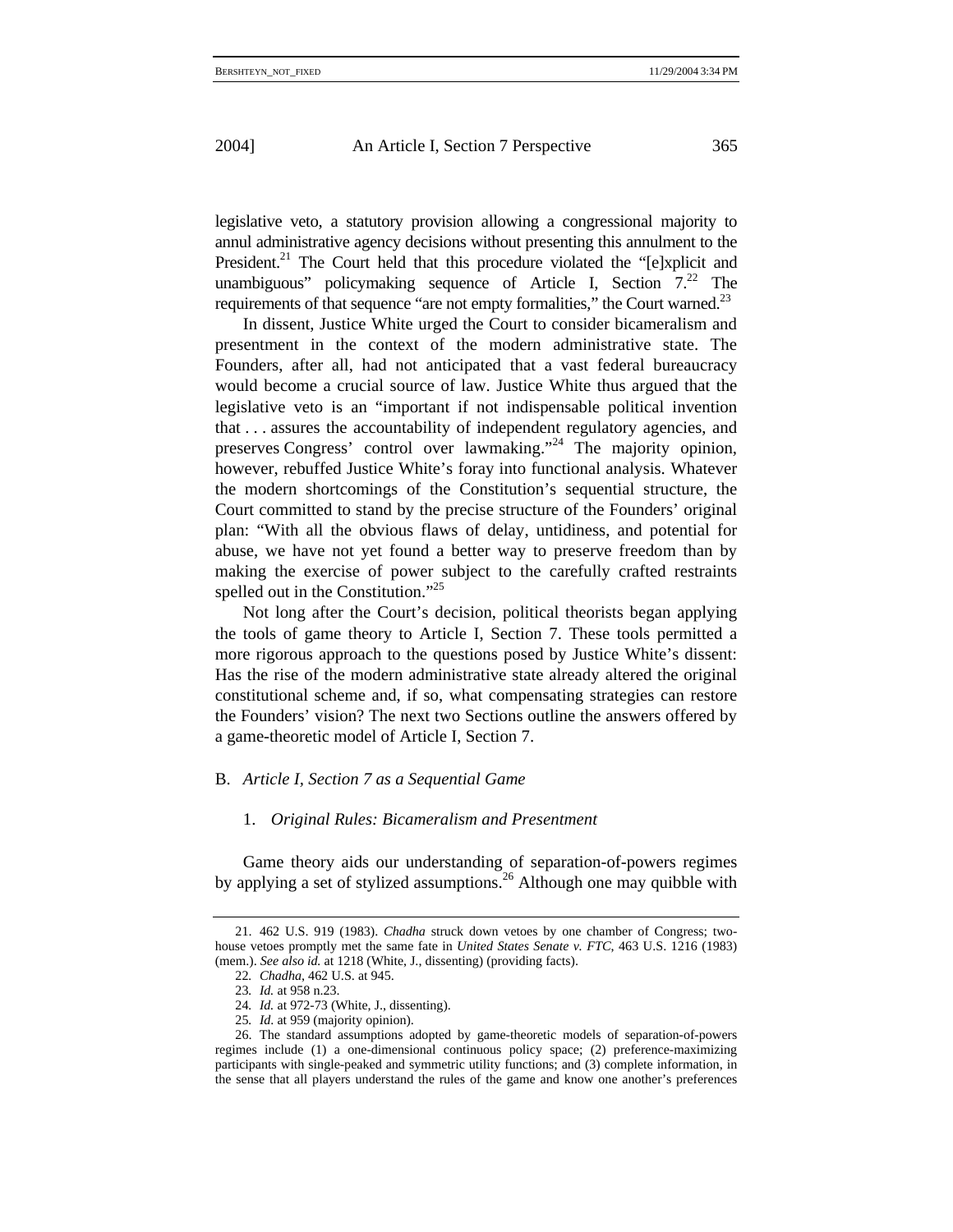the real-world veracity of these assumptions, they generally succeed in adding a degree of structure and rigor to the study of political institutions. Eskridge and Ferejohn have contributed to this project by analyzing bicameralism and presentment as a sequential game—dubbed the "Article I, Section 7 game"—and drawing normative legal recommendations from their results.<sup>27</sup> The game is played on a one-dimensional policy space that contains the following points:

 $P \rightarrow$  preference of the President;

 $H_M \rightarrow$  preference of the median legislator in the House of Representatives;

 $S_M \rightarrow$  preference of the median legislator in the Senate;

 $H_V \rightarrow$  preference of the pivotal veto-override legislator in the House;

 $S_V \rightarrow$  preference of the pivotal veto-override legislator in the Senate; and

 $SO \rightarrow$  status quo (i.e., the default policy that prevails in the absence of legislation).

Given the choice between two options, players always prefer the option closest to them on the policy space, regardless of whether it falls to the left or the right of their most favored position.

Figure 1 illustrates four potential interrelationships among these preferences, as well as the legislative outcomes that Article I, Section 7 would predict in each scenario.<sup>28</sup> The only preference point that changes from one scenario to the next is the default policy *SQ*. However, because

27. Eskridge & Ferejohn, *supra* note 3.

<sup>(</sup>without incurring costs). For a more detailed discussion of these assumptions, see KEITH KREHBIEL, PIVOTAL POLITICS: A THEORY OF U.S. LAWMAKING 21-28 (1998). To be sure, these assumptions do not fully capture the Founders' views of human nature. An analysis that treats individual preferences as fixed and exogenous can, for example, "have difficulty accommodating . . . the idea of civic virtue." David B. Spence & Frank Cross, *A Public Choice Case for the Administrative State*, 89 GEO. L.J. 97, 103 (2000). But viewing individuals as rational utility maximizers also should not be dismissed as an economic conceit—particularly because this assumption was arguably shared by Madisonian constitutional theory. *See, e.g.*, *id*. at 102-04, 111-12.

This Note will also assume for simplicity that legislators do not engage in sophisticated voting. A sophisticated voter might strategically vote to replace the status quo with a policy she considers worse than the status quo (for example, by reasoning that the new policy will prove destructive enough to catalyze political reform, eventually generating a policy that improves upon the status quo). One important reason to question whether such sophisticated voting frequently occurs in Congress is that legislators need to explain their discrete votes to constituents "back home." *See* Arthur Denzau et al., *Farquharson and Fenno: Sophisticated Voting and Home Style*, 79 AM. POL. SCI. REV. 1117, 1118 (1985). A legislator voting against his preferences (even in anticipation of a sophisticated future payoff) would consider "whether or not he can explain it satisfactorily to his supporters in order to reduce the prospects that it will become a damaging campaign issue." *Id*. In other words, "principals (constituents) not only induce preferences in agents (legislators) but also constrain their modes of behavior." *Id*. at 1118-19.

<sup>28.</sup> Since the bicameralism requirement of Article I, Section 7 treats the chambers of Congress symmetrically, this model holds whether the House's or the Senate's preferences are closer to the President's. Choosing the House aids this Note's narrative, because such an alignment of preferences matches the FCC case study in Part III.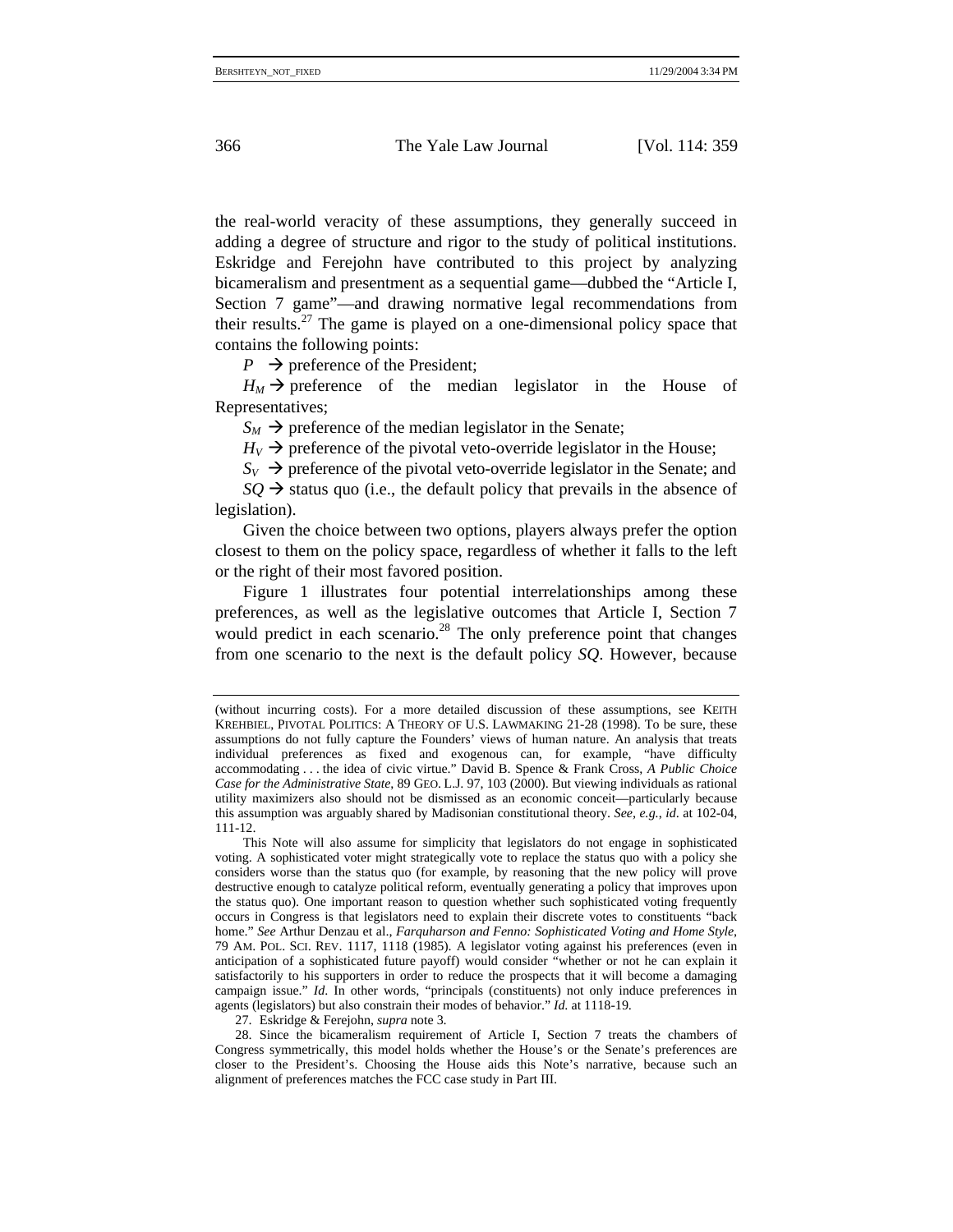Article I, Section 7 favors stability, this change generates notable differences in ultimate policy outcomes.





In Case 1A, the default policy *SQ* rests to the right of the median House and Senate legislators and even further to the right of the President.<sup>29</sup> Each chamber of Congress would prefer an alternative policy that reflects the preferences of its median member. However, because Article I, Section 7 requires bicameral adoption of the same bill, the House and the Senate will be expected to agree on a bill at some compromise point *X* between  $H_M$  and *SM*. 30 The President, in response, cannot credibly threaten to veto bill *X* because he prefers this bill's policy to the default policy *SQ*. Bill *X* would thus meet the presentment requirement and become law.

<sup>29.</sup> Here, and throughout this Note, the phrase "to the right of" means "on the right side of," not "more conservative than."

<sup>30.</sup> Since the median senator's preferences are closer to the status quo than the median representative's, the Senate would pass new legislation *X* only if the distance between *X* and  $S_M$ remains shorter than the distance between *SQ* and *SM*.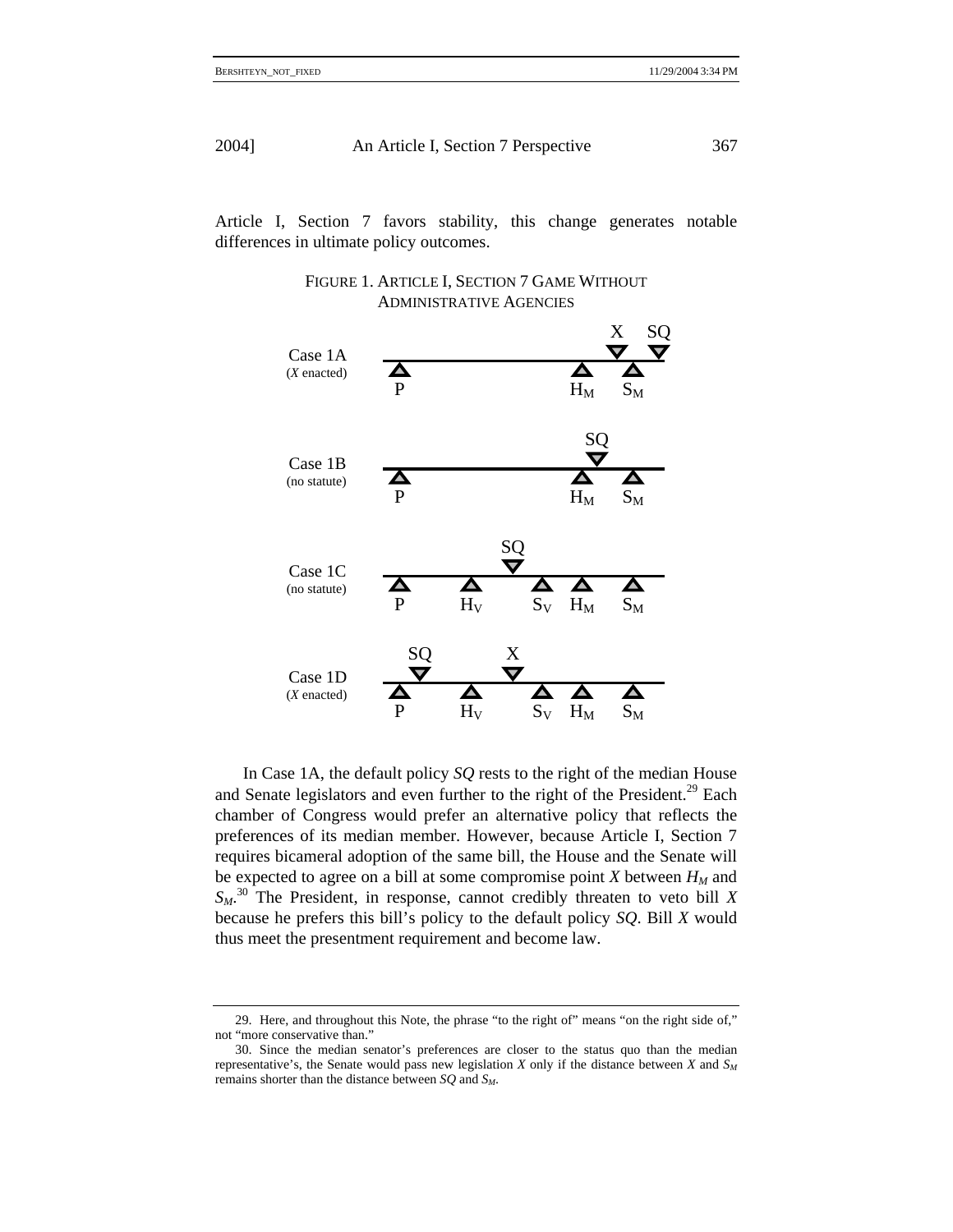In Case 1B, the median legislators in the House and Senate have opposite directional preferences regarding any changes to the default policy. Thus, no bill would meet the bicameralism requirement. The presentment stage will never be reached, rendering the President's preferences irrelevant. In short, no statute will be enacted in Case 1B.

Case 1C introduces the importance of the presidential veto. Both chambers of Congress could agree on a bill that moves the default policy to the right.<sup>31</sup> However, Congress would expect the President, who prefers the default policy to the new bill, to make a credible veto threat. A pivotal legislator whose vote would be necessary to override the President's veto,  $H<sub>V</sub>$ , also prefers the default policy to the new bill.<sup>32</sup> Therefore, no statute can meet both bicameralism and presentment requirements, and no change to the default policy will be enacted.

Finally, in Case 1D, the default policy rests between the preferences of the President and those of the pivotal veto-override legislators. The arrangement of preferences in Case 1D is not as fanciful as it may first appear, for, as Eskridge and Ferejohn note, the Framers of Article I, Section 7 "anticipated many [Case 1D] situations, where the President would oppose Congress's desire to change the status quo."33 Median legislators in both chambers would support a bill that moves policy to the right of the status quo, but they also anticipate a possible veto threat against such a bill. In the event of a veto, the critical veto-override voter will be  $H_V$ ; consequently, a bill that is more attractive to  $H_V$  than the status quo will survive a veto. $34$  Median legislators understand how the game works, so they propose bill *X*—their most preferred veto-proof option. Under the rules of Article I, Section 7, bill *X* will become law. One lesson of Case 1D deserves emphasis: No new statute at all could be enacted if the status quo were identical to the preferences of the pivotal veto-override legislator  $H_V$ . This renders  $H_V$  the equilibrium position closest to the preferences of the President. The next Subsection's discussion of the administrative state will clarify why this equilibrium point is strategically important.

Thus, the results displayed in Figure 1 graphically represent the carefully crafted design of Article I, Section 7. This design reflects the Framers' balance "between republican liberty, in which popular preferences would generate laws, and stability, in which laws would reflect deliberation

<sup>31.</sup> Notably, the House would not approve such a bill unless the distance between the bill and  $H_M$  is shorter than the distance between *SQ* and  $H_M$ .

<sup>32.</sup>  $S_V$  and  $H_V$  would both support the new bill only if (1) the distance between *X* and  $S_V$  is shorter than that between *SQ* and  $S_V$  and (2) the distance between *X* and  $H_V$  is shorter than that between *SQ* and *HV*. In Case 1C, any bill to the right of *SQ* would fail the latter condition.

<sup>33.</sup> Eskridge & Ferejohn, *supra* note 3, at 532.

<sup>34.</sup> In other words, the distance between bill  $X$  and  $H_V$  would have to be marginally shorter than the distance between  $SQ$  and  $H_V$ .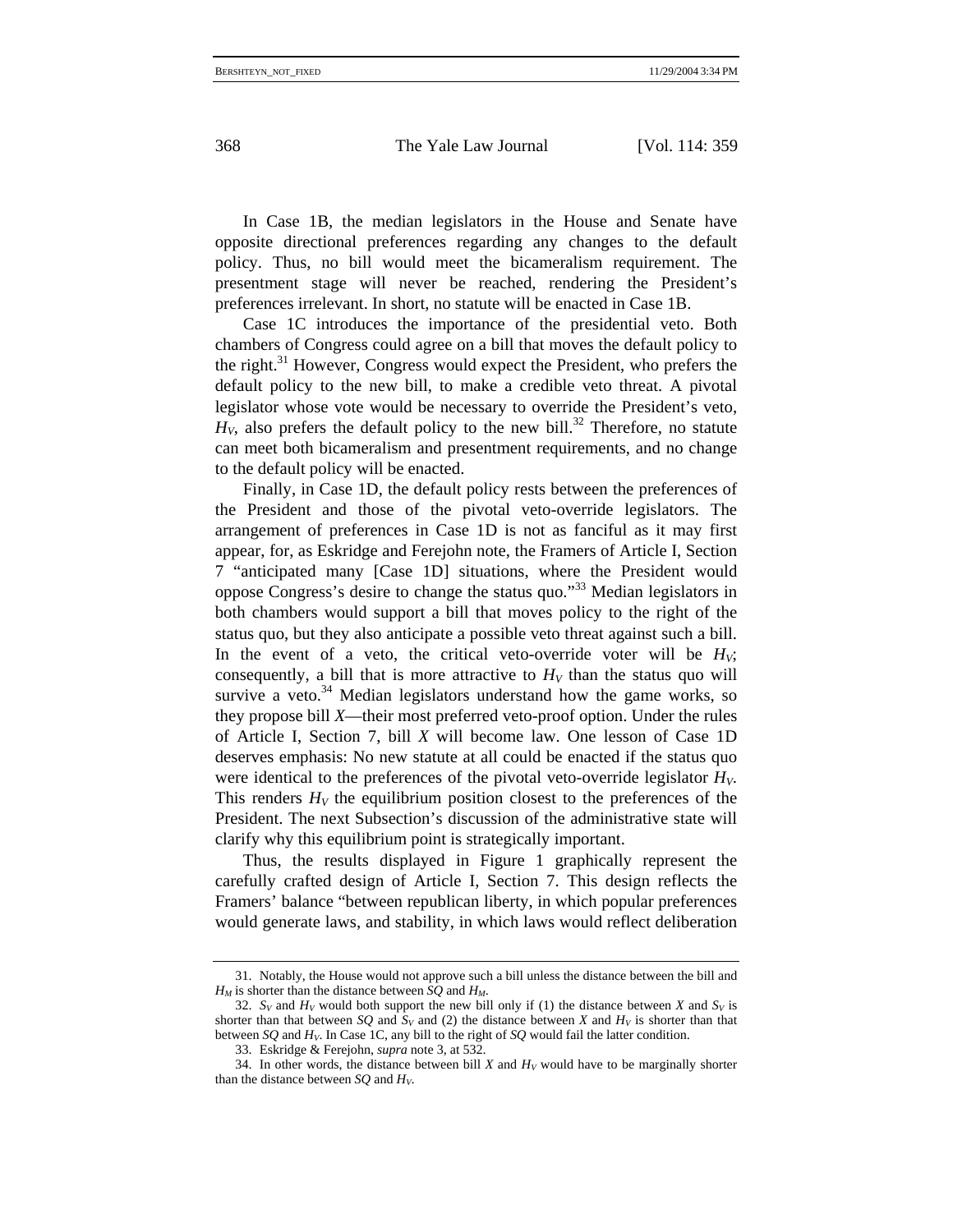among many perspectives and would not yield abrupt changes in social policy."35 Section C suggests why courts might attempt to minimize any systemic changes that upset this balance. In the meantime, the next Subsection demonstrates how the rise of the twentieth-century administrative state has arguably already caused such disruptive change.

## 2. *New (Deal) Rules: A Pro-President Bias*

The role of the federal government has expanded dramatically since the days of the Founders, and much of the day-to-day power to interpret and enforce statutes has been delegated to a vast federal bureaucracy. Eskridge and Ferejohn argue that the rise of administrative agencies has effectively altered the rules of the Article I, Section 7 game:

In the modern administrative state, Congress often will not pass a statute setting policy precisely at [*X*], but will instead pass a statute delegating the policy-setting function to an agency (*A*), with the expectation that the agency will implement policy at [*X*], or thereabouts. In that event, the agency can (perhaps over time) set policy virtually anywhere it wants, unless Congress would be stimulated to override the agency's choice by enacting new legislation. $36$ 

This understanding of the administrative state rests on three pillars: constitutional law, statutory interpretation, and administrative law. The courts have not meaningfully enforced the so-called nondelegation doctrine—the principle that the Constitution forbids Congress to delegate unbridled authority to agencies—since the New Deal. $37$  Meanwhile, canons of statutory construction are sufficiently numerous and indeterminate to permit a range of reasonable interpretations of statutory text.<sup>38</sup> Finally,

<sup>35.</sup> Eskridge & Ferejohn, *supra* note 3, at 528.

<sup>36</sup>*. Id*. at 536. Agency discretion is, of course, also somewhat constrained by congressional oversight and by judicial review. *See infra* notes 40, 42-44.

<sup>37.</sup> Courts have required Congress to provide an "intelligible principle" by which an agency can measure its compliance with statutory guidelines. *See* J.W. Hampton, Jr. & Co. v. United States, 276 U.S. 394, 409 (1928). However, cases arising from the New Deal-era National Industrial Recovery Act remain the only instances in which the Court has struck down a statute on nondelegation grounds. *See* A.L.A. Schechter Poultry Corp. v. United States, 295 U.S. 495 (1935); Panama Ref. Co. v. Ryan, 293 U.S. 388 (1935).

<sup>38.</sup> For a classic exposé purporting to show that "there are two opposing canons on almost every point," see Karl N. Llewellyn, *Remarks on the Theory of Appellate Decision and the Rules or Canons About How Statutes Are To Be Construed*, 3 VAND. L. REV. 395, 401, 401-06 (1950) (citing sources that support twenty-eight sets of conflicting canons). While much has been written about judicial interpretation of statutes, developing an accurate picture of agencies' interpretive practices is a "daunting" task, about which "very little" is currently known. JERRY L. MASHAW, AGENCY STATUTORY INTERPRETATION 20, 27 (Yale Law Sch. Pub. Law & Legal Theory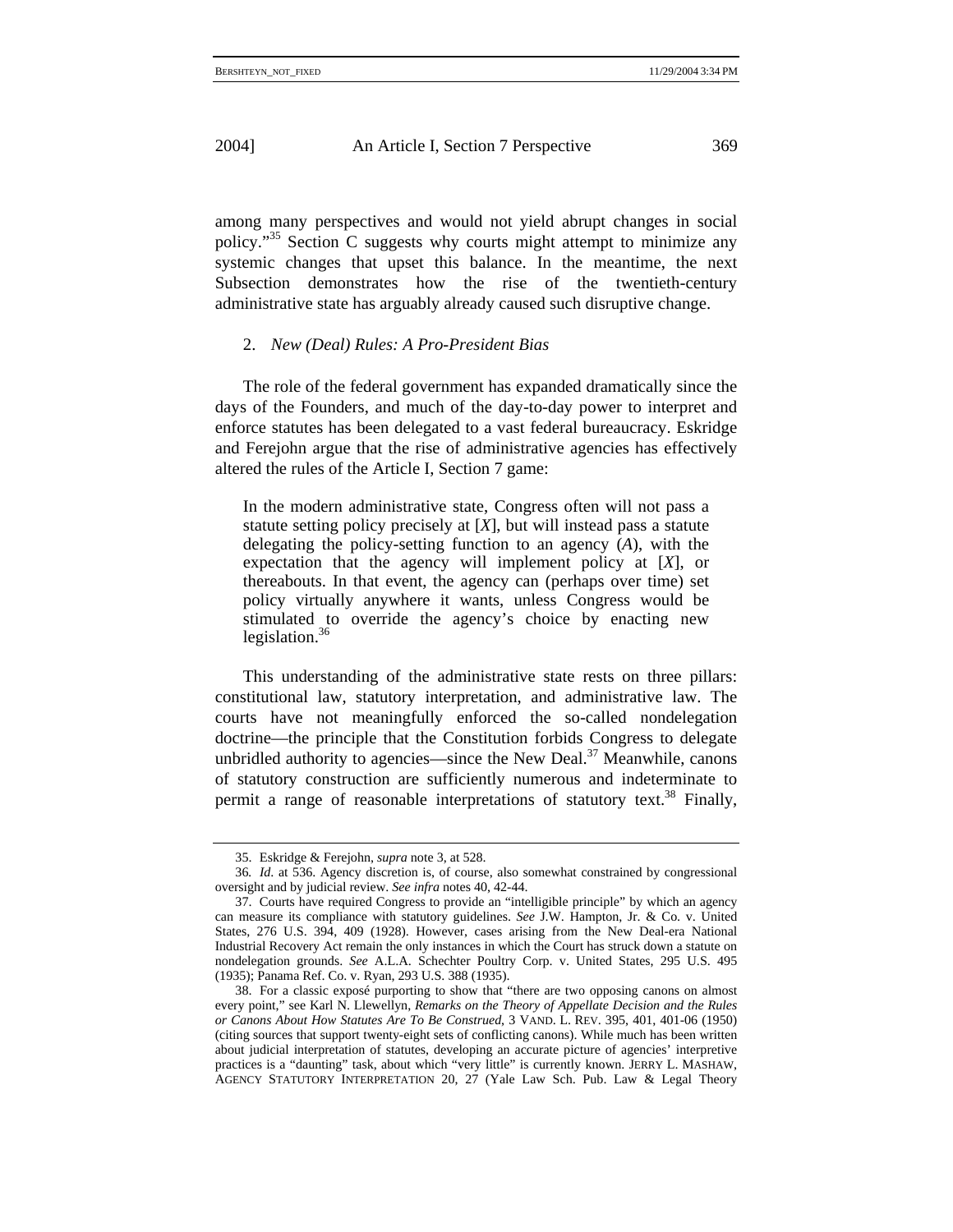administrative law doctrine grants agencies significant freedom to interpret statutory guidelines: Where congressional intent is not clear, administrators may act upon any reasonable interpretation.<sup>39</sup>

Figure 2 illustrates the administrative state's impact on the gametheoretic model summarized in the previous Subsection.

FIGURE 2. ARTICLE I, SECTION 7 GAME WITH ADMINISTRATIVE AGENCIES



The preferences of the players replicate Cases 1A and 1D in Figure 1 (the two scenarios where statutes were enacted), but a new player has been introduced—the agency. The model assumes that the agency's preferences are similar to those of the President; thus, points *A* and *P* overlap.40 In other

Research Series, Research Paper No. 33, 2003), *available at* http://ssrn.com/abstract\_id=380483. One recent look at interpretations by the Environmental Protection Agency and the Department of Health and Human Services suggests that these practices are not consistent across agencies. *Id*. at 22-26.

<sup>39</sup>*. See infra* text accompanying notes 82-83.

<sup>40.</sup> For an argument that the Clinton Administration made transformative changes to the administrative state, "making the regulatory activity of the executive branch agencies more and more an extension of the President's own policy and political agenda," see Elena Kagan, *Presidential Administration*, 114 HARV. L. REV. 2245, 2248 (2001). Other institutional actors influence the federal bureaucracy, though the precise extent of such influences is difficult to estimate. Congress certainly plays a role. *Compare* Barry R. Weingast & Mark J. Moran, *Bureaucratic Discretion or Congressional Control? Regulatory Policymaking by the Federal Trade Commission*, 91 J. POL. ECON. 765 (1983) (reporting evidence of congressional influence on agency decisionmaking), *and* Mathew D. McCubbins et al., *Administrative Procedures as Instruments of Political Control*, 3 J.L. ECON. & ORG. 243 (1987) (exploring the capacity of political actors, primarily Congress, to control bureaucratic behavior through administrative procedure), *with* Terry M. Moe, *An Assessment of the Positive Theory of 'Congressional Dominance*,*'* 12 LEGIS. STUD. Q. 475 (1987) (critiquing theoretical and empirical arguments for congressional control of bureaucracy). Courts play a role as well. *See* Kagan, *supra*, at 2269. Moreover, administrators themselves may possess the flexibility to act independently of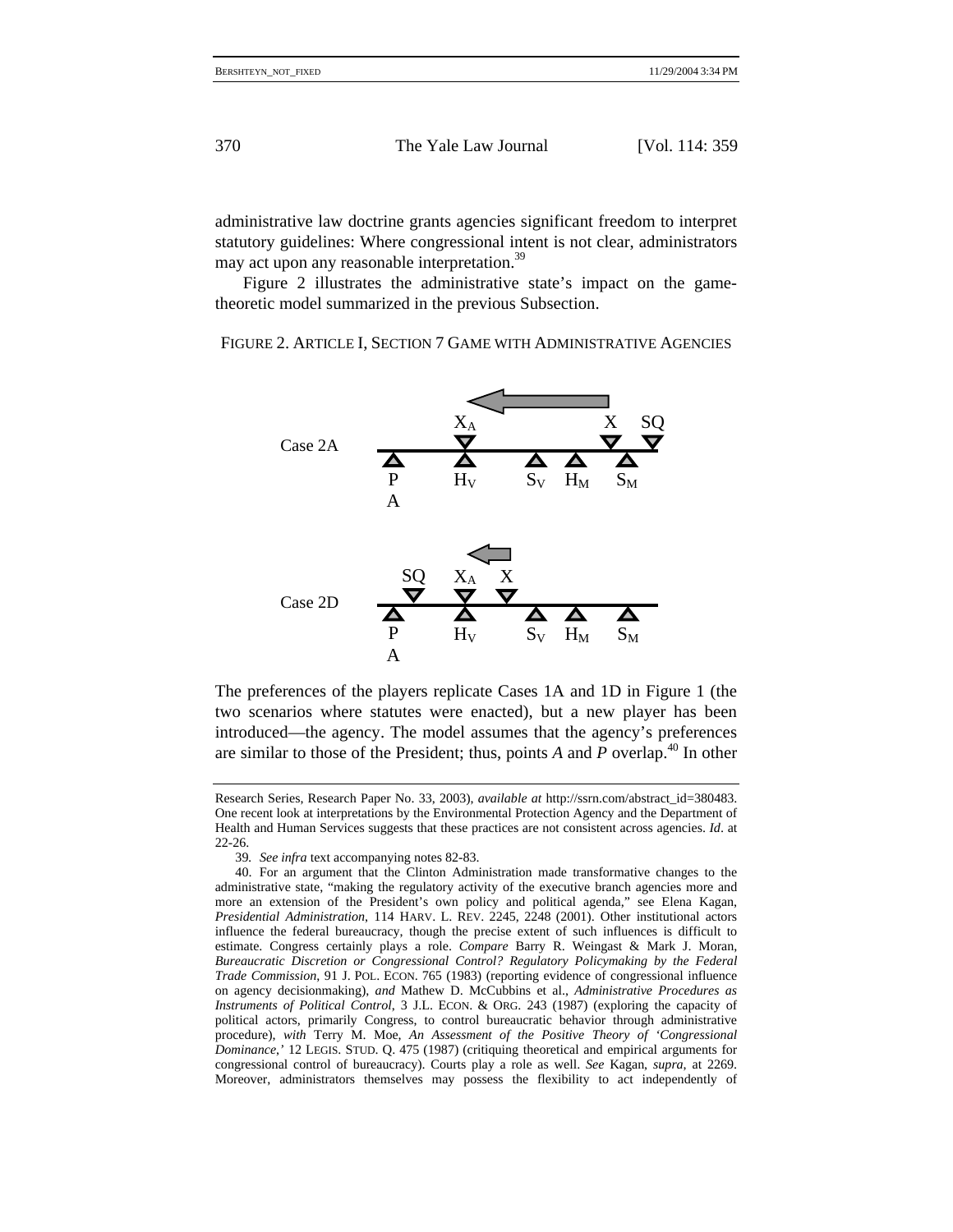words, one expects the agency to use delegated authority and interpretive discretion to shift policy to the left, closer to its own, and the President's, preferences. The agency will not, however, move policy to the left of  $H_V$ , because doing so would invite a veto-proof congressional override. Instead, the agency will seek to move policy to a new equilibrium  $X_A$ —from *X* to the preference of the pivotal veto-override legislator  $H_V$ . After all, as the previous Subsection showed, a policy identical to  $H_V$ 's preferences is the President's most preferred equilibrium policy, one that cannot be replaced by a veto-proof statute. The distance between  $X$  and  $X_A$  thus graphically represents the federal bureaucracy's impact on the Article I, Section 7 game. Predictably, in both Case 2A and Case 2D, the rise of the administrative state favors the President.<sup>41</sup>

## 3. *Adaptive Responses: Too Little or Too Much*

Short of dismantling the administrative state, how can Congress restore the constitutional balance? As the Court emphasized in *Chadha*,

The Constitution provides Congress with abundant means to oversee and control its administrative creatures. Beyond the obvious fact that Congress ultimately controls administrative agencies in the legislation that creates them, other means of control, such as durational limits on authorizations and formal reporting requirements, lie well within Congress' constitutional power.<sup>42</sup>

Congress may also attempt to decouple the agencies' preferences from those of the President, a strategy that may explain why some statutes locate agencies outside the executive branch<sup> $43$ </sup> and why congressional committees

presidential control. Their ability to do so, however, is limited by the Administrative Procedure Act, as well as by other statutory and judicial requirements; indeed, these procedural restrictions have been blamed for the "ossification" of administrative action. *Id.* at 2266, 2265-67.

<sup>41.</sup> Although the pro-President bias from agency action is far greater in Case 2A than in Case 2D, the President's advantage in Case 2D is hardly insignificant. After all, as Eskridge and Ferejohn note, the outcome *X* in Case 2D already reflects "a particularly striking compromise of congressional preferences, and delegation of lawmaking authority to an agency makes [that] compromise more acute." Eskridge & Ferejohn, *supra* note 3, at 537.

<sup>42.</sup> INS v. Chadha, 462 U.S. 919, 955 n.19 (1983). One might ask why Congress delegates authority to agencies in the first place. Eskridge and Ferejohn point out that statutes granting the broadest delegation to agencies were enacted during the New Deal and the Great Society, when congressional and presidential policy preferences were aligned. Moreover, unrepealed statutes last indefinitely, while Congress's capacity (or willingness) to foresee future preferences is limited. Legislators may also not have appreciated fully the advantages that broad delegation gives the President. *See* Eskridge & Ferejohn, *supra* note 3, at 539. Finally, delegation might itself reflect congressional avoidance of "politically . . . divisive" choices. Indus. Union Dep't, AFL-CIO v. Am. Petrol. Inst., 448 U.S. 607, 687, 685-87 (1980) (Rehnquist, J., concurring).

<sup>43.</sup> One distinguishing feature of such independent agencies is that their leaders are generally not subject to immediate removal by the President.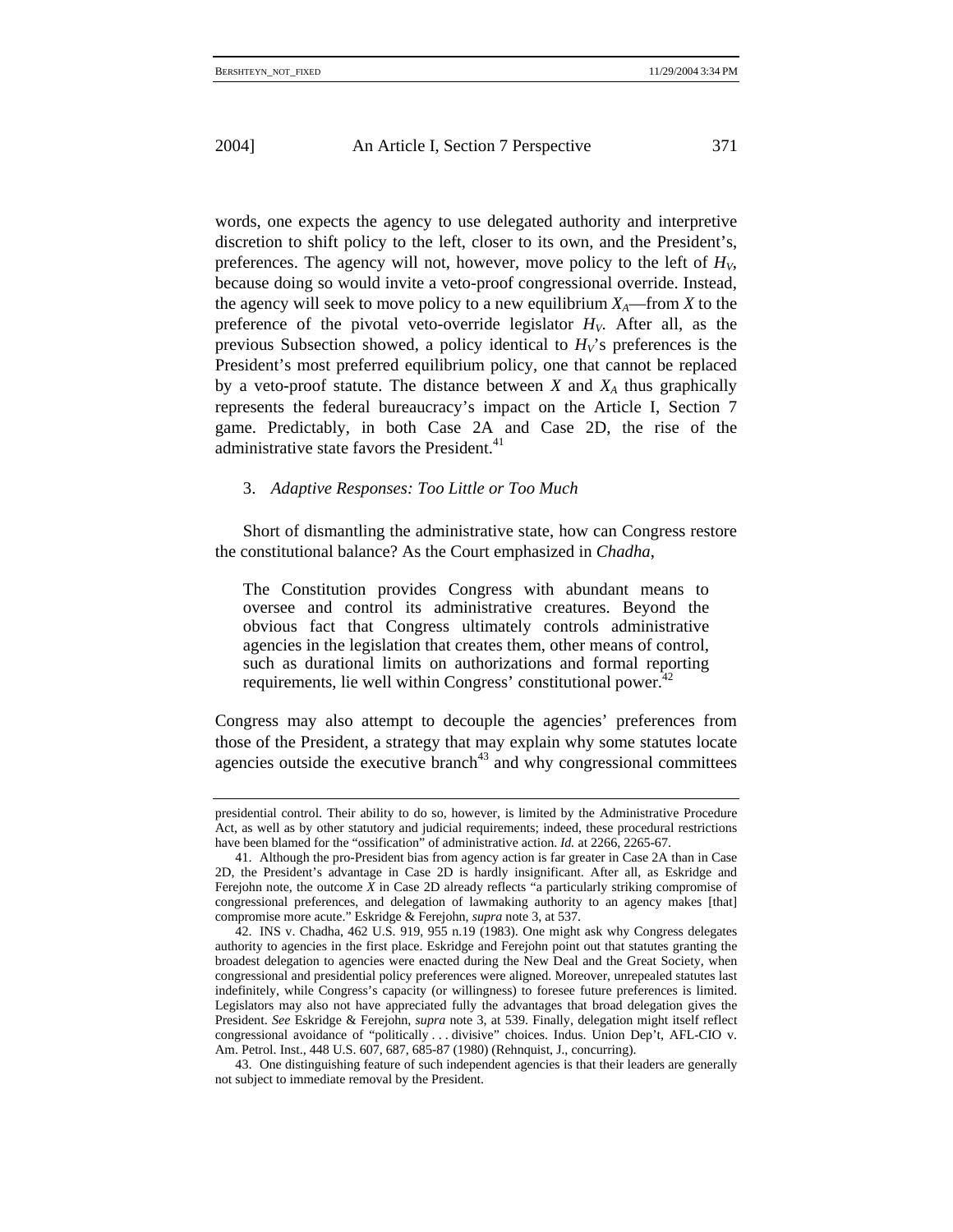exercise oversight authority over the bureaucracy.<sup>44</sup> However, these mechanisms might fall well short of fully aligning agency preferences with those of median legislators. Congressional committees, for example, may be packed with policy outliers, $45$  whose preferences may prove more consistent with the President's than with median legislators'.

Again, game theory can prove helpful in assessing Congress's efforts to systemically increase its power in the Article I, Section 7 game. Consider, for example, the effect of the two-house legislative veto—a statutory provision that allows Congress to void agency action through a bicameral vote without presidential presentment—on the scenarios in Figure 2. In Case 2A, both the House and the Senate will veto the agency's attempt to move policy from  $X$  to  $X_A$ . The agency may still use its discretion to alter statutory policy *X*, but its ability to do so will be constrained by the median legislator. To be precise, an agency that anticipates the legislative veto will shift policy only so long as the median legislator closest to the President (in Case 2A, the median House member  $H_M$ ) prefers the outcome to *SQ*. Eskridge and Ferejohn thus conclude that, in Case 2A, "[t]he introduction of a two-house legislative veto has the effect of moving policy outcomes back toward those that would occur under the original understanding" of Article I, Section  $7^{46}$ —though not all the way back.

Moreover, while the two-house legislative veto partially restores the original constitutional balance in Case 2A, it fails to do the same in Case 2D. There, Congress will not use a legislative veto to annul agency action, since the default policy *SQ* is even less attractive to the median legislators than the agency's rule *XA*. Eskridge and Ferejohn describe this as a fundamental limitation of the legislative veto: "[U]nlike override legislation, which can not only negate the agency's rule but can implement the rule Congress wants, the legislative veto merely negates the agency's rule, leaving the status quo in its place."<sup>47</sup> In short, the two-house veto would only partially, and only in certain scenarios, restore the original design of Article I, Section 7.

If the curative effect of legislative veto is too mild, another congressional practice—attaching override provisions as riders to unrelated must-pass legislation—tilts the balance too far in Congress's favor.

<sup>44.</sup> For discussion of congressional control of the bureaucracy, see McCubbins et al., *supra*  note 40. With respect to both executive and independent agencies, it is worth adding that the Senate may generally exercise its confirmation power to prevent the appointment of agency leaders whose preferences strongly conflict with those of legislators.

<sup>45.</sup> *See* Barry R. Weingast & William J. Marshall, *The Industrial Organization of Congress; or, Why Legislatures, Like Firms, Are Not Organized as Markets*, 96 J. POL. ECON. 132, 145-46, 149-52 (1988). *But see* Keith Krehbiel, *Are Congressional Committees Composed of Preference Outliers?*, 84 AM. POL. SCI. REV. 149 (1990).

<sup>46.</sup> Eskridge & Ferejohn, *supra* note 3, at 543.

<sup>47</sup>*. Id*. at 541.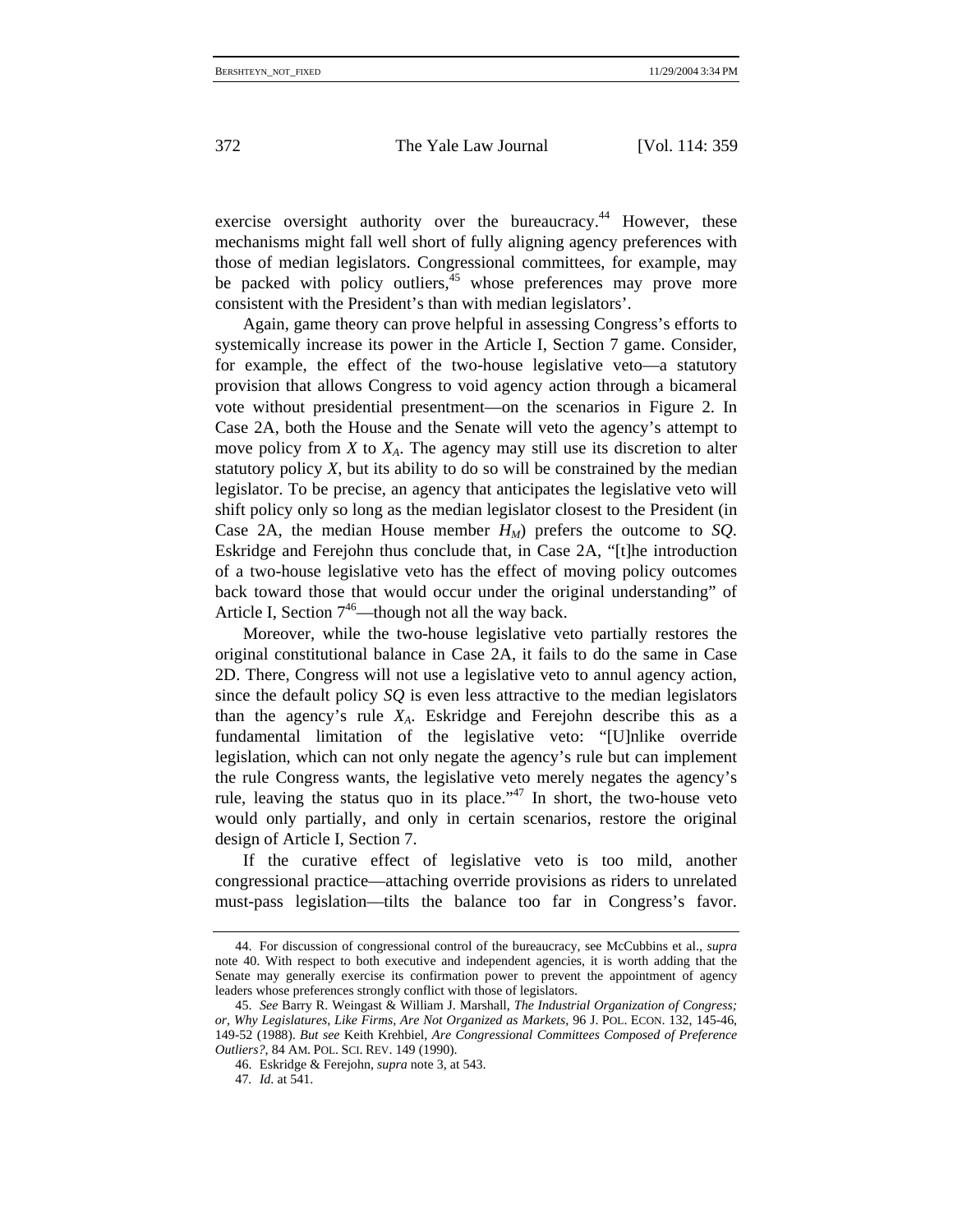Legislators could react to the agency's attempts to move policy to  $X_A$  by enacting an alternative policy (by majority vote of each house) and attaching it as a rider to another bill that, for exogenous political reasons, cannot be vetoed by the President. (Appropriations bills are common examples of such must-pass laws.)<sup>48</sup> Legislative riders differ from a twohouse legislative veto in one crucial way: While the legislative veto can only annul agency action, leaving in place the default policy, a rider can replace agency action with a new policy. In other words, legislative riders attached to must-pass legislation arguably evade the presentment requirement of Article I, Section 7.49

Not surprisingly, the sequential model shows that, by effectively depriving the President of the veto power, riders grant the legislative branch more power than the original design of Article I, Section 7 would permit. Riders may prove appropriate in Case 2A, where both chambers of Congress would agree to override policy  $X_A$  with policy  $X<sup>50</sup>$  (Indeed, anticipating such a rider, the agency in Case 2A may think twice before adopting  $X_A$  in the first place.) However, in Case 2D, a rider attached to a veto-proof bill would allow Congress to enact a policy far to the right of *X*—for example, a policy between the preferences of the two chambers' median voters,  $H_M$  and  $S_M$ . Thus, the use of riders can bias the original structure of Article I, Section 7—this time *against* the President.

The juxtaposition of the legislative veto with legislative riders is ironic. The legislative veto—which does too little to restore balance to Article I, Section 7—was found unconstitutional in *Chadha*. Meanwhile, legislative riders—which do too much by biasing policy in favor of Congress—remain legal. One cannot help but ask, is there a coherent role for courts in patrolling the lines of Article I, Section 7?

#### C. *What if Courts Played Too?*

Thus far, this Note has used a sequential model to generate a descriptive account of bicameralism and presentment in today's

<sup>48</sup>*. See, e.g.*, J. Gregory Sidak & Thomas A. Smith, *Four Faces of the Item Veto: A Reply to Tribe and Kurland*, 84 NW. U. L. REV. 437, 452 (1990); Sandra Beth Zellmer, *Sacrificing Legislative Integrity at the Altar of Appropriations Riders: A Constitutional Crisis*, 21 HARV. ENVTL. L. REV. 457, 458 (1997) (criticizing the use of appropriations riders to erode environmental protection and proposing a constitutional amendment restricting the use of such riders); *see also infra* Subsection III.C.2.

<sup>49</sup>*. Cf*. Brannon P. Denning & Brooks R. Smith, *Uneasy Riders: The Case for a Truth-in-Legislation Amendment*, 1999 UTAH L. REV. 957, 972, 971-72 (arguing that the use of riders "seems inconsistent with Article I, § 7 lawmaking requirements and with more general notions of deliberative decisionmaking").

<sup>50.</sup> That is, assuming the distance between  $X_A$  and  $H_M$  is greater than the distance between X and *HM*.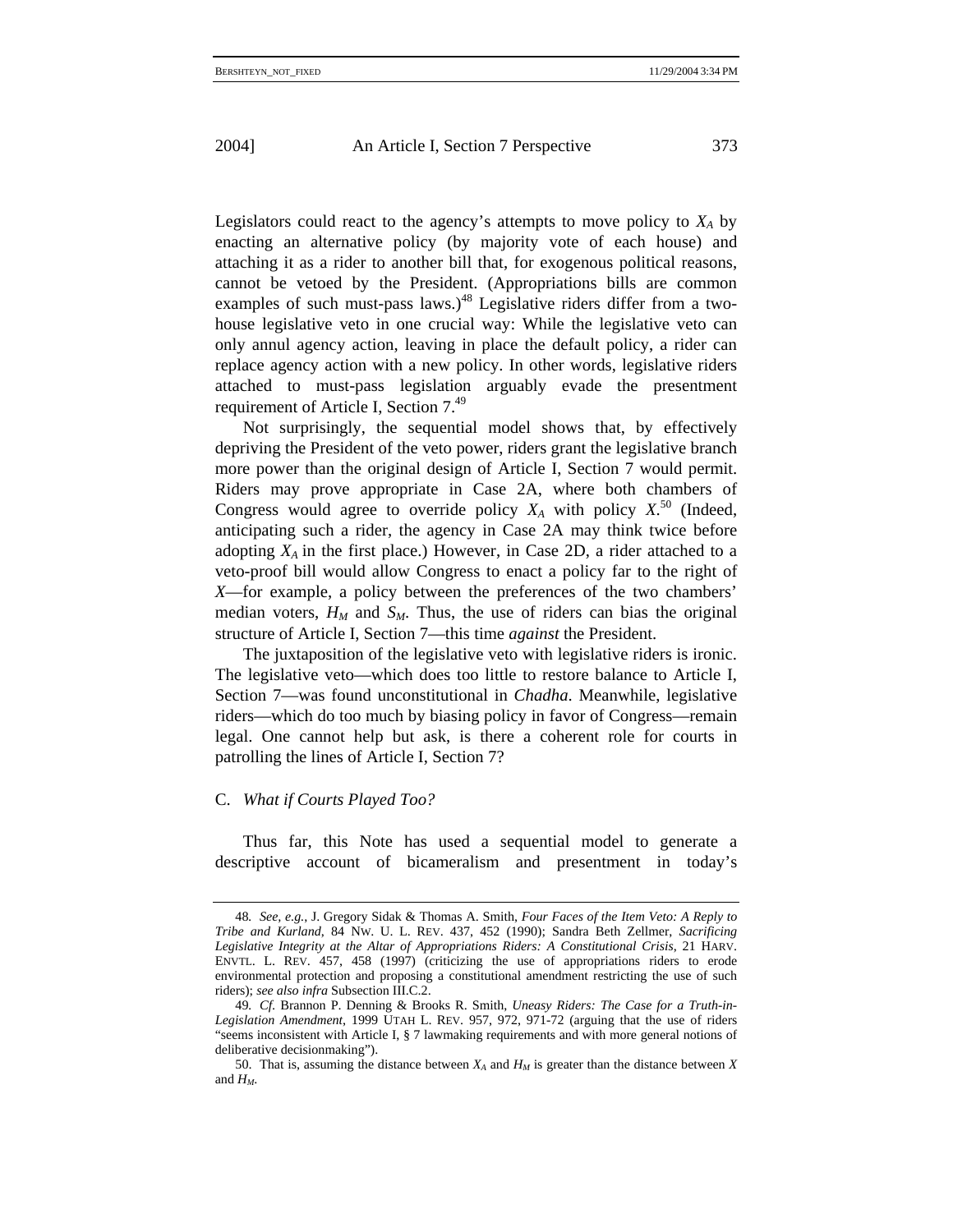administrative state. This Section asks first, why this model should attract the attention of courts and second, how the courts might react to it.

### 1. *Motivating Judicial Participation*

Jurists hardly view the task of conforming contemporary political reality to constitutional expectations through a uniform lens—and perhaps the most significant divide is between originalist and nonoriginalist perspectives.<sup>51</sup> Originalism "accords binding authority to the text of the Constitution or the intentions of its adopters."<sup>52</sup> While nonoriginalists give the same considerations presumptive weight, this presumption is "defeasible over time in the light of changing experiences and perceptions."53 Such definitions hint at the occasionally blurry line between the two modes of constitutional interpretation. In particular, as Lawrence Lessig and Cass Sunstein observe, the term originalism is "decreasingly helpful" when applied in "an effort to maintain fidelity to constitutional commitments in the face of changed circumstances."<sup>54</sup> Confusion arises because, "[w]hen circumstances have changed, a supposedly nonoriginalist interpretation may well have a stronger claim of fidelity to the original understanding."<sup>55</sup> The twentieth-century bureaucracy is a paradigmatic example of altered circumstances: In the words of Justice Souter, today's "administrative state with its reams of regulations would leave [the Framers] rubbing their eyes."<sup>56</sup> Mindful of this perplexing context, this Subsection nonetheless argues that the results of the Article I, Section 7 game ought to influence the decisions of both originalist and nonoriginalist jurists.

<sup>51.</sup> By emphasizing these doctrinal categories, this Note treats judicial decisions primarily as a function of legal merits. One can, alternatively, regard courts in a less doctrine-centric fashion for example, by emphasizing the ideologies of individual jurists. For a survey and assessment of alternative views from two proponents of the view that Justices' votes are determined primarily by their ideologies, see JEFFREY A. SEGAL & HAROLD J. SPAETH, THE SUPREME COURT AND THE ATTITUDINAL MODEL REVISITED (2002). Eskridge and Ferejohn explore the implications of the ideological view of judging and demonstrate that this view need not undermine major normative insights of their model. Eskridge & Ferejohn, *supra* note 3, at 548-51; William N. Eskridge, Jr. & John Ferejohn, *Making the Deal Stick: Enforcing the Original Constitutional Structure of Lawmaking in the Modern Regulatory State*, 8 J.L. ECON. & ORG. 165, 182-86 (1992). This Note, however, maintains a doctrinal focus.

<sup>52.</sup> Paul Brest, *The Misconceived Quest for the Original Understanding*, 60 B.U. L. REV. 204, 204 (1980). Originalism is hardly a monolithic concept, however, and there are both stricter and more moderate varieties. *Id*. at 204-05.

<sup>53</sup>*. Id*. at 205.

<sup>54.</sup> Lawrence Lessig & Cass R. Sunstein, *The President and the Administration*, 94 COLUM. L. REV. 1, 3 n.3 (1994).

<sup>55</sup>*. Id.*

<sup>56.</sup> Alden v. Maine, 527 U.S. 706, 807 (1999) (Souter, J., dissenting).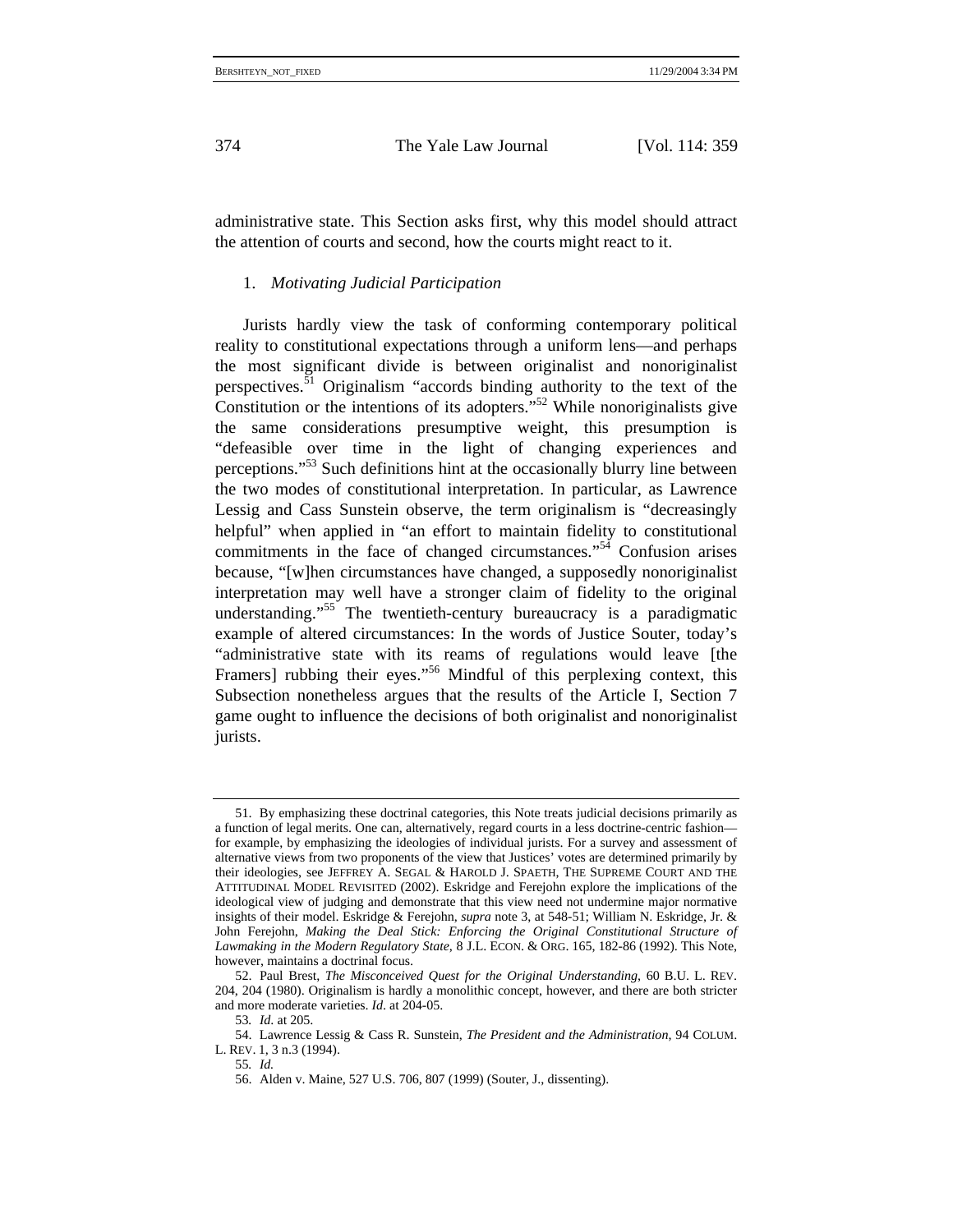Originalism, in the words of John Hart Ely, empowers the courts to interfere with the decisions of political institutions by making inferences "whose starting point, whose underlying premise, is fairly discoverable in the Constitution."57 To the extent that the model developed in Section B persuasively articulates the original design of bicameralism and presentment, the model's conclusions appeal directly to originalists.<sup>58</sup> The legislative veto debate illustrates how the game-theoretic approach to original meanings can "better account[] for the overall goals of the Constitution in general and of Article I, Section 7 in particular" than the reasoning of *Chadha*. 59 In response to the Court's assertion that the legislative veto contradicts the Founders' original intent, Eskridge and Ferejohn argue that

*Chadha*'s focus on the original constitutional understanding is unhelpful because it ignores the ways in which delegation of lawmaking power to agencies has already destroyed the original constitutional balance. To the extent that the Court is concerned with protecting—or restoring—some of the original balance of lawmaking influence suggested by Article I, Section 7, the twohouse veto is constitutionally defensible  $\ldots$ <sup>60</sup>

The sequential model thus gives courts a richer technique for discerning original meaning.

But can the sequential model of Article I, Section 7—which takes the Founders' sequential design as its starting point—appeal to nonoriginalists as well? The nonoriginalist approach is hardly unfamiliar to the Court, which, in the words of Justice Brandeis, "has repeatedly sustained the exercise of power by Congress, under various clauses of [the Constitution], over objects of which the Fathers could not have dreamed."61 But it is likewise important to emphasize that nonoriginalism does not ignore constitutional text or design. As John Manning recently emphasized, "[T]he Court's articulated frame of reference . . . virtually always builds upon

<sup>57.</sup> JOHN HART ELY, DEMOCRACY AND DISTRUST: A THEORY OF JUDICIAL REVIEW 2 (1980). Ely dubbed the originalist approach "interpretivism." *Id*. at 1.

<sup>58.</sup> The structure of bicameralism and presentment may prove particularly important to those constitutional originalists who also favor textualism in statutory interpretation. One important rationale for textualism rests on the proposition that the stringent requirements of Article I, Section 7 render federal legislation a work of compromise. If judges engage in atextual "purposive" statutory interpretation, they are less likely to implement the details of such compromise. *See* John F. Manning, *Textualism and the Equity of the Statute*, 101 COLUM. L. REV. 1, 70-78 (2001).

<sup>59.</sup> Eskridge & Ferejohn, *supra* note 3, at 556.

<sup>60.</sup> *Id*. at 541.

<sup>61.</sup> Olmstead v. United States, 277 U.S. 438, 472 (1928) (Brandeis, J., dissenting), *overruled in part by* Katz v. United States, 389 U.S. 347 (1967), *and* Berger v. New York, 388 U.S. 41 (1967).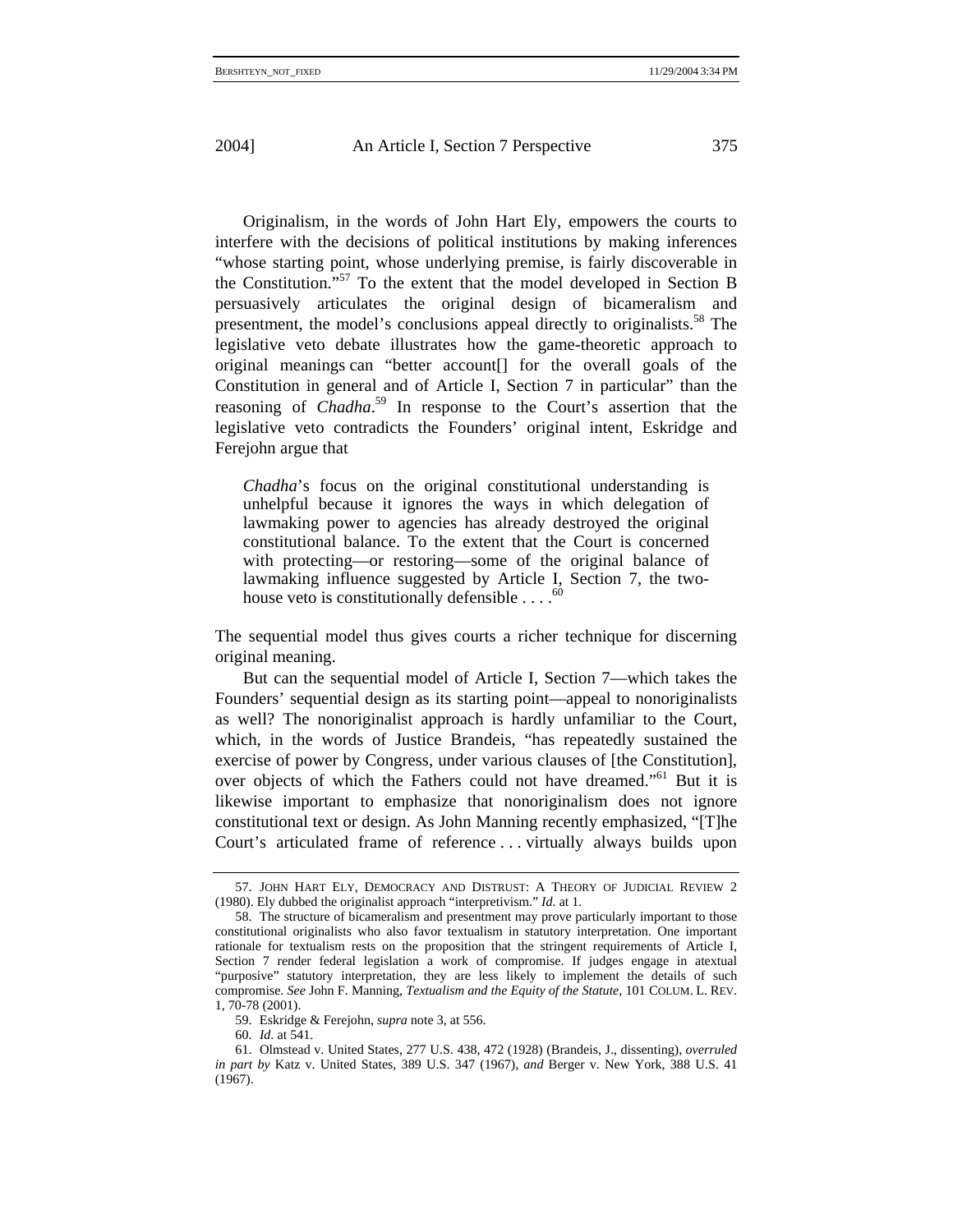some notion of fidelity to historical or original understanding of the adopted text."62 Even a nonoriginalist, therefore, "accord[s] the text and the original history" of the Constitution "presumptive weight."<sup>63</sup>

The modern experience suggests two reasons to depart from the original design of Article I, Section 7, and the second of these reasons compels an important limitation on the implications of this Note's sequential model. To begin with, one may question whether the original rationale for bicameralism and presentment—diffusion of political powers among political institutions with distinct constituencies—survives into the twenty-first century. Perhaps the greatest evolution has occurred in the role of the House of Representatives—a body that, from the late-eighteenthcentury perspective, "embodied popular desires but threatened stability with its mercurial sentiments."64 As Eskridge and Ferejohn acknowledge, political reality no longer supports this depiction: "[W]ith its overwhelming reelection percentages election after election, the House is the least likely body to reflect popular preference changes, while the Presidency is more likely to reflect such changes."<sup>65</sup> It is important, however, not to overstate the scope of such historical change. Two centuries of political history have not eviscerated the overarching rationale for separation of powers—the protection of minority interests in a diverse nation.<sup>66</sup> Although the precise electoral dynamics of individual institutions might have changed, the House, the Senate, and the President continue to serve different constituencies. $67$  (The role of the Senate as a body where states are equally represented may be particularly significant, since federalism perseveres as a matter of prominent national—and judicial—concern today.)<sup>68</sup> By means of its extensive procedure for federal lawmaking, Article I, Section 7 still offers minority constituencies a voice and empowers them to negotiate

<sup>62.</sup> John F. Manning, *The Eleventh Amendment and the Reading of Precise Constitutional Texts*, 113 YALE L.J. 1663, 1696 (2004); *see also id*. at 1696 n.131 (collecting cases).

<sup>63.</sup> Brest, *supra* note 52, at 205.

<sup>64.</sup> Eskridge & Ferejohn, *supra* note 3, at 560.

<sup>65.</sup> *Id*.

<sup>66.</sup> *See supra* text accompanying notes 16-20; *cf*. Lawrence G. Sager, *Justice in Plain Clothes: Reflections on the Thinness of Constitutional Law*, 88 NW. U. L. REV. 410, 427 (1993) (asserting that the Constitution seeks to establish "fair terms of cooperation among a people of great cultural, religious, and more broadly, moral diversity").

<sup>67.</sup> *See* Eskridge & Ferejohn, *supra* note 3, at 560; *see also* William N. Eskridge, Jr., *Politics Without Romance: Implications of Public Choice Theory for Statutory Interpretation*, 74 VA. L. REV. 275, 280-81 (1988) (emphasizing the importance of bicameralism and presentment in controlling factional domination of the legislature).

<sup>68.</sup> Indeed, the governors of California, Florida, New York, and Texas have recently formed a lobbying group to counteract the "disproportionate clout" of small states in Congress. *See* Raymond Hernandez & Al Baker, *Governors Join as 'Big Four' To Pool Clout*, N.Y. TIMES, July 20, 2004, at B1. For a recent argument that the Court formalistically adheres to separation-ofpowers requirements whenever these requirements seek to safeguard federalism, see Bradford R. Clark, *Separation of Powers as a Safeguard of Federalism*, 79 TEX. L. REV. 1321 (2001).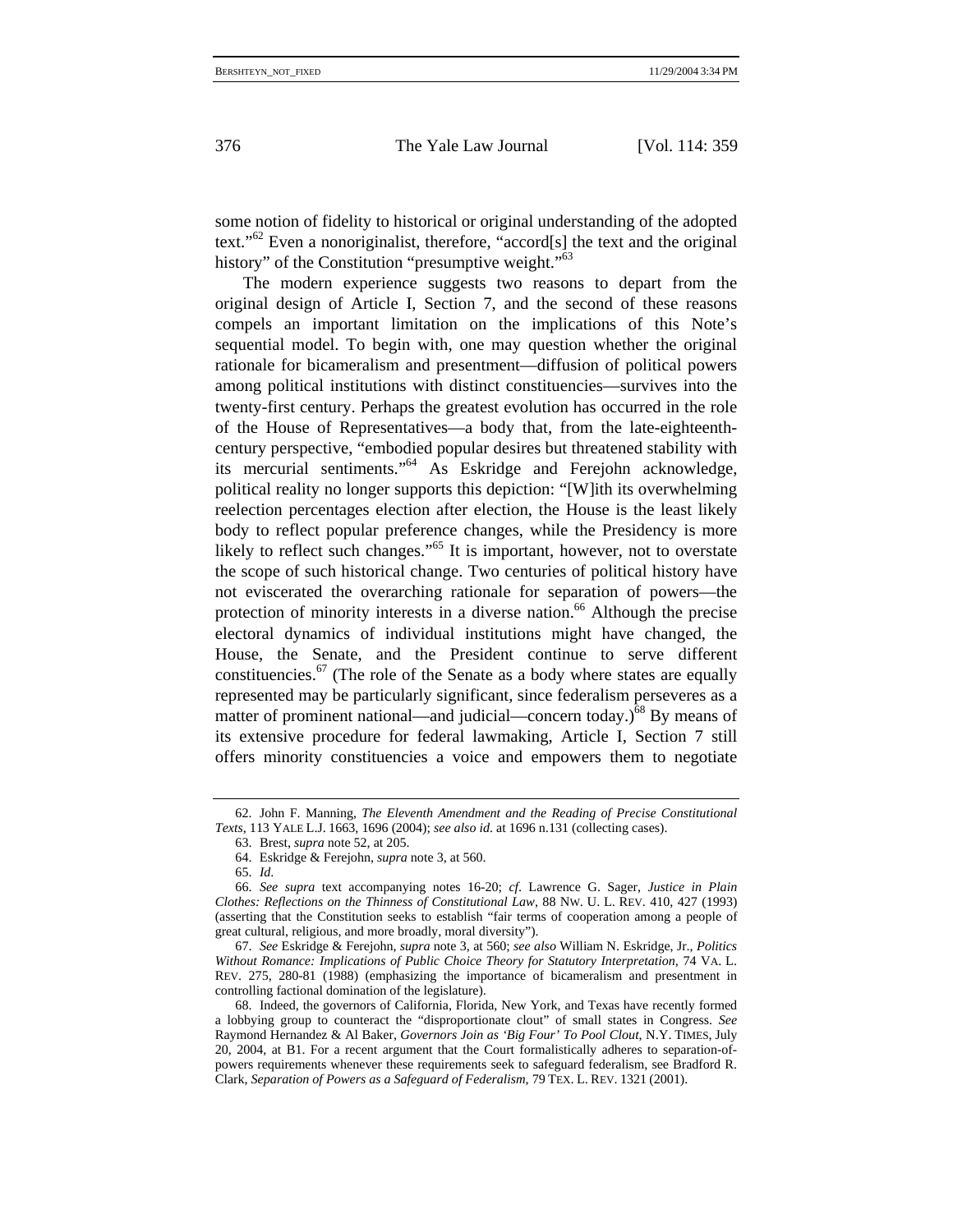legislative compromises.69 Moreover, as *Chadha* acknowledged, bicameralism promotes a more deliberative legislative process.<sup>70</sup> A nonoriginalist would not, therefore, possess the compelling evidence necessary to abandon the presumptive validity of bicameralism and presentment. $71$ 

Nevertheless, and more significantly for this Note's purposes, nonoriginalism can help confine the steps the judiciary should take to restore the original design of Article I, Section 7. In particular, some have criticized the Eskridge-Ferejohn model on the ground that it counsels a dramatic retreat from administrative rulemaking—most likely through the revival of the nondelegation doctrine.<sup>72</sup> Like Eskridge and Ferejohn, this Note declines to go to such extremes in its pursuit of the original lawmaking sequence. A vibrant nondelegation doctrine has been "overtaken"<sup>73</sup> by experience, technology, history, and political reality.<sup>74</sup>

71. Admittedly, the enduring vitality of the values behind bicameralism and presentment does not validate the precise structure of Article I, Section 7. It is entirely possible that the compromise between liberty and stability would look different if the Philadelphia Convention were held today. But if the presumptive validity of the constitutional text means anything, it surely means that, as long as time has not utterly transformed the nature of constitutional compromises, amendments to such compromises must take place through the procedures of Article V and not through judicial interpretation.

<sup>69</sup>*.* For a recent argument that the "unmistakable emphasis" of bicameralism and presentment was "to give minorities, in general, and the minority consisting of small-state residents, in particular, exceptional power to block legislation," see Manning, *supra* note 58, at 76, 70-76.

<sup>70</sup>*.* INS v. Chadha, 462 U.S. 919, 951 (1983) ("The division of the Congress into two distinctive bodies assures that the legislative power would be exercised only after opportunity for full study and debate in separate settings."). On a related note, it is at least plausible that bicameralism limits "wasteful rent-seeking and corruption" more effectively than simple supermajoritarianism: The requirement that "in a bicameral system a proposal must be openly considered in two forums may work to expose misbehavior." Levmore, *supra* note 18, at 155. Presentment, too, may improve the deliberative process, because the President can prove less susceptible to special interests than legislators. *See* Richard Pierce, *Institutional Aspects of Tort Reform*, 73 CAL. L. REV. 917, 936 (1985) ("The White House is susceptible to capture from time to time by representatives of broad ideologies that enjoy popular support, but it is less susceptible to capture by representatives of specific vested interests.").

<sup>72.</sup> Daniel Rodriguez argues that a rebirth of the nondelegation doctrine "might better illustrate Eskridge and Ferejohn's basic point" than the return of the legislative veto. Daniel B. Rodriguez, *The Administrative State and the Original Understanding: Comments on Eskridge and Ferejohn*, 8 J.L. ECON. & ORG. 197, 200 (1992). He writes, "Broad delegation reflects *the* fulcrum of Eskridge and Ferejohn's concern about the expanding role of the president at the expense of the original constitutional understanding. And yet the Supreme Court has all but abandoned the doctrine." *Id*.; *see also* Jack Knight, *Positive Models and Normative Theory: A Comment on Eskridge and Ferejohn*, 8 J.L. ECON. & ORG. 190, 193 (1992) (asking why Eskridge and Ferejohn "did not extend the implications of the model and the related argument to its logical conclusion: the modern regulatory state is unconstitutional"). But, asks Rodriguez, "[c]an it be that original constitutional understanding would be served by the repeated rejection of the legislature's will and the public interest, an interest presumably served by the various New Deal and post-New Deal regulatory statutes that would potentially run afoul of a serious nondelegation doctrine?" Rodriguez, *supra*, at 200. Given the size and ubiquity of the modern administrative apparatus, Jack Knight suggests one response: "[W]hy waste time on a done deal?" Knight, *supra*, at 193.

<sup>73.</sup> Eskridge & Ferejohn, *supra* note 3, at 561.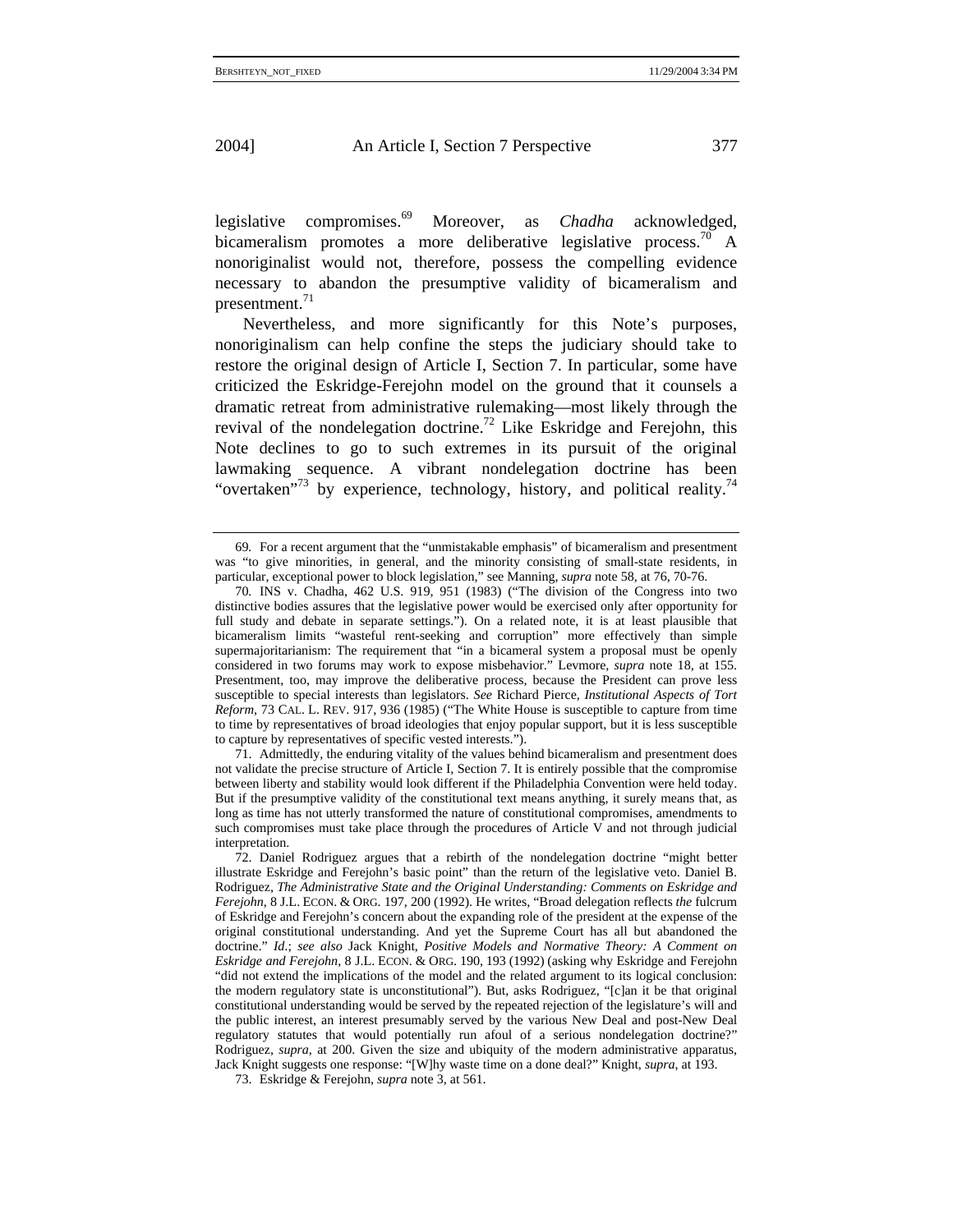Instead of further contemplating its resurrection, this Note pursues more incremental efforts to square the growth of the administrative state with the original design of Article I, Section 7. The next Subsection summarizes some existing proposals in this vein and the criticisms these proposals have encountered.

## 2. *A Role for Courts: Some Proposals and Critical Responses*

As public choice scholars have readily acknowledged, the Article I, Section 7 game is played in the shadow of the law. It is hardly surprising, then, that a variety of judicial strategies may counteract the pro-President bias of the modern administrative state. Thus far, scholars have focused on three strategies: constitutional law establishing the rules of the legislative game, statutory interpretation norms guiding the implementation of legislative outputs, and administrative law doctrine governing judicial deference to agency statutory interpretation. This Subsection briefly considers these recommendations and draws from the scholarly disputes surrounding them to identify potential drawbacks of this Note's own proposal.

First, courts can apply the lessons of the sequential model in interpreting Article I, Section 7 itself. Thus, Eskridge and Ferejohn argue that the *Chadha* Court's decision to invalidate the legislative veto arguably extinguished an important mechanism for restoring the original balance to federal lawmaking.<sup>75</sup> Political theorists are far from unanimous, however, in their support for the legislative veto. Jessica Korn, among others, cautions against exaggerating the practical value of this procedure relative to less formal congressional oversight tools.<sup>76</sup> The significance of the legislative veto, Korn argues, was primarily symbolic, and it "never functioned as a significant mechanism for affecting policy outcomes."77

<sup>74.</sup> Arguably, the nondelegation doctrine does survive as an avoidance canon in statutory interpretation. *See* John F. Manning, *The Nondelegation Doctrine as a Canon of Avoidance*, 2000 SUP. CT. REV. 223, 242-46.

<sup>75</sup>*. See supra* text accompanying note 59.

<sup>76</sup>*. See* Jessica Korn, *The Legislative Veto and the Limits of Public Choice Analysis*, 109 POL. SCI. Q. 873 (1994-1995); *see also* Peter L. Strauss & Andrew R. Rutten, *The Game of Politics and Law: A Response to Eskridge and Ferejohn*, 8 J.L. ECON. & ORG. 205, 205-08 (1992).

<sup>77</sup>*.* Korn, *supra* note 76, at 889. Korn's argument certainly undermines Justice White's assertion that the significance of the veto "can hardly be overstated," INS v. Chadha, 462 U.S. 919, 967 (1983) (White, J., dissenting). But this attack proves less persuasive against Eskridge and Ferejohn, whose analysis does not appear to depend on a functional claim that the legislative veto ranks high among congressional oversight tools. They argue instead that a game-theoretic view of Article I, Section 7 would treat the legislative veto as constitutionally defensible. *See, e.g.*, Eskridge & Ferejohn, *supra* note 51, at 167 ("Contrary to *Chadha*, it is not clear that the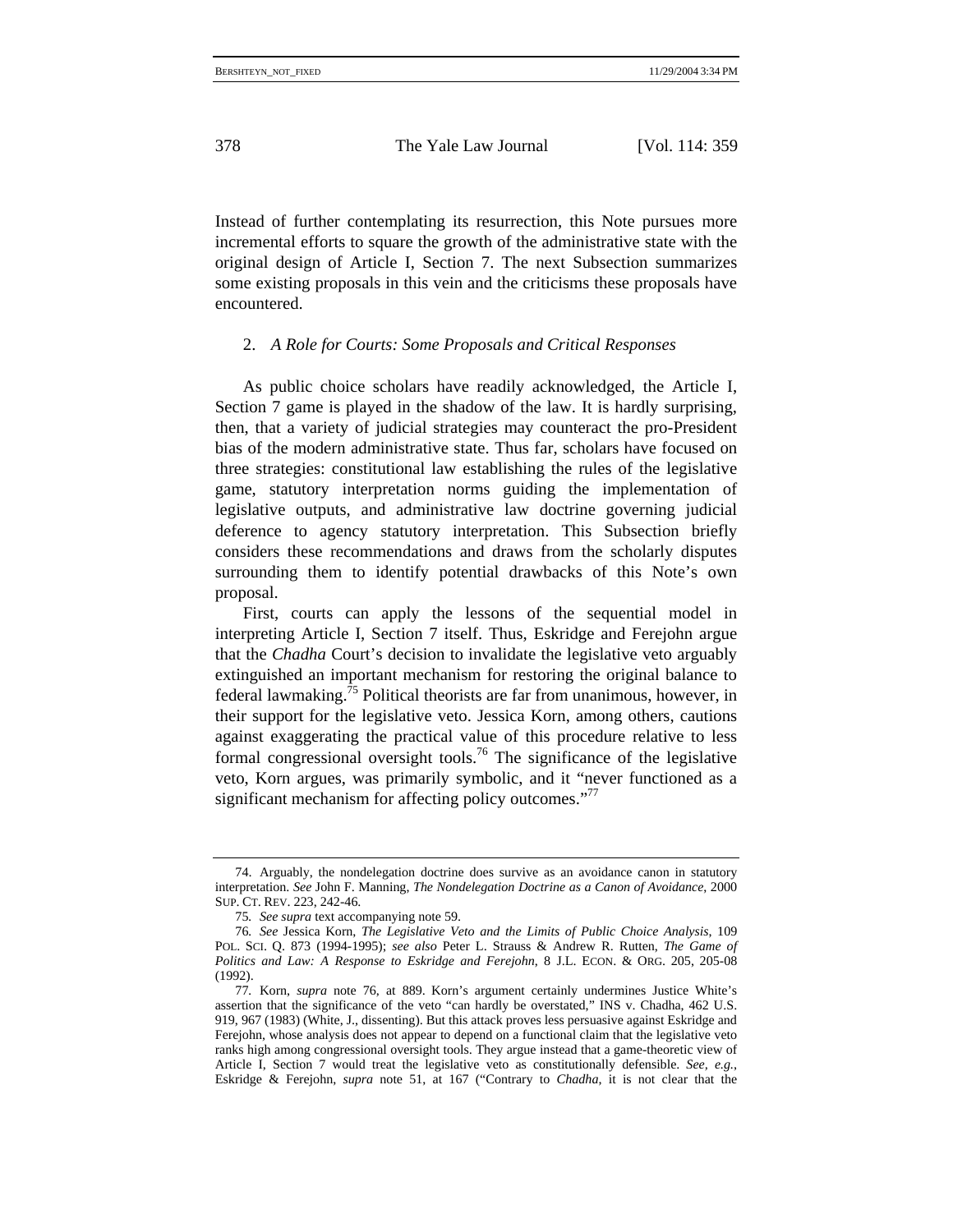Of course, federal courts do not merely arbitrate the structural rules of the lawmaking contest; they also interpret this contest's product—statutory law. The second set of compensating changes proposed by scholars affects this interpretive function. Consistent with the Article I, Section 7 model, Eskridge and Ferejohn have recommended that courts consider legislative history when interpreting statutes, since such background may help "to locate the original equilibrium point,  $[X]$ ," and thus to expose the agency's efforts to shift policy to  $X_A$ .<sup>78</sup>

In response, Daniel Rodriguez observes that an interpretation that tracks legislative intent may conflict with other conceivable implications of the sequential analysis, such as enforcement of the nondelegation doctrine.79 He notes that "an interpretation that effectively narrows the scope of the delegation may or may not be good policy, but it is *not* interpretation that is strictly faithful to legislative will."80 In short, applying the Article I, Section 7 game to statutory interpretation reveals that efforts to counteract the pro-President bias may themselves become insensitive to congressional directives.

Third, Eskridge and Ferejohn have used game-theoretic analysis to critique administrative law's deferential approach to reviewing agency action. In his work with Charles Shipan, Ferejohn has demonstrated that judicial review "can be a 'democratic' device that induces the agency to be more responsive to congressional preferences than it would be without such a mechanism."81 However, in *Chevron U.S.A. v. Natural Resources Defense Council*, the Court held that "considerable weight should be accorded [by courts] to an executive department's construction of a statutory scheme it is entrusted to administer.<sup>"82</sup> It thus cautioned the judiciary against "substitut[ing] its own construction of a statutory provision for a reasonable interpretation made by the administrator of an agency."<sup>83</sup> For Eskridge and Ferejohn, *Chevron*'s deference represents a missed opportunity to redress

83*. Id*.

legislative veto of agency rule-making violates the original understanding if that understanding is viewed structurally.").

<sup>78.</sup> Eskridge & Ferejohn, *supra* note 3, at 551.

<sup>79.</sup> *See* Rodriguez, *supra* note 72, at 201.

<sup>80</sup>*. Id*. There are at least two possible responses to Rodriguez's critique. First, the statutory interpretation doctrine *implements* legislative directives, while the nondelegation doctrine *restricts* the permissible range of such directives. One should hardly be surprised that the former is more "faithful to legislative will" than the latter. Second, as Rodriguez acknowledges, Eskridge and Ferejohn refuse to rely on reviving the nondelegation doctrine, perhaps because such revival is politically unlikely. *See supra* notes 72-74 and accompanying text. One can thus hardly fault Eskridge and Ferejohn for exploring more achievable recommendations.

<sup>81.</sup> Ferejohn & Shipan, *supra* note 2, at 17. As Ferejohn and Shipan acknowledge, they are referring to the statutory preferences of the Congress at the time of judicial review, not of the enacting Congress. *Id*.

<sup>82. 467</sup> U.S. 837, 844 (1984).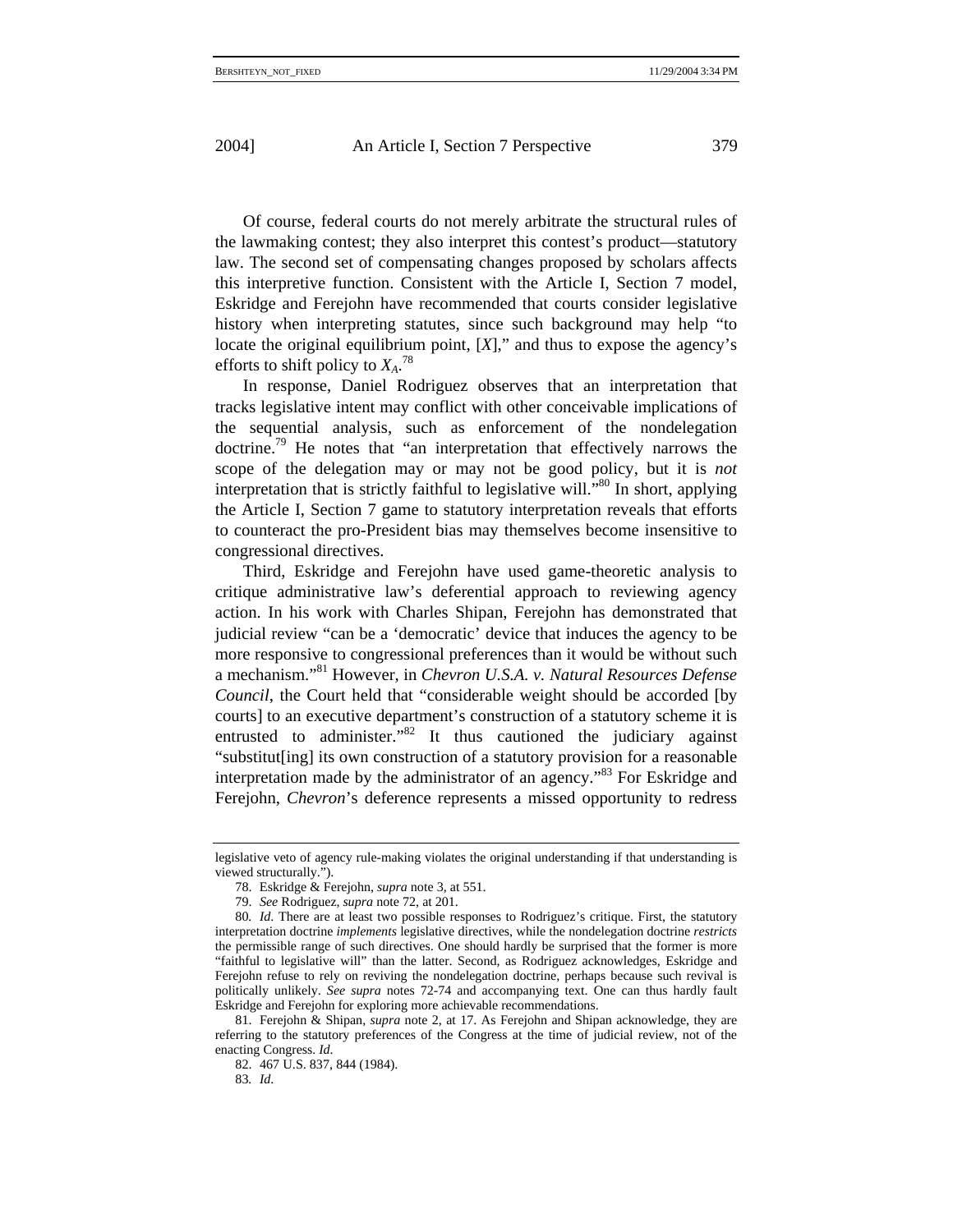the pro-President bias in constitutional policymaking. After all, "[i]f there is sufficient evidence in the statute or the legislative history for the original policy equilibrium in the statute, and if judges saw their role as enforcing such statutory guidance, then judicial review becomes a powerful mechanism for redressing at least some of the constitutional imbalance."<sup>84</sup> In other words, if courts could successfully use statutory interpretation techniques to identify point  $X$  in Figure 2, they could enforce statutory directives by overturning agency interpretations at *XA*.

This criticism of *Chevron* has not received a uniformly warm reception from scholars, some of whom question judicial competence to second-guess agency interpretations. Peter Strauss and Andrew Rutten, for example, respond that agencies are generally "better readers . . . of the state of political play" than judges.<sup>85</sup> Moreover, courts have historically proven to be a reactionary force against regulatory changes to the status quo.<sup>86</sup> Rodriguez likewise warns that the game-theoretic attack on *Chevron* rests "on the claim that the original understanding contemplates that courts will take all deliberate steps necessary to hinder the power of the president to control regulatory policy."<sup>87</sup> Such hindrance, he warns, may itself be "purchased at the price of other values, such as judicial restraint."<sup>88</sup>

Whether scholarly critics have successfully repelled the recommendations that Eskridge and Ferejohn draw from their gametheoretic analysis remains uncertain—and this Note does not weigh in on the issue. Instead, these debates are notable for articulating important limiting principles for the normative implications of the Article I, Section 7 game: Proposals for compensating reforms must recognize informal oversight mechanisms, respect congressional will, and acknowledge the boundaries of judicial competence. It is with these constraints in mind that the next Part extends the Article I, Section 7 game to new territory administrative law remedies.

# II. A NEW PLAYING FIELD: REMEDIAL CHOICE IN ADMINISTRATIVE LAW

Now that the thick methodological brush has been cleared, this Part seeks to expand the list of judicial functions implicated by the Article I, Section 7 game. It argues that courts can advance the sequential structure of bicameralism and presentment when they select remedies to cure administrative law violations. A former chief judge of the D.C. Circuit has

<sup>84.</sup> Eskridge & Ferejohn, *supra* note 3, at 548.

<sup>85</sup>*.* Strauss & Rutten, *supra* note 76, at 210.

<sup>86</sup>*. See id*. at 208-09.

<sup>87.</sup> Rodriguez, *supra* note 72, at 202.

<sup>88</sup>*. Id*. (emphasis omitted).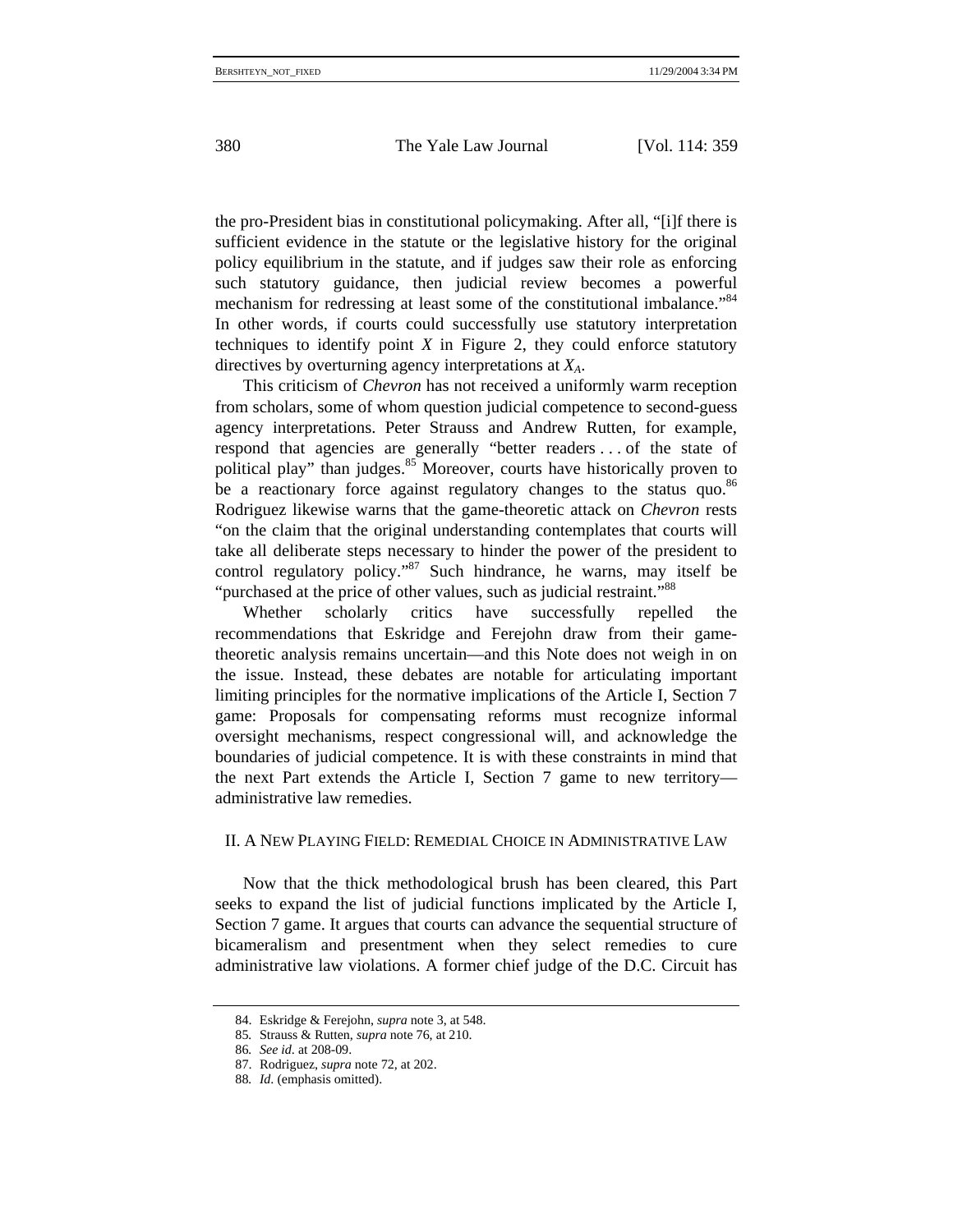succinctly summarized the two remedial options facing the courts: "When an agency rule is remanded because of a faulty explanation, the court is faced with the choice of whether to vacate the rule until an adequate explanation is forthcoming or leave it in place until the new rationale comes up again for review."89 (To make matters a bit clearer, this Note will use the word "remand" to describe only the latter remedy.) The legal and policy dimensions of this choice have recently become a subject of scholarly dispute.<sup>90</sup> This Note does not seek to join this dispute directly, but rather to explore how the sequential understanding of Article I, Section 7 might inform it.

Section A analyzes remedial choice in administrative law by applying the sequential model outlined in Part I. As it turns out, the two remedial options—vacatur and remand without vacatur—may lead to systematically different policy outcomes. There is a simple intuition behind this finding: Deciding whether or not to vacate a rule can become the functional equivalent of deciding where to place the default policy. As Subsection I.B.1 demonstrated, the placement of the default policy can affect legislative outcomes; indeed, it can determine whether any statute can muster enough support to meet the requirements of bicameralism and presentment. Applying this sequential understanding to administrative law remedies reveals that, under certain plausible assumptions, vacatur is more likely than remand to elicit a statutory correction to the administrative rule, and thereby to ameliorate the pro-President bias of the Article I, Section 7 game. The structure of bicameralism and presentment therefore counsels in favor of vacatur as the presumptive remedy in administrative law (a presumption that can be rebutted when one of the aforementioned assumptions fails to hold). Section A concludes by assessing this presumptive vacatur approach in light of the criticisms encountered by other proposals to restore the original balance to Article I, Section 7.

Following this theoretical discussion, Section B investigates how today's courts make their remedial decisions and finds presumptive vacatur decidedly out of sync with recent trends. Courts increasingly choose to remand deficient rules back to agencies without vacatur, under a test developed in *Allied-Signal v. United States Nuclear Regulatory Commission*91—a test that does not respond to the original structure of

<sup>89.</sup> Patricia M. Wald, *Judicial Review in Midpassage: The Uneasy Partnership Between Courts and Agencies Plays On*, 32 TULSA L.J. 221, 236 (1996).

<sup>90</sup>*. Compare* Brian S. Prestes, *Remanding Without Vacating Agency Action*, 32 SETON HALL L. REV. 108 (2001) (arguing that remand without vacatur is illegal under the Administrative Procedure Act), *with* Ronald M. Levin, *"Vacation" at Sea: Judicial Remedies and Equitable Discretion in Administrative Law*, 53 DUKE L.J. 291 (2003) (defending the legitimacy of remand without vacatur).

<sup>91. 988</sup> F.2d 146 (D.C. Cir. 1993).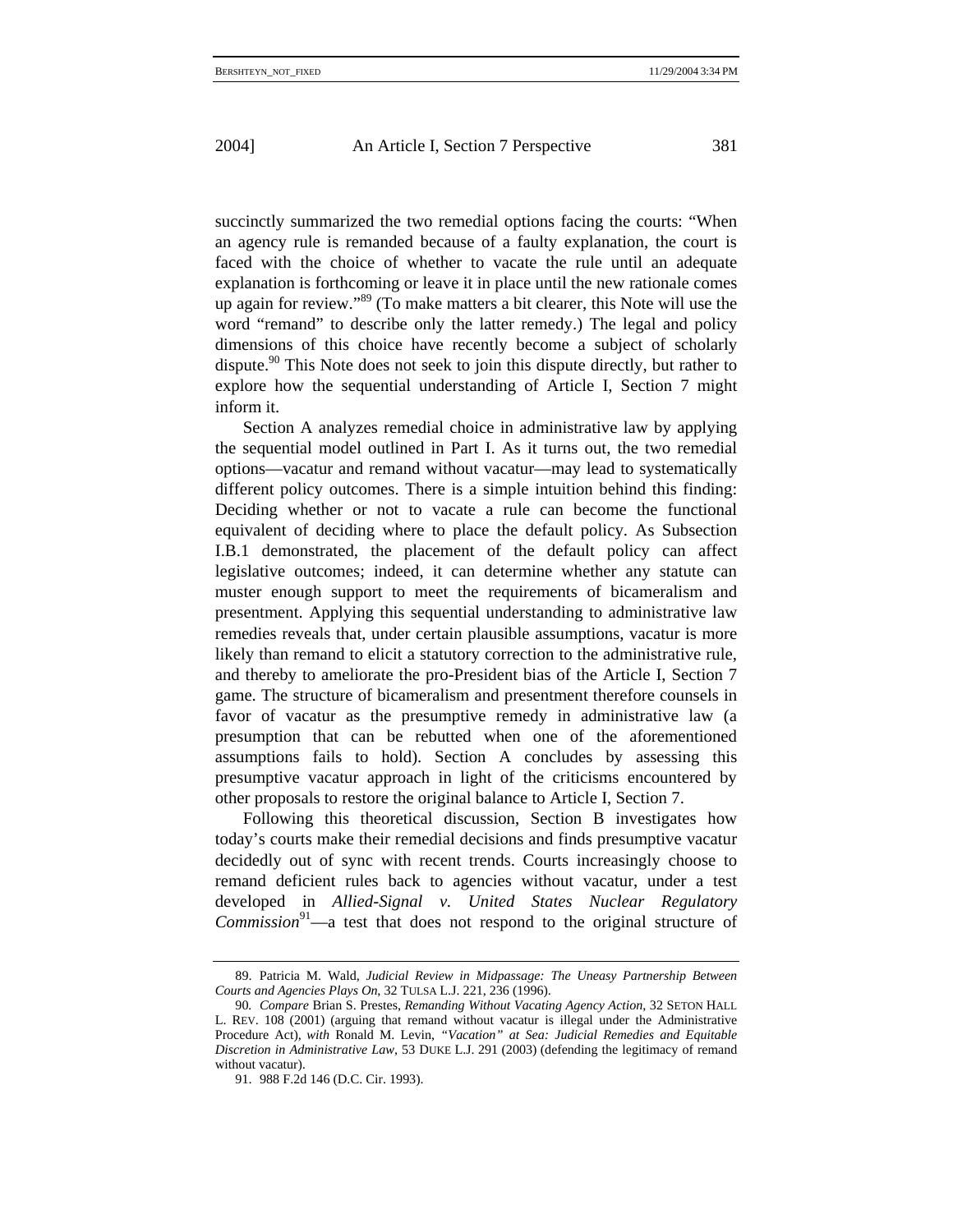Article I, Section 7. Because this Note focuses narrowly on the dynamics of bicameralism and presentment, and thus does not fully engage with other dimensions of remedial choice, it shall not advocate that *Allied-Signal* be abandoned on public policy grounds. However, Section B makes a preliminary effort to link the presumptive vacatur proposal to an important statutory interpretation dispute triggered by remedial choice.

## A. *Presumptive Vacatur: A Winning Move in the Article I, Section 7 Game*

To appreciate the game-theoretic significance of the remedial decision, consider again the scenarios illustrated by Figure 2. Assume once more that Congress delegates rulemaking authority to agency *A*, expecting it to adopt policy *X*. Then, for reasons discussed in Subsection I.B.2, the agency adopts policy  $X_A$ . Assume further that a court finds the agency's action arbitrary and capricious, in violation of the Administrative Procedure Act. What remedial options are available? The court may remand the rule back to the agency without vacating it, thus leaving the policy at point  $X_A$  for the time being. Importantly, throughout this period, Congress cannot alter the agency's rule by statute, because as earlier discussion has shown, no veto-proof bill can overturn policy *XA*. Thus, while the rule is awaiting agency reconsideration on remand, policy continues to be biased in the President's favor.

Furthermore, as it reconsiders its rule on remand, the agency faces the same incentives that caused it to select  $X_A$  in the first place. The agency may, of course, shift policy in the direction of *X* in order to avoid repeated judicial reversal.<sup>92</sup> More likely, however, the agency will invest in additional fact-finding and legal ingenuity to end up, on reconsideration, back where it began—policy  $X_A$ <sup>93</sup> Whichever road the agency takes, the outcome is not likely to be *X*—the policy result anticipated by the original structure of Article I, Section 7. It is perhaps worth noting again that, as long as policy  $X_A$  remains in place throughout the reconsideration process, Congress will be unable to override it by statute.

The game plays out much differently if a court vacates the agency's "arbitrary and capricious" rule. In both Case 2A and Case 2D, the policy

<sup>92.</sup> The implied assumption is that the closer administrative policy  $X_A$  stays to statutory guideline *X*, the less likely a court will be to overturn it.

<sup>93.</sup> Courts have generally permitted an agency that has originally offered inadequate justification for its decision to reach exactly the same decision on remand. *See, e.g.*, Bowen v. Hood, 202 F.3d 1211, 1219 (9th Cir. 2000) ("It can hardly be doubted that 'an agency is free on remand to reach the same result by applying a different rationale.'" (quoting Ariz. Elec. Power Coop. v. United States, 816 F.2d 1366, 1373 (9th Cir. 1987))); Peabody Coal Co. v. Helms, 901 F.2d 571, 574 (7th Cir. 1990) ("Perhaps on remand the agency can demonstrate that its decision really is supported by substantial evidence.").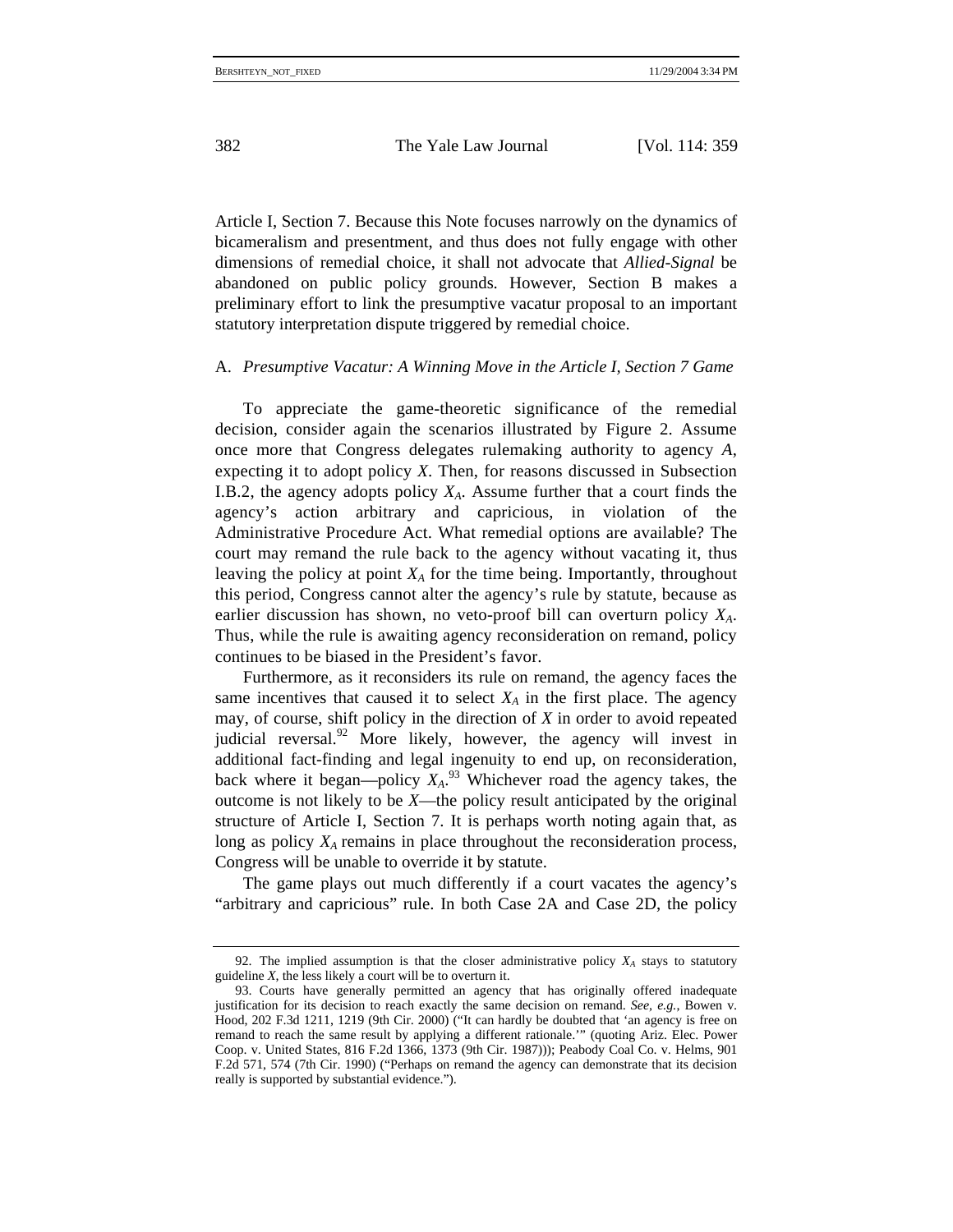reverts to the default position *SQ* upon vacatur. The results would replicate those in Figure 1, and, as Subsection I.B.1 described, Congress will proceed to enact a new statute at  $X^{94}$  However, anticipating that the agency will subsequently attempt to shift the policy leftward to  $X_A$  (as the agency had done prior to the court's vacatur), Congress will have every incentive to legislate with specificity and limit delegation to the agency.<sup>95</sup> Assuming Congress can legislate with specificity and avoid agency delegation, the new equilibrium will be at *X*, precisely where the Founders anticipated. If some agency delegation is unavoidable, we should nonetheless expect Congress to restrict, to the best of its ability, the agency's discretion to move policy *X* to the left. This, at least, will reduce the extent to which the administrative state can bias the original design of Article I, Section 7.

Would frequent judicial use of the vacatur remedy force Congress to constantly rewrite administrative rules? Hardly. Not every vacated rule will lead to legislation, nor should it. First, the alignment of preferences may be such that Congress will readily acquiesce to the agency's rule. If no new legislation is enacted, the agency will eventually adopt a new rule, and the vacatur remedy will have little impact. Second, the possibility of an override may alone prove sufficient to deter agencies ex ante from enacting rules that do not conform with the congressional mainstream. Finally, Congress may simply choose to prioritize its use of override legislation. The point is that Congress would have the option to enact new legislation overriding the rule—an option that may only be available after a vacatur remedy when the policy returns to the default position *SQ*.

Thus, the game-theoretic view of the administrative state suggests that the following remedial paradigm best reflects the design of Article I, Section 7: Courts should treat vacatur as the presumptive remedy whenever agency rulemaking strays from statutory design, and this presumption should be rebutted only when one of the assumptions underlying the

<sup>94.</sup> This assumes that the distribution of congressional preferences remains unchanged since the enactment of the original statute at *X* and that Congress can act before the agency replaces the default policy with its own new rule. Given the extensive rulemaking requirements of the Administrative Procedure Act—requirements that do not, of course, apply to statutory lawmaking—the latter assumption should not appear farfetched. And, as the case study in Part III illustrates, salient regulatory policies can sometimes attract immediate attention from Congress.

<sup>95.</sup> Recent work on legislative overrides of judicial decisions suggests that, on balance, congressional overrides prove significantly more precise than original statutes. *See* JEB BARNES, OVERRULED?: LEGISLATIVE OVERRIDES, PLURALISM, AND CONTEMPORARY COURT-CONGRESS RELATIONS 90 (2004) (reporting a fivefold increase in judicial consensus on statutory interpretation following a legislative override). In his recent defense of remand without vacatur, Ronald Levin suggests that the actual likelihood of congressional override is "usually remote." Levin, *supra* note 90, at 343. Estimating Congress's capacity for override legislation is difficult, but some observers suggest that overrides are gaining popularity. For example, a recent study reports that the ratio between overrides of judicial decisions and judicial appointments has climbed since the mid-1970s "from 1 to 6.5 to about 1 to 3." BARNES, *supra*, at 44.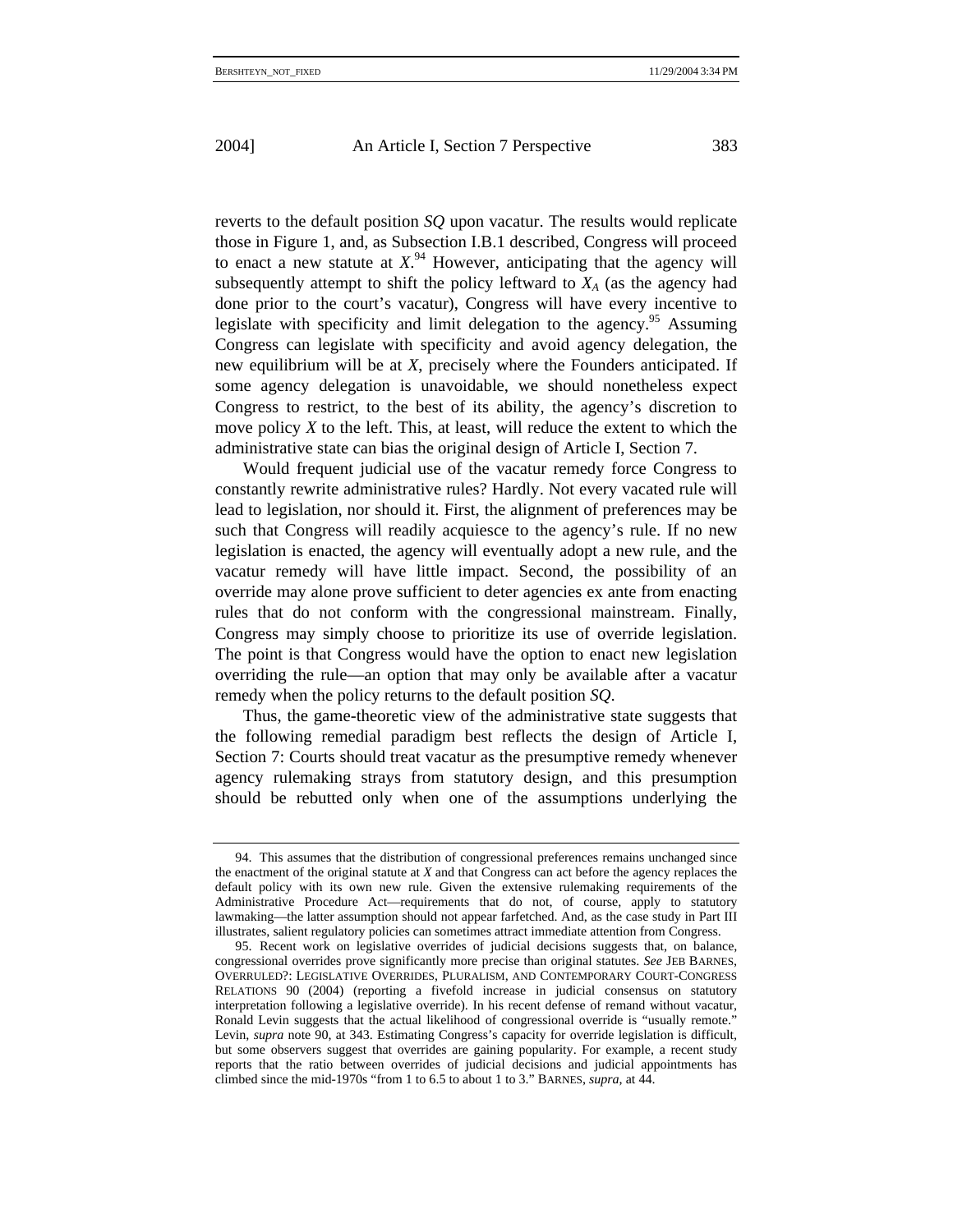foregoing analysis does not hold. The court, for example, may have reasons to remand without vacatur if it believes that the agency's new rule on remand will not simply reenact policy  $X_A$ —perhaps because the court's remand order requires the agency to consider a specific issue or fact that makes  $X_A$  untenable. Alternatively, the court may find that the substantive policy at hand is one that makes it impossible for Congress to legislate with more specificity or to further limit agency delegation.<sup>96</sup> In all other cases, a defective rule must be vacated. For simplicity, this Note will call this approach to remedies "presumptive vacatur." The case study in Part III illustrates the presumptive vacatur proposal further—this time in the less abstract context of a specific regulatory problem.

Before concluding this theoretical discussion of administrative law remedies, it is worth inquiring whether presumptive vacatur is susceptible to the same criticisms encountered by other efforts to restore balance to the Article I, Section 7 game. The first of these criticisms suggests that proposed compensating strategies operate at a high level of abstraction and therefore ignore informal political tactics. A version of this critique can be waged against the presumptive vacatur proposal: In particular, some may consider this Note's assertion that an administrative agency can defend policy  $X_A$  on remand to be politically naive. After all, the initial judicial finding that the agency's rule is defective will focus congressional attention on the agency's pro-President machinations.<sup>97</sup> Legislative opponents of policy *XA* would then use judicial disapproval as an excuse to wield their informal oversight tools and pull the agency's post-remand rule toward statutory policy *X*.

Although this criticism is certainly plausible, this Note's sequential model suggests that quite the opposite may happen: In Case 2D, the remand can perversely give the agency political cover for maintaining its policy at *XA despite* informal political pressure. Suppose that the agency conducts additional fact-finding and, on reconsideration, proposes a new rule on remand, which (consistent with the agency's initial incentives) remains substantively identical to its original rule  $X_A$ . Suppose also that Congress responds by urging, through its oversight authority, that the agency issue a

<sup>96.</sup> In other words, the court would question the assumption of the sequential model in Section I.A that statutory enactment is costless. Courts, of course, are not in the business of predicting congressional reactions, but a case can be made that judges remain attuned to the preferences of legislators. *See* William N. Eskridge, Jr., *Overriding Supreme Court Statutory Interpretation Decisions*, 101 YALE L.J. 331 (1991) (arguing that the intentions of the current Congress are more likely to influence the Court's statutory interpretation decisions than are the intentions of the enacting Congress and exploring the normative implications of this finding).

<sup>97.</sup> This congressional reliance on "fire alarms" would not necessarily signal legislative abrogation of oversight responsibility; instead, it appears consistent with one classic approach to oversight. *See* Mathew D. McCubbins & Thomas Schwartz, *Congressional Oversight Overlooked: Police Patrols Versus Fire Alarms*, 28 AM. J. POL. SCI. 165, 166 (1984).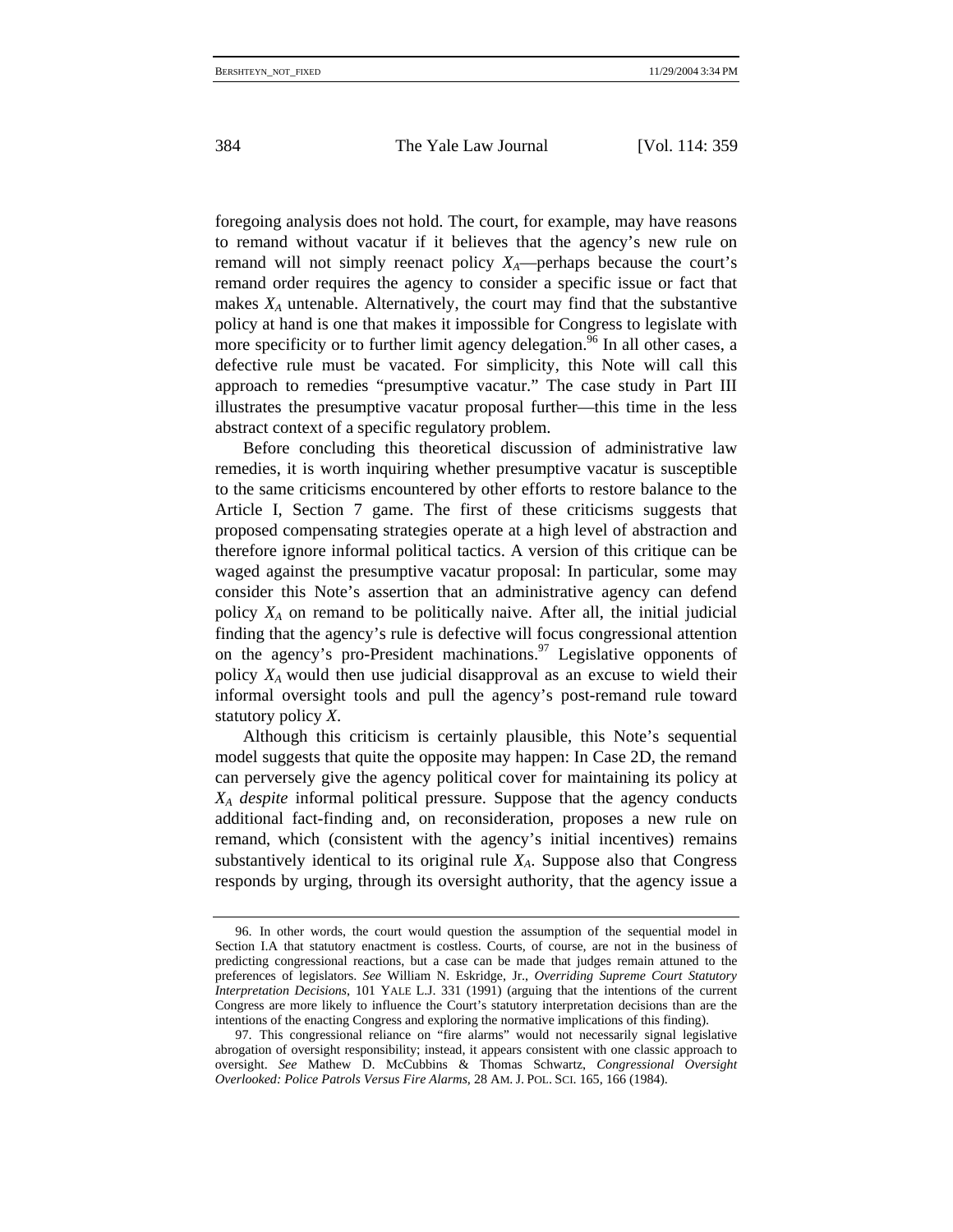different rule, one closer to *X*. To this request, the agency may offer an important rejoinder. Any changes to the proposed rule will cause substantial delay, the agency will argue. And time is of the essence on remand, since the original rule  $X_A$  is fast becoming "unenforceable"—that is, the courts may soon begin to refuse enforcement of a rule they have already declared contrary to administrative law.<sup>98</sup> If courts stop enforcing (that is, effectively vacate) *XA* before the new remand rule is enacted, policy will default to *SQ*. Importantly, as unappealing as the new rule appears to most members of Congress, it is still superior to  $SQ^{99}$  Congress may consequently prove reluctant to use its oversight tools aggressively and will therefore acquiesce in the agency's proposed new rule.<sup>100</sup> It is worth recalling that, throughout this interaction, policy remains at  $X_A$ . Congress therefore cannot enact a specific statute requiring the agency to adopt policy *X* because no such statute will be veto proof. (Its efforts to override the agency decision through stand-alone legislation frustrated, Congress may resort to passing an appropriations rider. As Subsection I.B.3 argued, this solution is inconsistent with Article I, Section 7 and should be avoided.) This political cover story is, of course, highly abstract, and it will benefit from a concrete illustration in Part III. For now, it merely suggests that the dynamics of informal oversight may sometimes strengthen, rather than undermine, the presumptive vacatur proposal.

What of the charges that compliance with the original design of Article I, Section 7 "is purchased at the price of other constitutional values, such as judicial restraint and fidelity to Congress's will"?<sup>101</sup> Concerns about obeying congressional will are easier to answer: This Note advocates presumptive vacatur precisely because it invites specific statutory guidance from the legislature. Arguably, presumptive vacatur may advance judicial restraint as well. At first blush, remand seems to be the remedy more characteristic of a deferential judiciary than vacatur.<sup>102</sup> However, vacatur implicitly recognizes the limits of judicial competence by leaving Congress

<sup>98.</sup> *See* Levin, *supra* note 90, at 385, 384-85 (collecting cases where the courts have accompanied remands with implementation timelines and "other techniques" to prevent "unduly dilatory bureaucratic behavior").

<sup>99.</sup> Because the same dynamic will not occur in Case 2A (where *SQ* is located further to the right), this analysis is limited to Case 2D.

<sup>100.</sup> Notably, this analysis relies on the assumption that political actors do not engage in sophisticated voting: That is, members of Congress will not seek to replace  $X_A$  with the lessfavored default policy *SQ* in order to later override *SQ* with *X*. *See supra* note 26.

<sup>101.</sup> Rodriguez, *supra* note 72, at 202 (emphasis omitted).

<sup>102.</sup> Jerry Mashaw, however, dispels such notions in the context of the judicial avoidance canon, the rule that courts should construe statutes to avoid constitutional problems. This canon, he argues, "may be precisely backwards": "[E]ven if [the court] invalidates the law, it at least returns the legislature to the status quo ante and gives the legislature a more realistic chance of concocting a constitutional policy that is close to its most-preferred position." MASHAW, *supra* note 1, at 105.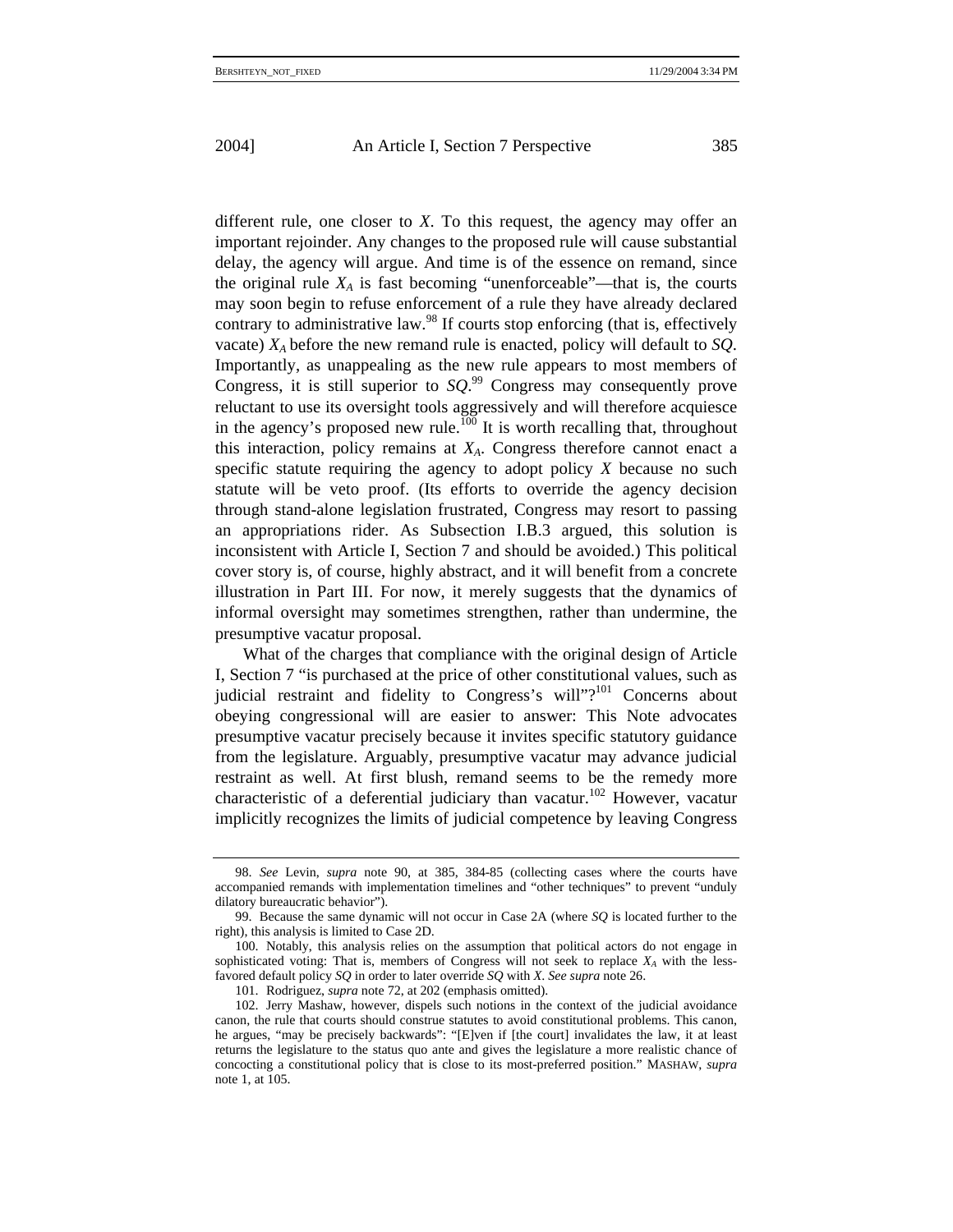every option: Congress may legislate with more specificity, steering the agency closer to policy *X*; Congress may do nothing, allowing the agency to enact a new rule (even if it is functionally identical to the old rule  $X_A$ ); or Congress may grant the agency authority to apply its new rule retroactively.<sup>103</sup> By contrast, as the Article I, Section 7 game reveals, judicial remand without vacatur can take the first of these three congressional options off the table. In that sense, the presumptive vacatur proposal can be squared with the value of judicial restraint.104 The proposal does not, therefore, appear to fall under the weight of criticisms made against other efforts to rid Article I, Section 7 of its pro-President bias. But the discussion has so far proceeded on a theoretical level, and the time has come to juxtapose presumptive vacatur with the current doctrine of administrative law remedies.

## B. *Leaving the* Allied-Signal *Test Behind*

The current trend in federal courts' remedial approach bears little resemblance to the recommendations of this Note's sequential model. Vacatur indeed served as the presumptive remedy in administrative law until the early 1990s,<sup>105</sup> but more recent jurisprudence, particularly in the D.C. Circuit, has shifted toward more frequent remands without vacatur.<sup>106</sup>

<sup>103.</sup> An alternative formulation of this argument is that presumptive vacatur advances the "fire alarm" mode of congressional oversight. *See* McCubbins & Schwartz, *supra* note 97, at 166. When the court sounds an alarm by finding a rule arbitrary and capricious, Congress should enjoy all its oversight options.

<sup>104.</sup> Judge Sentelle of the D.C. Circuit has likewise recently argued that remand without vacatur represents an excess of judicial discretion, though he emphasized usurpation of executive, rather than legislative, prerogatives. *See* Milk Train, Inc. v. Veneman, 310 F.3d 747, 758 (D.C. Cir. 2002) ("[W]hen we hold that the conclusion heretofore improperly reached should remain in effect, we are substituting our decision of an appropriate resolution for that of the agency to whom the proposition was legislatively entrusted."). For a critique of Judge Sentelle's position, see Levin, *supra* note 90, at 371-73.

<sup>105</sup>*. See* Richard J. Pierce, Jr., *Seven Ways To Deossify Agency Rulemaking*, 47 ADMIN. L. REV. 59, 75 (1995); Richard L. Revesz, *Ideology, Collegiality, and the D.C. Circuit: A Reply to Chief Judge Harry T. Edwards*, 85 VA. L. REV. 805, 819-20 (1999). For further discussion of the pre-1990s practice, see Prestes, *supra* note 90, at 111-14.

<sup>106</sup>*. See, e.g.*, United Mine Workers v. Fed. Mine Safety & Health Admin., 920 F.2d 960, 967 (D.C. Cir. 1990) ("As the record affords us no basis for concluding that the deficiencies of the order will prove substantively fatal, we remand the case but do not vacate."). For other examples, see cases collected in Levin, *supra* note 90, at 299-300 nn. 30-31. *See also* Prestes, *supra* note 90, at 111 (calling remand without vacatur the new "standard operating procedure"); *cf*. Wald, *supra* note 89, at 236 (stating that, when it comes to choosing between vacating a rule or remanding it for agency reconsideration, the "wait-and-see modus operandi"—that is, the pro-remand camp— "appears in the lead" (emphasis omitted)). Other scholars have acknowledged this trend but expressed doubt that it has reached the status of "standard operating procedure." *See* Samuel J. Rascoff & Richard L. Revesz, *The Biases of Risk Tradeoff Analysis: Towards Parity in Environmental and Health-and-Safety Regulation*, 69 U. CHI. L. REV. 1763, 1821-22 (2002). Courts appear more likely to vacate when an agency rule improperly interprets a statute, *see, e.g.*,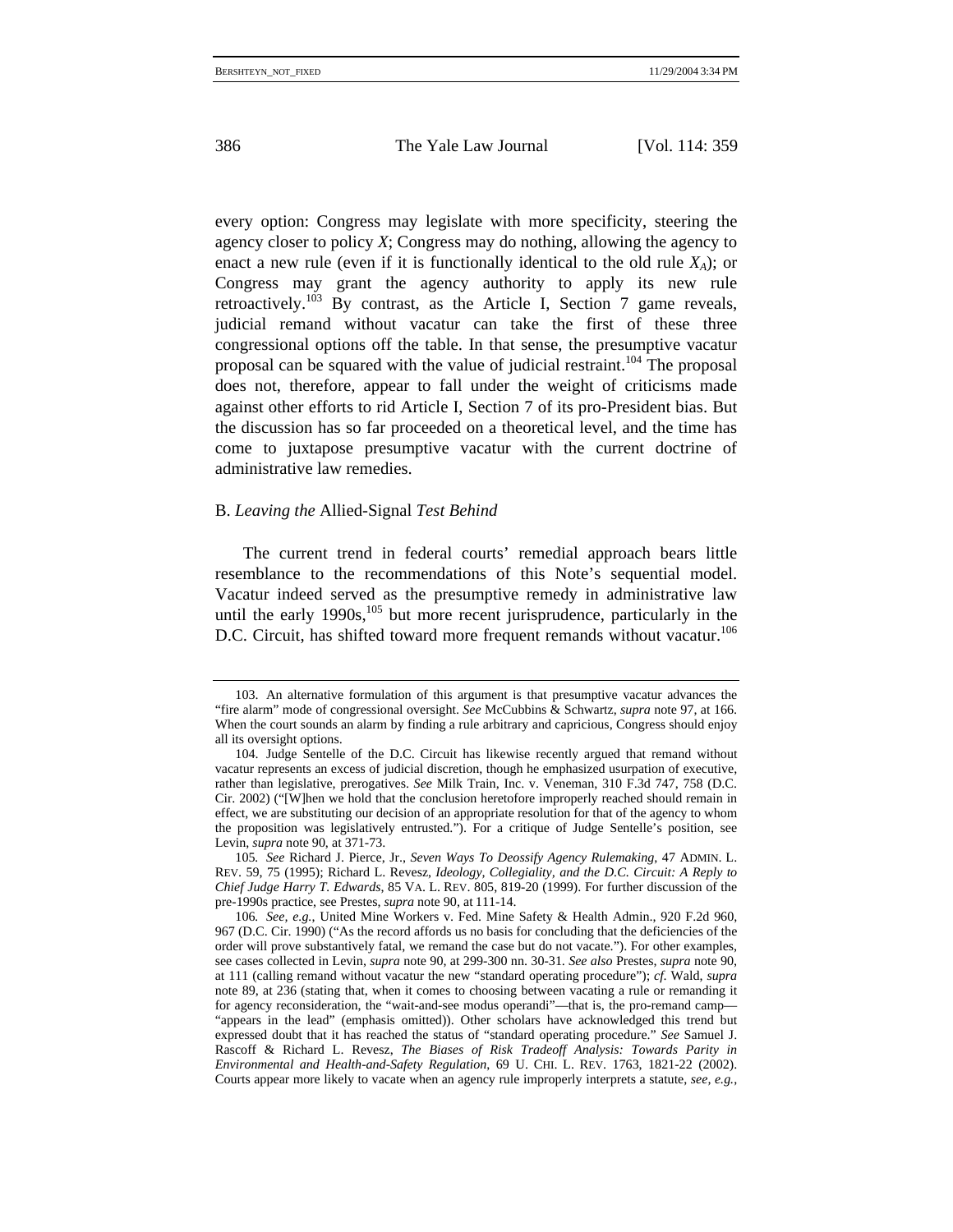The judiciary's unfavorable treatment of vacatur has been traced to the effects of the Supreme Court's 1988 holding in *Bowen v. Georgetown University Hospital* that "a statutory grant of legislative rulemaking authority [to an agency] will not, as a general matter, be understood to encompass the power to promulgate retroactive rules unless that power is conveyed by Congress in express terms."107 After *Bowen*, an agency rule enacted in Year 1 and vacated by a court in Year 2 could no longer be made retroactive after the agency cured the defect in Year 3—at least not without explicit congressional authorization. As a result, concluded Richard Pierce, the perceived "increased disruptive effects [of vacatur] convinced the D.C. Circuit to adopt its new preference for the remand without vacation remedy."108 This Section critiques this preference from the Article I, Section 7 perspective.

The D.C. Circuit articulated its leading test for selecting a remedy in *Allied-Signal*: "The decision whether to vacate depends on 'the seriousness of the order's deficiencies (and thus the extent of doubt whether the agency chose correctly) and the disruptive consequences of an interim change that may itself be changed.'"<sup>109</sup> For several reasons, this two-pronged test proves unhelpful in preserving the original design of Article I, Section 7.

To begin with, the *Allied-Signal* test reflects a presumption *against* vacatur. Most administrative rules, even those found to be arbitrary and capricious, can meet the first prong of this test because there exists a possibility that the agency will cure their defects on remand. As Pierce observed,

I am not sure I have ever encountered a case in which a court held that an agency failed to comply with the duty to engage in reasoned decisionmaking in some respect, . . . and in which the court could reach a good faith conclusion that there is no "serious possibility that the [agency] will be able to substantiate its decision on remand." $11$ <sup>11</sup>

Sierra Club v. EPA, 992 F.2d 337, 343 (D.C. Cir. 1993), than when the rule is found "arbitrary and capricious."

<sup>107. 488</sup> U.S. 204, 208 (1988). For one scholar's discussion of the influence of *Bowen*, see Levin, *supra* note 90, at 300 (citing Pierce, *supra* note 105, at 76-78).

<sup>108</sup>*.* Pierce, *supra* note 105, at 77.

<sup>109.</sup> Allied-Signal v. U.S. Nuclear Regulatory Comm'n, 988 F.2d 146, 150-51 (D.C. Cir. 1993) (quoting *United Mine Workers*, 920 F.2d at 967); *see also* Revesz, *supra* note 105, at 820 ("The move toward a somewhat liberal use of remands without vacation is generally traced to *Allied-Signal v. NRC* . . . ."). For recent decisions citing the *Allied-Signal* test with approval, see, for example, *Louisiana Federal Land Bank Ass'n v. Farm Credit Administration*, 336 F.3d 1075, 1085 (D.C. Cir. 2003); and *Milk Train*, 310 F.3d at 755-56.

<sup>110.</sup> Pierce, *supra* note 105, at 76 (quoting *Allied-Signal*, 988 F.2d at 151) (alteration in original).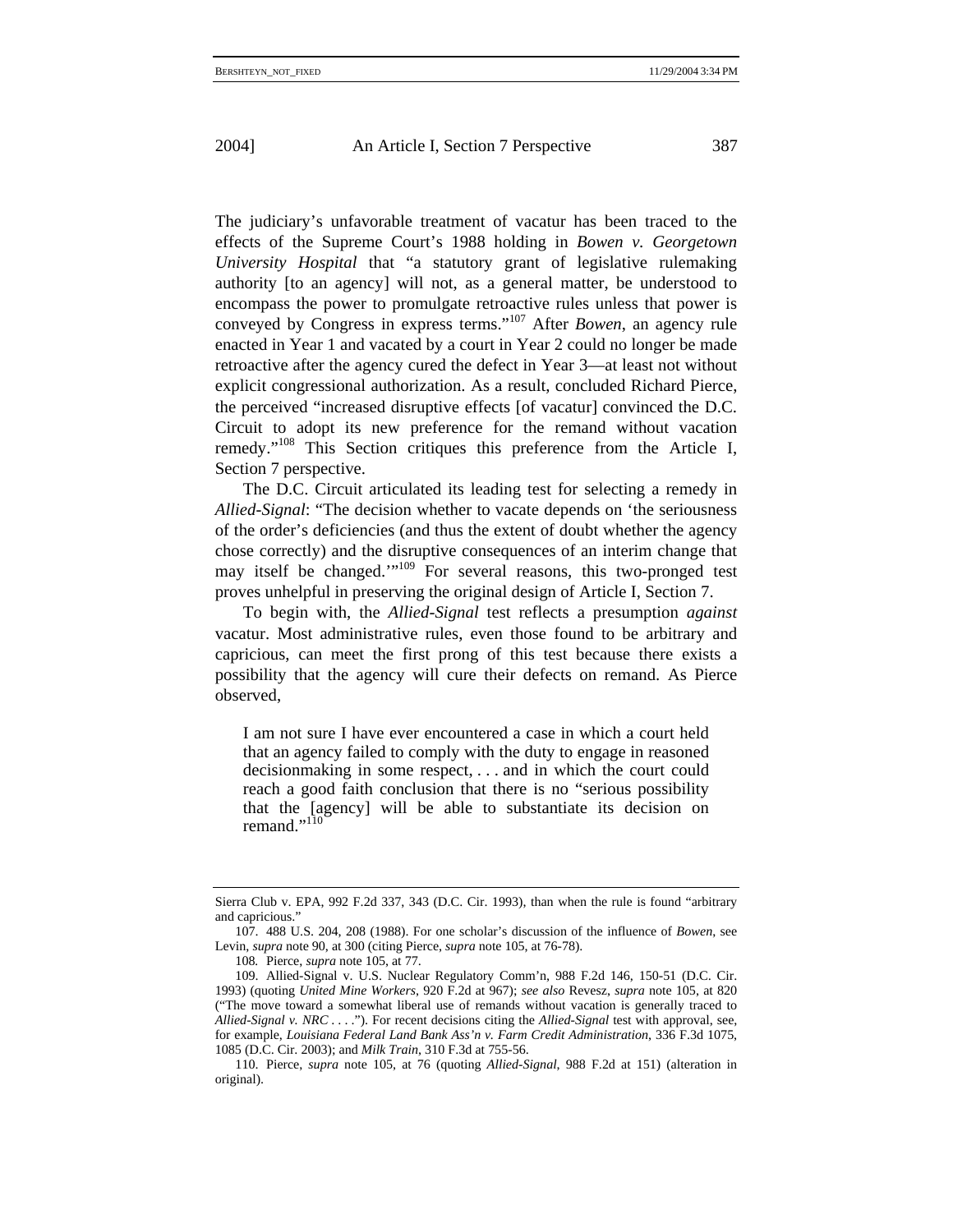In the words of another commentator, the problem is not intellectual dishonesty on the part of appellate courts,

but rather that given the lax standard applied in these cases, a rigorous consideration of the myriad justifications for a given rule will often turn up explanations sufficient to create a serious possibility that an agency will be able to substantiate its decision on remand. This is especially true when any conceivable explanation counts as evidence of a serious possibility. $111$ 

Nor does the second prong of the test erect a substantial barrier against remands without vacatur: After the *Bowen* holding, vacating any purposive rule can potentially cause "disruptive consequences."112 In short, the *Allied-Signal* test effectively reverses the presumptive vacatur approach suggested by the structure of Article I, Section 7.

Moreover, each prong of the *Allied-Signal* test presents additional concerns. The first prong—the seriousness of the agency rule's deficiencies—generates results opposite of those suggested by the Article I, Section 7 game. It would remand the rule to an agency precisely when, in the judgment of the court, the agency will find it easiest to reinstate policy *XA* through additional justification. From the Article I, Section 7 perspective, this is precisely the biased outcome to be avoided. Worse yet, Congress would be unable to halt this reinstatement by enacting a more specific statute *X*, because such a statute will not survive a veto. This Note proposes to turn the first *Allied-Signal* prong on its head: When the deficiency of the agency rule is such that  $X_A$  would likely be reinstated on remand, the court should vacate that rule. By disturbing the equilibrium outcome, vacatur opens the door for Congress to issue more specific guidance. The sequential model in Part I suggests that this new statutory guidance will reflect policy *X*—the policy that the original structure of Article I, Section 7 anticipated.

The second prong of the *Allied-Signal* test, which urges courts to remand defective rules whenever vacatur might cause "disruptive consequences," fares little better. It reflects a fear that, by vacating agency rules, courts create a temporary regulatory vacuum and open the door to opportunistic behavior by the regulated industry—a danger that has been made more salient by *Bowen*.

However, the threat of disruption looks less worrisome once Article I, Section 7 dynamics are taken into account. While the *Allied-Signal* test treats agency decisions deferentially, this Note's sequential analysis charges

<sup>111.</sup> Prestes, *supra* note 90, at 121 (footnotes and internal quotation marks omitted).

<sup>112</sup>*. See* Pierce, *supra* note 105, at 76.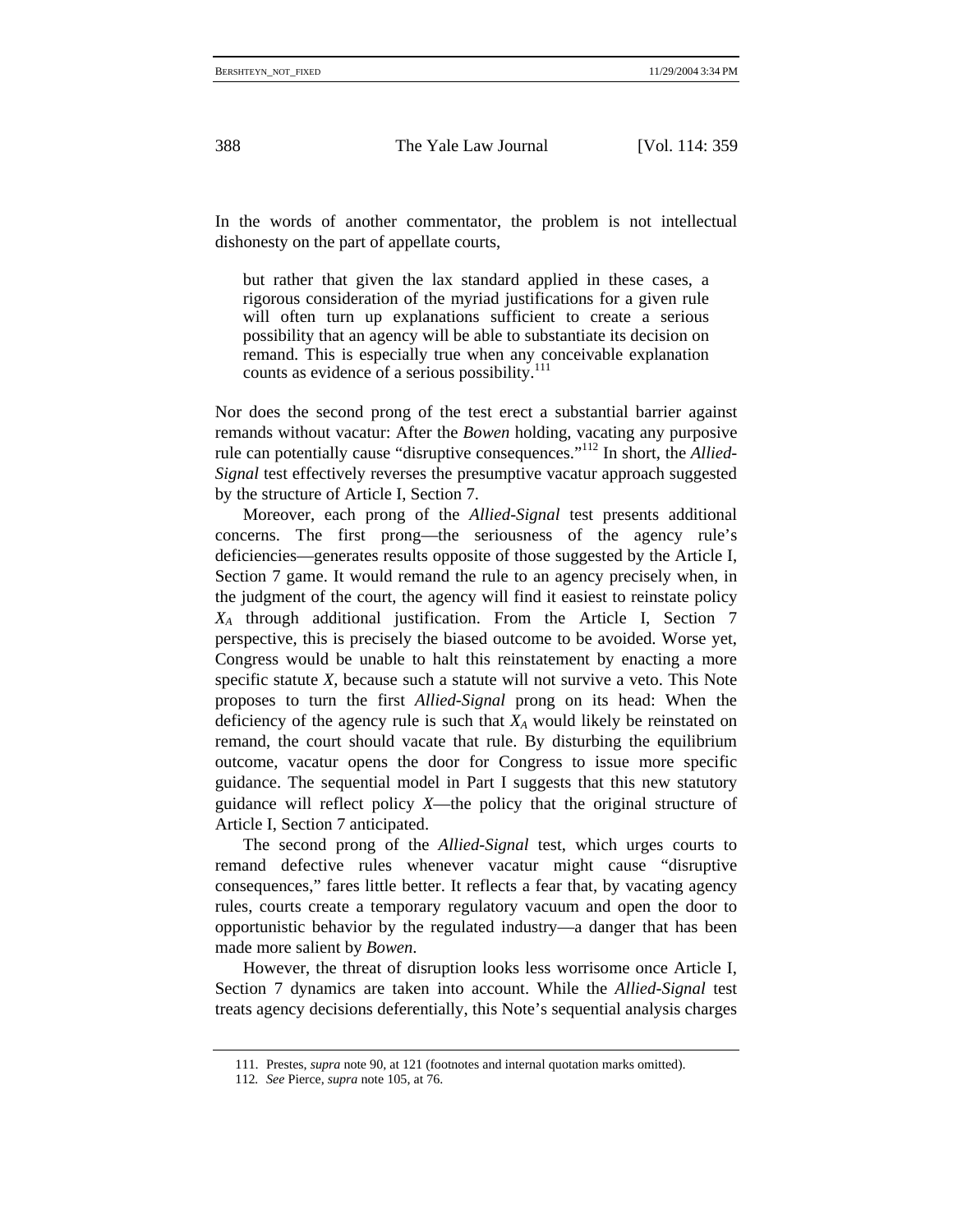courts with a different responsibility—restoring the constitutional design for federal lawmaking. Vacatur is effective precisely because it threatens to reinstate the potentially disruptive default position. The possibility of disruption, in turn, shakes Congress from its equilibrium-induced slumber, allowing it to legislate with specificity. Put differently, the disruptive effect of the court's remedy is directly related to the probability of a specific (and veto-proof) congressional response. In order to encourage the latter, courts must risk the former.

Indeed, post-*Bowen* concerns prove less salient when courts vacate administrative rules in anticipation of a congressional response. As the *Bowen* Court acknowledged, an agency may apply its rules retroactively if expressly authorized to do so by Congress.<sup>113</sup> Since the vacating court expects Congress to enact a (more specific) statute before the agency issues further rules, legislators will have an opportunity to cure disruptive interim transactions by adopting a statutory retroactivity provision.<sup>114</sup> Regulated industries, in turn, are sophisticated political players; they anticipate that taking advantage of a regulatory vacuum will merely invite retroactive legislation. Thus, in light of an anticipated congressional response, the danger of interim disruption is not a persuasive justification for avoiding vacatur. Besides, policy solutions to disruptive events are best designed by the legislature, not the judiciary. To put this point differently, the main risk of vacating the rule is not an overly disruptive default policy but an insufficiently responsive legislature. The second prong of the *Allied-Signal* test is flawed because it concerns itself with preventing disruption without inviting courts to consider the crucial question of the likely congressional response.

So far, this Part has argued that presumptive vacatur is the remedial approach most consistent with the original structure of Article I, Section 7—and that the *Allied-Signal* test is not. As a statement of constitutional principle, this argument has independent legal significance. One may, however, argue that its practical usefulness in a court of law is hampered by the fact that the language of the Constitution itself is predictably silent about administrative law remedies.<sup>115</sup> Is there an easier legal "hook" on

<sup>113.</sup> Bowen v. Georgetown Univ. Hosp., 488 U.S. 204, 208 (1988).

<sup>114.</sup> Moreover, an agency may shortcut the statutory notice-and-comment process when it demonstrates that doing otherwise would be "impracticable, unnecessary, or contrary to the public interest," 5 U.S.C. § 553(b)(B) (2000). For contrasting perspectives on whether such a shortcut can prevent post-vacatur disruptions, compare Prestes, *supra* note 90, at 127-28, with Levin, *supra* note 90, at 303-04.

<sup>115.</sup> In particular, one may object that Article I, Section 7 is a precisely worded constitutional provision, and thus judges should not use its broader purposes to inform policies that, like administrative law remedies, are not explicitly addressed in its text. John Manning recently articulated such a "precise constitutional text" argument as a critique of modern sovereign immunity doctrine. *See* Manning, *supra* note 62. This Note's use of Article I, Section 7 to inform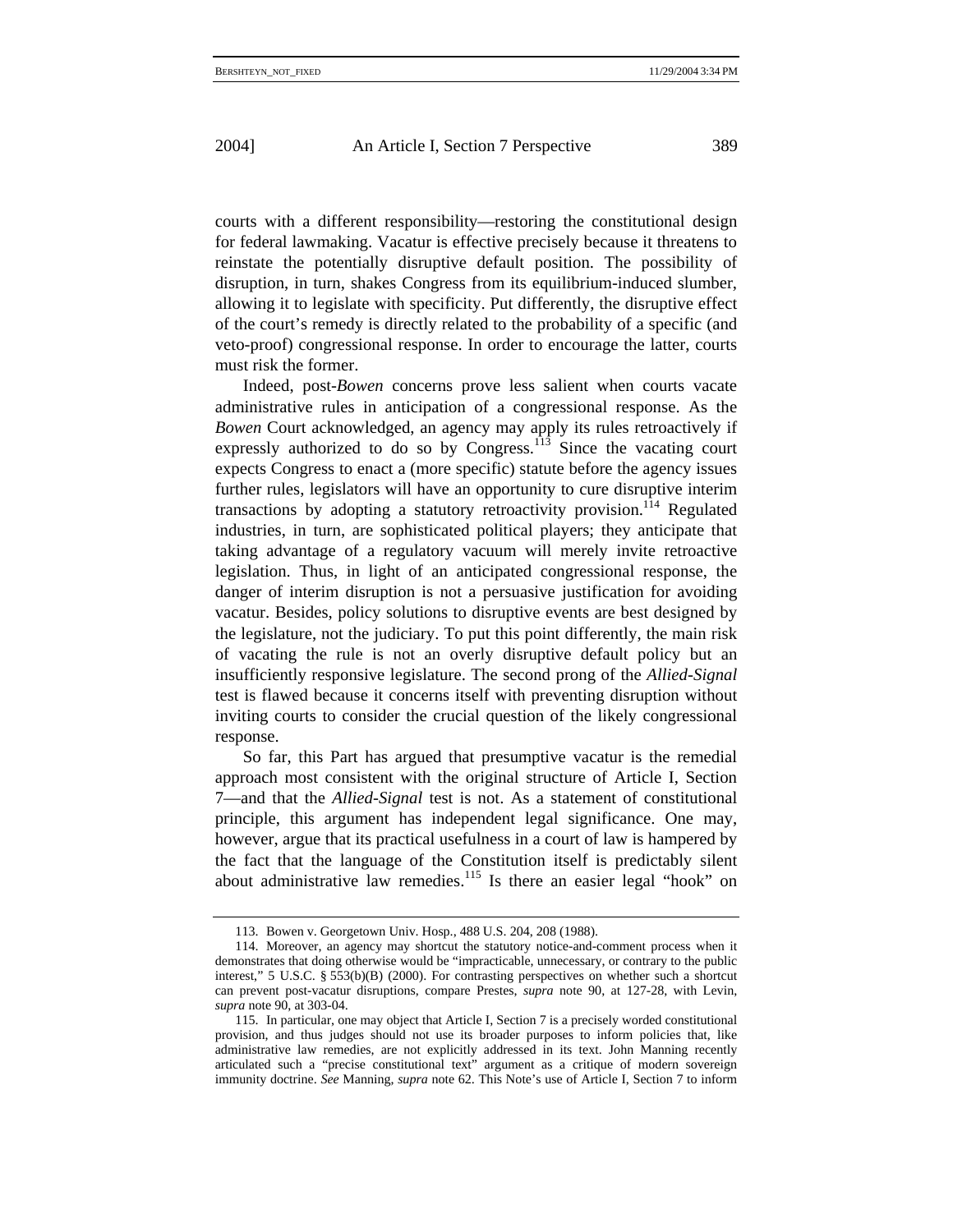which one can hang the presumptive vacatur proposal? This theoretical Note is not the place to explore this question fully, but this Section will conclude by exploring one argument based on section 706 of the Administrative Procedure Act (APA).<sup>116</sup>

Section 706, which governs judicial review of administrative decisions, states that "[t]he reviewing court shall . . . hold unlawful and set aside agency action, findings, and conclusions found to be . . . arbitrary, capricious, an abuse of discretion, or otherwise not in accordance with law."<sup>117</sup> One member of the D.C. Circuit has prominently argued that the courts' failure to vacate agency rules after finding them "arbitrary and capricious" contradicts the plain language of section 706. In a separate opinion in *Checkosky v. SEC*, Judge Randolph wrote,

Once a reviewing court determines that the agency has not adequately explained its decision, the Administrative Procedure Act requires the court—in the absence of any contrary statute—to vacate the agency's action. The Administrative Procedure Act states this in the clearest possible terms. Section 706(2)(A) provides that a "reviewing court" faced with an arbitrary and capricious agency decision "shall"—*not may*—"hold unlawful and set aside" the agency action. Setting aside means vacating; no other meaning is apparent.<sup>118</sup>

Judge Randolph's analysis has not so far been adopted by a majority of his fellow jurists<sup>119</sup>—indeed, it stands in stark contrast to the *Allied-Signal* test. Perhaps Article I, Section 7 can help. While this Note's analysis is methodologically distinct from Judge Randolph's textualist reading of the APA, their conclusions converge. If, as this Note argues, the vacatur

administrative law remedies can, however, elude this critique. Manning disparages efforts to expand the scope of sovereign immunity beyond the text of the Eleventh Amendment because the text reflects its drafters' choice to go "so far and no farther." *Id*. at 1665. Sovereign immunity was, of course, a matter of some salience in the late eighteenth century. The same cannot be said of administrative law remedies, and one can hardly treat the Founders' failure to mention these remedies in Article I, Section 7 as a conscious omission. Indeed, it is telling that, in his other scholarship, Manning himself uses Article I, Section 7 to inform statutory interpretation doctrine. *See* Manning, *supra* note 58, at 70-78.

<sup>116. 5</sup> U.S.C. § 706.

<sup>117</sup>*. Id.* § 706(2)(A).

<sup>118.</sup> Checkosky v. SEC (*In re* Checkosky), 23 F.3d 452, 491 (D.C. Cir. 1994) (opinion of Randolph, J.) (citation and footnote omitted); *see also* Prestes, *supra* note 90, at 129-50 (analyzing the text and legislative history of the APA to show that the remedy of remanding without vacatur is unlawful). For a critique of Judge Randolph's position, see Levin, *supra* note 90, at 309-15.

<sup>119.</sup> However, it has recently been echoed by Judge Sentelle. *See* Milk Train, Inc. v. Veneman, 310 F.3d 747, 757 (D.C. Cir. 2002) (Sentelle, J., dissenting). Moreover, Levin, a persuasive advocate of remand without vacatur, has recently highlighted deliberations among Supreme Court Justices, at least some of whom appear "likely to entertain some doubts about" that remedial practice. Levin, *supra* note 90, at 352-53, 351-54.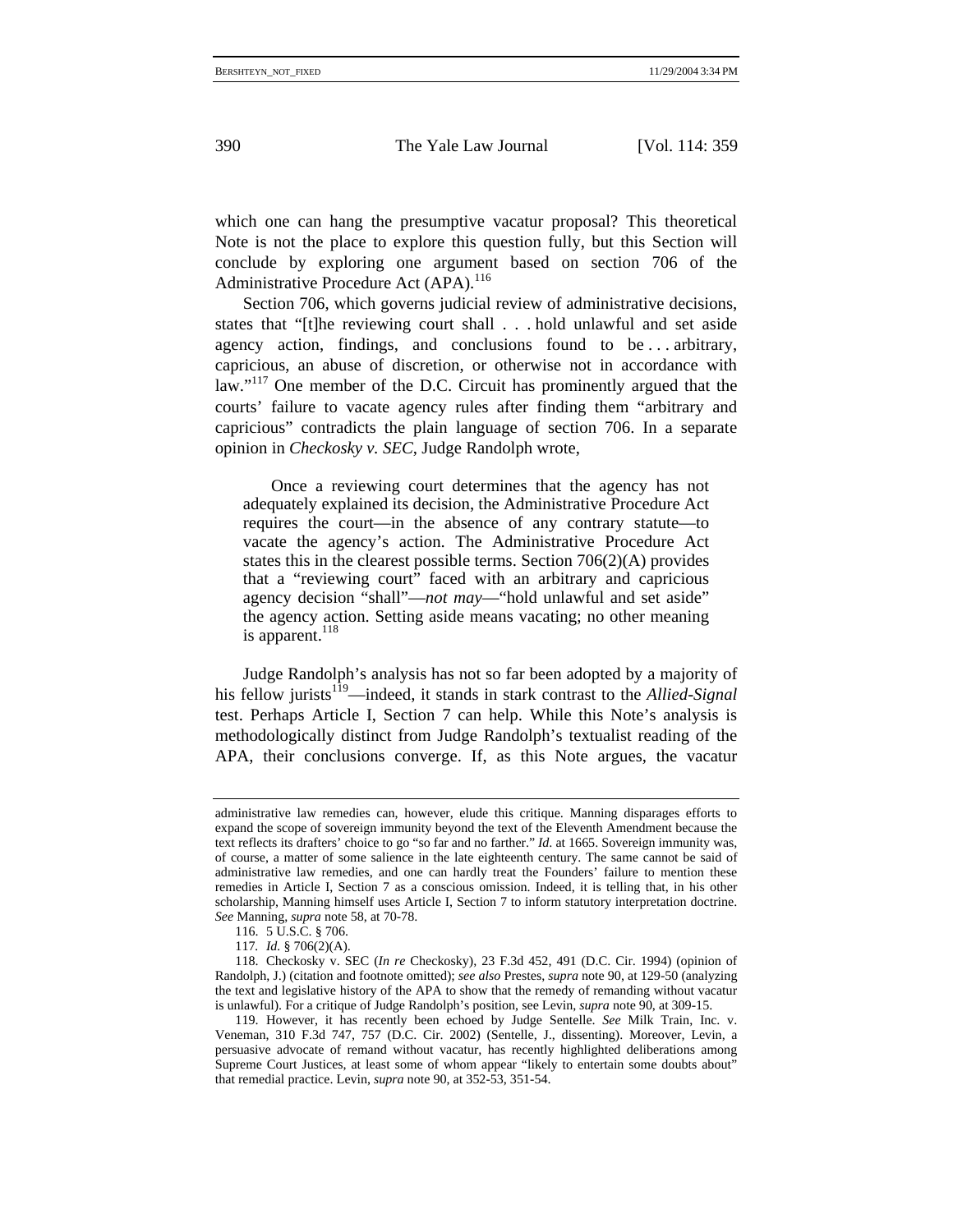remedy best supports the original structure of Article I, Section 7, then Judge Randolph's position should receive the benefit of an additional thumb on the scales in statutory construction of the APA. After all, the Court has held that statutes should not be interpreted in derogation of certain constitutional norms unless Congress has required such derogation with unambiguous language.<sup>120</sup> Judge Randolph's interpretation of the APA may prevail when aided by a similar clear-statement rule favoring the original design of Article I, Section 7.

In summary, the structure of Article I, Section 7 can inform courts' remedial choices in administrative law. Its dynamics favor a presumption in favor of vacating defective agency rules. This presumption is not simply a punitive measure designed to improve agency compliance with administrative law, though this is certainly one virtue of vacatur.<sup>121</sup> Instead, this Note uses a simple sequential model to show that vacatur also advances the original structure of constitutional lawmaking by giving Congress incentives to replace defective agency rules with specific legislation. The presumption in favor of vacating arbitrary and capricious rules should only be lifted in limited circumstances, and the reigning *Allied-Signal* test fails to identify these circumstances properly.

But theory is not enough: This Note's proposal for selecting administrative law remedies should prove workable outside the hypothetical world of formal models (and the entourage of simplifying assumptions that accompanies such models). In an effort to assess the practicability of the proposal, Part III poses two questions: Is the presumptive vacatur proposal operational enough to guide a court in any given case? Can the gametheoretic model on which the proposal rests accurately predict the consequences of judicial remedies? In an inquiry that is more preliminary and illustrative than conclusive, Part III pursues these questions through a case study of national television station ownership regulation.

## III. MEDIA-OWNERSHIP RULES: A CASE STUDY OF REMEDIAL ERROR

In June 2003, the Federal Communications Commission announced a sweeping relaxation of the nation's media-ownership rules. "[L]ike a distant echo from the past," the existing rules did not address the reality of modern

<sup>120.</sup> Perhaps the best known of these clear-statement rules relates to federalism principles. *See, e.g.*, Gregory v. Ashcroft, 501 U.S. 452, 460 (1991).

<sup>121.</sup> Pierce, who supports the *Allied-Signal* test, acknowledges that "agencies will take the duty to engage in reasoned decisionmaking less seriously in the absence of a significant risk of vacation" and that "the cost of the [*Allied-Signal*] doctrine will take the form of loss of some portion of the benefits of compelling agencies to comply with that duty." Pierce, *supra* note 105, at 78.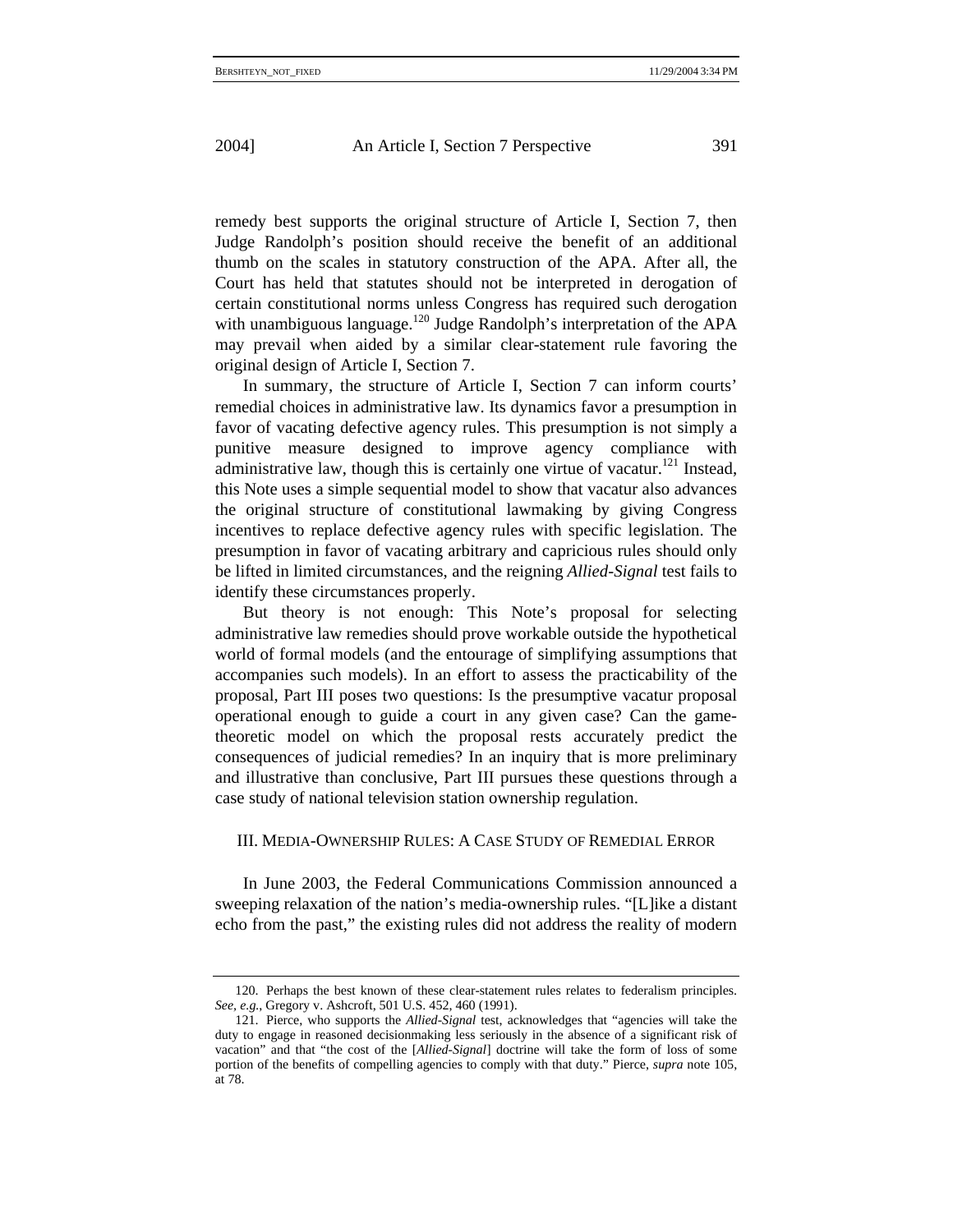communications markets and technologies, the agency argued.<sup>122</sup> It took particular aim at a rule limiting television networks' ability to own affiliates nationwide—the so-called national television station ownership (NTSO) rule—and lifted this cap from the statutory ceiling of thirty-five percent<sup>123</sup> to forty-five percent.<sup>124</sup>

The FCC's conclusion hardly reflected a national consensus; in fact, an unorthodox coalition had campaigned vocally against relaxing ownership rules. Several liberal groups ran a dramatic advertisement in the *New York Times*: four television screens, each representing a major network, all broadcasting the face of Rupert Murdoch. The ad declared, "This Man Wants to Control the News in America. The FCC Wants to Help Him."<sup>125</sup> Meanwhile, members of the National Rifle Association, concerned about domination by "gun-hating media giants,"<sup>126</sup> barraged the FCC with  $300,000$  postcards.<sup>127</sup> As the five commissioners prepared to vote on the media-ownership rules, the *Washington Post* reported that the agency's "voice- and e-mail systems were temporarily shut down by a deluge of public comments."<sup>128</sup>

The mayhem that preceded the FCC's decision merely foreshadowed the chaos that followed. Members of both chambers of Congress attempted to repeal the rule, using new legislation, a form of the legislative veto, and the appropriations process. In the meantime, the Bush Administration threatened to veto any congressional interference with the Commission's decision. Eventually, an eleventh-hour compromise on the NTSO rule brought the interbranch stalemate to an end. Figure 3 highlights key events between the FCC's decision and this compromise.

<sup>122.</sup> In the Matter of 2002 Biennial Regulatory Review, 18 F.C.C.R. 13,620, 13,623 (June 2, 2003) [hereinafter 2002 Biennial Regulatory Review].

<sup>123</sup>*. See infra* note 142 and accompanying text.

<sup>124.</sup> The newly issued NTSO rule read, in relevant part, "No license for a commercial television broadcast station shall be granted . . . if the grant . . . would result in such party . . . having a cognizable interest in television stations which have *an aggregate national audience reach exceeding forty-five (45) percent*." 47 C.F.R. § 73.3555(d)(1) (2003) (emphasis added).

<sup>125.</sup> For an image of the advertisement, see http://www.dvmx.com/Murdoch\_nyt.pdf (last visited Oct. 17, 2004).

<sup>126</sup>*.* Editorial, *Who Can Own Media?*, WASH. POST, May 31, 2003, at A18 (internal quotation marks omitted).

<sup>127</sup>*. See* Frank Ahrens, *FCC Plan To Alter Media Rules Spurs Growing Debate*, WASH. POST, May 28, 2003, at A1.

<sup>128.</sup> Frank Ahrens, *FCC Set To Vote on Easing Media Ownership Rules*, WASH. POST, June 2, 2003, at A6.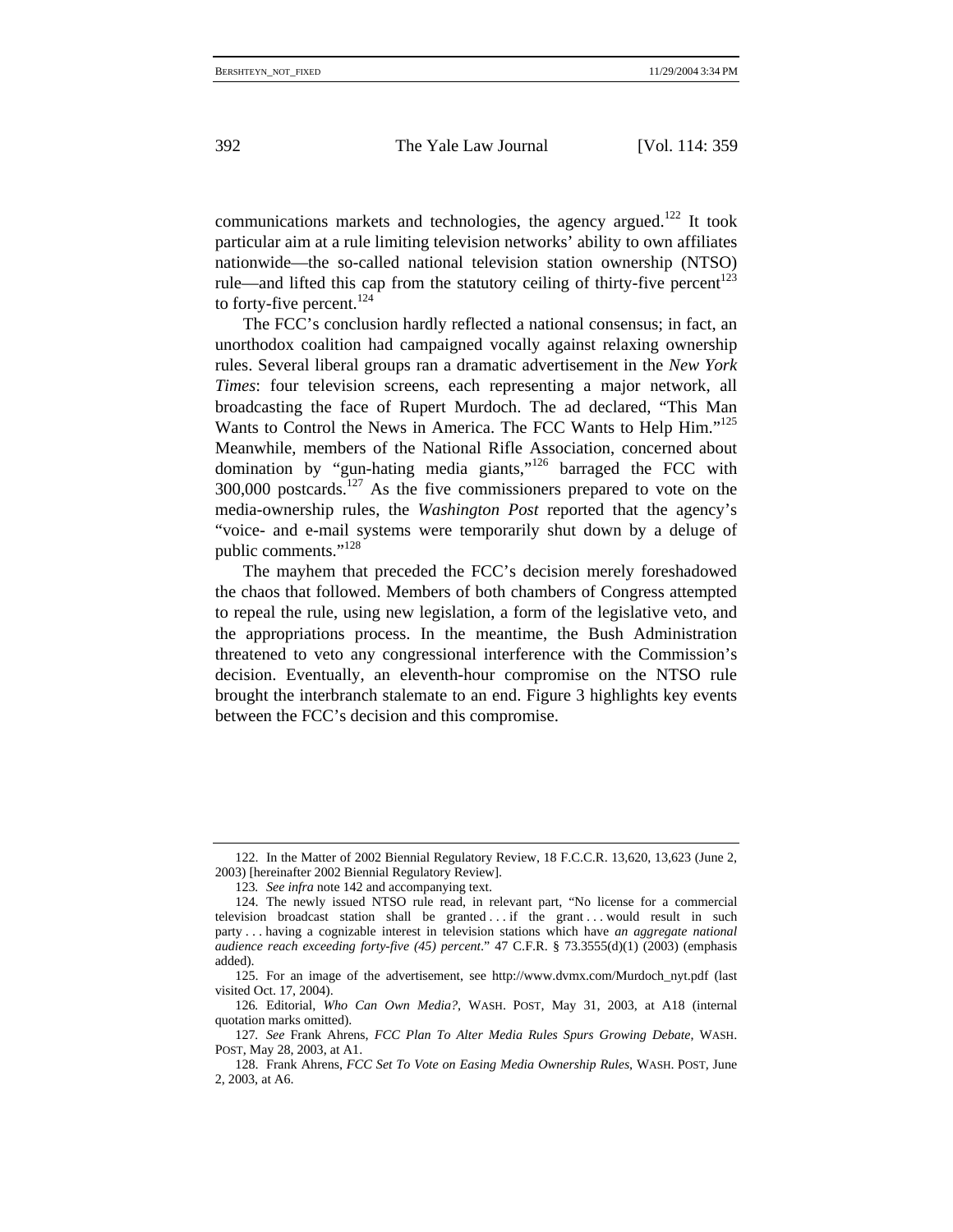FIGURE 3. NTSO CASE STUDY CHRONOLOGY

June 2, 2003: FCC adopts new media ownership rules, including relaxation of NTSO ceiling to 45% June 4, 2003: Senate resolution to rescind FCC's new rules introduced June 12, 2003: House bill to invalidate FCC's new rules introduced June 19, 2003: Senate Commerce Committee favorably reports bill that would restore NTSO ceiling to 35% July 15, 2003: Senate "resolution of disapproval" of FCC's new rules submitted July 16, 2003: House Appropriations Committee amends appropriations bill to reinstate 35% ceiling July 22, 2003: OMB statement indicates that Bush Administration will veto appropriations bill that reverses FCC's new rules July 23, 2003: House approves appropriations bill reinstating 35% ceiling September 16, 2003: Senate adopts "resolution of disapproval" toward FCC's new rules November 2003: Compromise 39% ceiling included in appropriations legislation

This Part discusses the political fallout from the FCC's decision as it relates to administrative law remedies. The agency promulgated its June 2003 rule on remand from the D.C. Circuit. That court had found the FCC's earlier action on the NTSO rule arbitrary and capricious in *Fox Television Stations v. FCC*, but declined to vacate it.<sup>129</sup> Applying the sequential model of Article I, Section 7, this Part argues that the court chose its remedy improvidently.

Section A provides basic background on media-ownership rules, focusing on the NTSO rule's history prior to the *Fox* decision. Section B critically examines the choice of remedies in *Fox*. It applies the test developed earlier in this Note and finds that the court erred by remanding the rule to the FCC without vacating it. Finally, Section C explores the aftermath of *Fox*. It finds subsequent events broadly consistent with the predictions of the sequential model.

<sup>129. 280</sup> F.3d 1027, 1045 (D.C. Cir. 2002).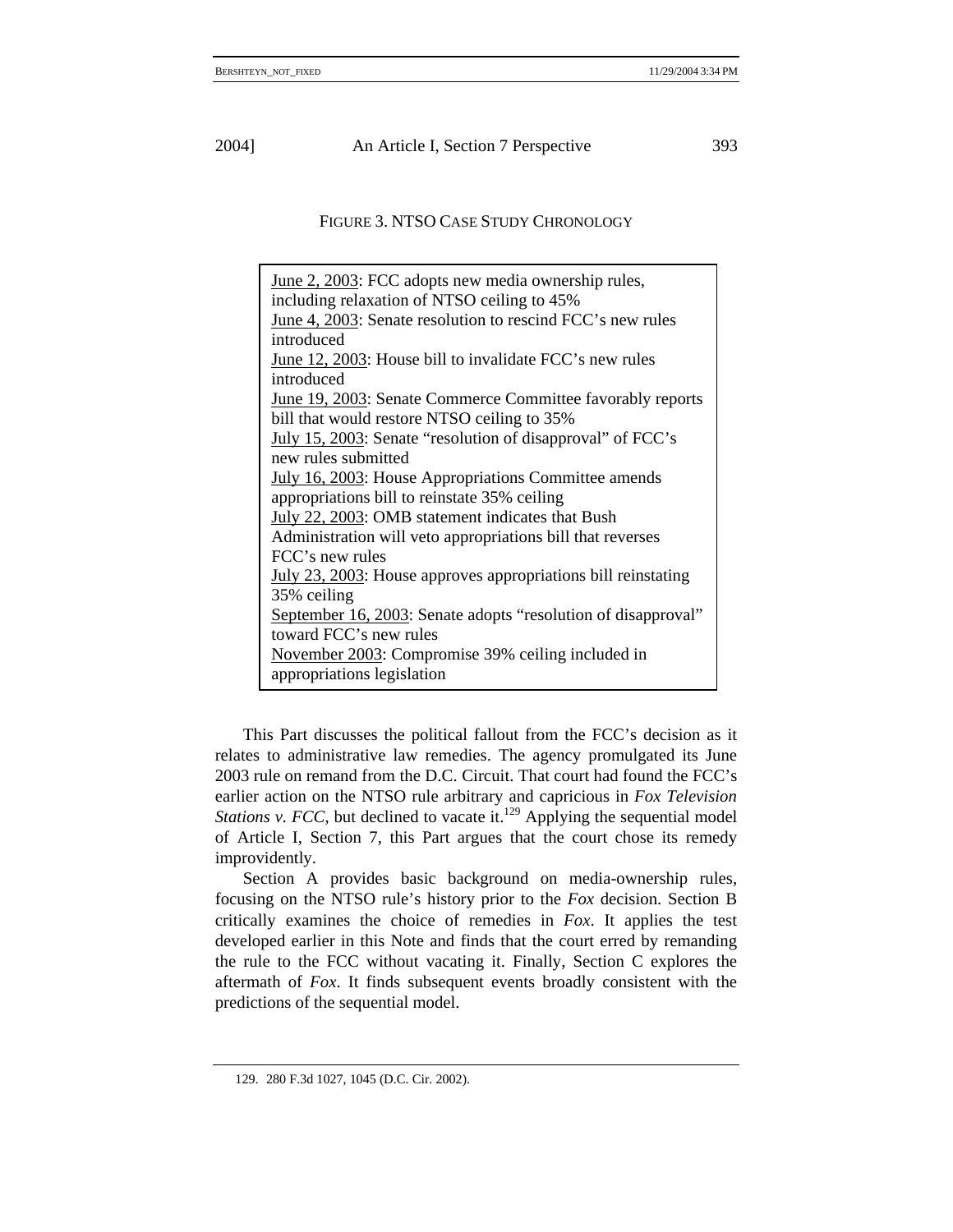### A. *Before* Fox*: A Brief Regulatory History*

Regulation of national television ownership began at the dawn of the industry itself. In 1940, the Commission decided that no more than three stations nationwide could be owned by the same entity.<sup>130</sup> Although the number of television stations expanded dramatically following World War  $II$ ,<sup>131</sup>, the FCC continued to favor "an absolute numerical limit of stations" under common ownership, without regard to population served, size of station, or changes in the media market."132 By the early 1950s, this limit rose to seven stations,<sup>133</sup> where it remained for thirty years.

By 1984, broader deregulatory trends compelled the FCC to revisit its media regulation regime. The seven-station rule, argued the Commission, had been made anachronistic by the "explosive growth and change" in the mass media market and by the broad availability of cable television.<sup>134</sup> More generally, it found that "group owners do not impose a monolithic editorial viewpoint on their stations, but instead permit and encourage independent expression by the stations in response to local community concerns and conditions."135 On the basis of this evidence, the Commission decided to phase out the NTSO rule.<sup>136</sup>

But the Commission was unable to persuade Congress, which used an appropriations bill to block implementation of the FCC's report.<sup>137</sup> On reconsideration, the Commission increased the numerical cap on television station ownership from seven to twelve, but decided the cap would no longer be phased out.<sup>138</sup> Moreover, in addition to the numerical cap, the FCC imposed a limit on "the aggregate ownership interests in TV stations to those which penetrate a maximum of 25 percent of the national audience."139 These rules remained in place for over a decade, until the Telecommunications Act of 1996 ushered in a new era of communications

<sup>130.</sup> *See* 1941 FCC ANN. REP. 34.

<sup>131</sup>*. See* Herbert H. Howard, *Multiple Broadcast Ownership: Regulatory History*, 27 FED. COMM. B.J. 1, 9 (1974).

<sup>132</sup>*.* Report and Order, In the Matter of Amendment of Section 73.3555, [formerly Sections 73.35, 73.240, and 73.636] of the Commission's Rules Relating to Multiple Ownership of AM, FM and Television Broadcast Stations, 100 F.C.C.2d 17, 22 (1984).

<sup>133</sup>*. Id.* 

<sup>134.</sup> *Id.* at 18.

<sup>135</sup>*. Id*. at 20.

<sup>136</sup>*. Id*. at 18.

<sup>137.</sup> Second Supplemental Appropriations Act, Pub. L. No. 98-396, tit. III, § 304, 98 Stat. 1369, 1423 (1984).

<sup>138</sup>*.* Memorandum Opinion and Order, In the Matter of Amendment of Section 73.3555, [formerly Sections 73.35, 73.240, and 73.636] of the Commission's Rules Relating to Multiple Ownership of AM, FM and Television Broadcast Stations, 100 F.C.C.2d 74, 97 (1984).

<sup>139</sup>*. Id*.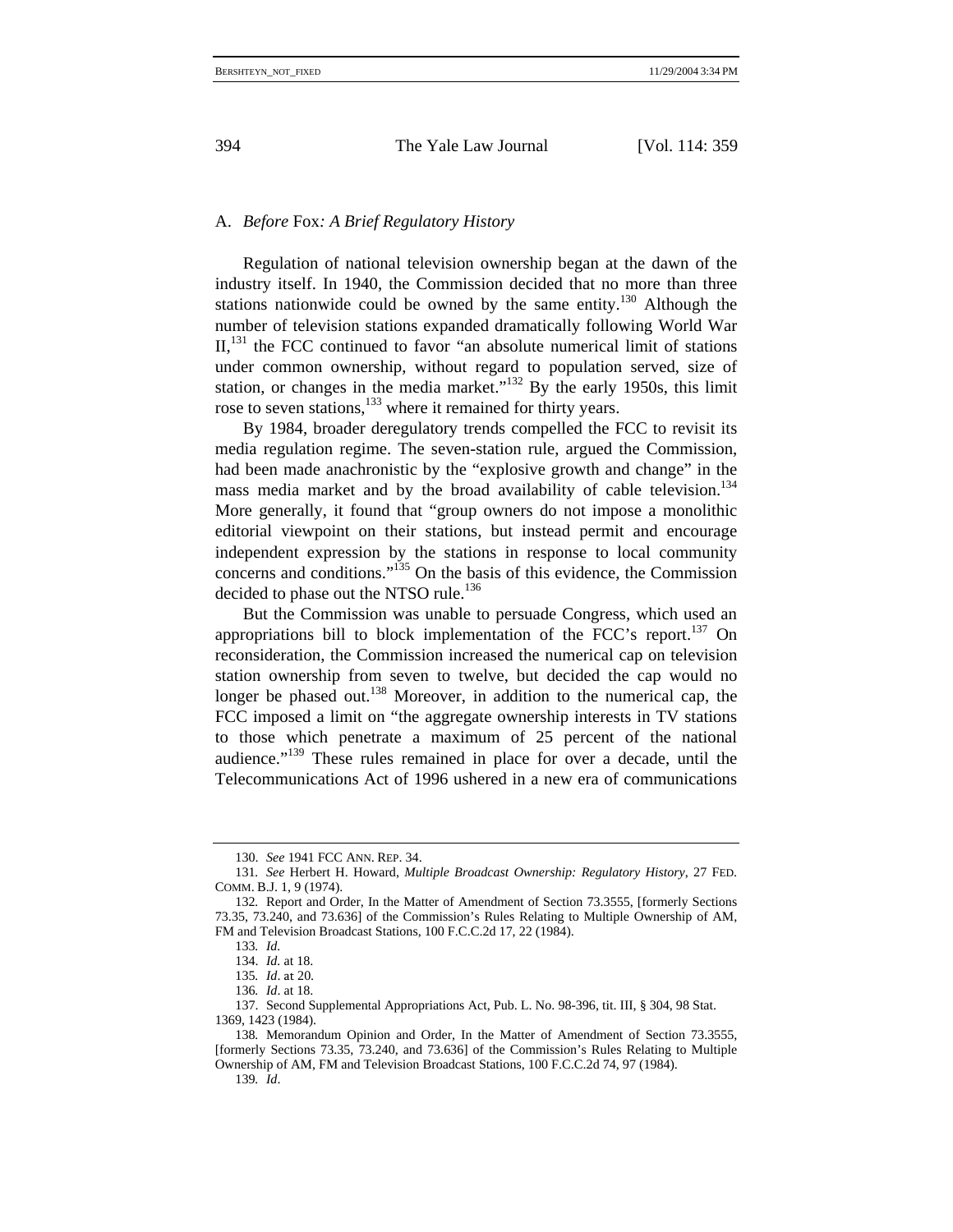regulation—or, as the political forces rallying behind the Act contended, of communications deregulation.140

Consistent with its overall deregulatory mission, the Act made two changes to the NTSO rule. It directed the FCC to eliminate restrictions on the number of television stations an entity may own nationwide.<sup>141</sup> The Act also relaxed, without eliminating, the national audience-reach limitation from twenty-five percent to thirty-five percent.<sup>142</sup> Finally, Congress directed the FCC to "review its ... ownership rules biennially ... and determine whether any of such rules are necessary in the public interest as the result of competition."<sup>143</sup>

The FCC's first biennial review took four years to complete, and comments submitted to the agency aligned predictably. On the one hand, major broadcast networks urged it to eliminate the NTSO rule, predicting that consolidation would lead to economies of scale and greater programming diversity.144 By contrast, local affiliates asked the Commission to maintain the thirty-five percent rule. Further industry concentration, they argued, would enhance the bargaining power of networks in negotiations over local programming.145 Also supporting the NTSO rule were artists' unions.<sup>146</sup>

Finally, in March 2000, the then-Democrat-controlled agency decided not to alter the thirty-five percent national audience-reach cap established by the Act. $147$  It cited a number of reasons with a shared theme: caution. First, "prudence dictates that we should monitor the impact of our recent decisions" relaxing restrictions on television duopolies and television-radio combinations, argued the Commission.<sup>148</sup> Second, the agency observed a flurry of media consolidation since 1996, and thought it best to proceed cautiously.149 The decision to maintain the cap was not uncontroversial, with the two Republican commissioners, Harold Furchtgott-Roth and Michael Powell, dissenting.<sup>150</sup>

<sup>140.</sup> Telecommunications Act of 1996, Pub. L. No. 104-104, 110 Stat. 56 (codified in scattered sections of 47 U.S.C.). The purpose clause of the Act begins with the phrase, "[t]o promote competition and reduce regulation." *Id.* at 56.

<sup>141.</sup> *Id.* § 202(c)(1)(A), 110 Stat. at 111.

<sup>142</sup>*. Id*. § 202(c)(1)(B), 110 Stat. at 111.

<sup>143</sup>*. Id*. § 202(h), 110 Stat. at 111-12.

<sup>144</sup>*. See* Biennial Review Report, In the Matter of 1998 Biennial Regulatory Review— Review of the Commission's Broadcast Ownership Rules and Other Rules Adopted Pursuant to Section 202 of the Telecommunications Act of 1996, 15 F.C.C.R. 11,058, 11,070-71 (2000).

<sup>145</sup>*. See id*. at 11,071-72 (discussing comments by the National Association of Broadcasters). 146*. See id*. (discussing comments by the American Federation of Television and Radio Artists).

<sup>147</sup>*. Id*. at 11,072.

<sup>148</sup>*. Id*. at 11,073.

<sup>149</sup>*. Id*. at 11,074.

<sup>150</sup>*. Id*. at 11,131 (dissenting statement of Comm'r Furchtgott-Roth); *id*. at 11,140 (separate statement of Comm'r Powell).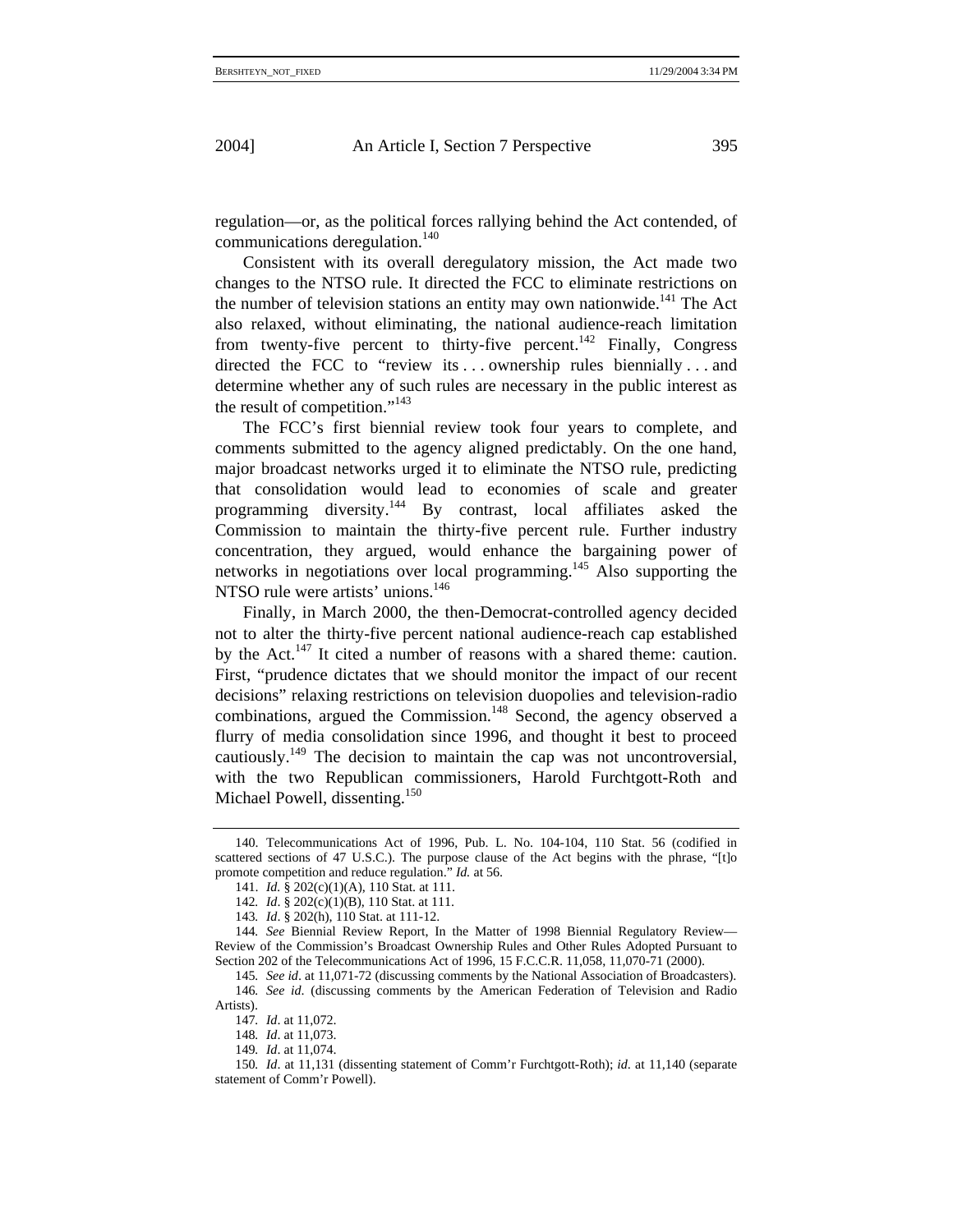But the FCC's biennial review, already two years behind schedule, was not quite over yet. Several networks challenged the decision to maintain the NTSO rule in court, where the battle continued until February 2002—that is, for about two additional years. Then, in *Fox*, the D.C. Circuit held that the Commission's decision to retain the NTSO rule was "arbitrary and capricious and contrary" to the Telecommunications Act.<sup>151</sup> The court then remanded the rule to the FCC, which led to its reconsideration in June 2003. The next Section applies the decision rules developed in Part II to the D.C. Circuit's choice of remedy.

## B. *A Critical Look at* Fox *Remedies*

This Note's sequential analysis suggested that courts should treat vacatur as the presumptive remedy when agency rules prove "arbitrary and capricious."<sup>152</sup> This presumption may be rebutted (1) when the agency is likely to improve the defects of its rule on remand (for example, because it had insufficient opportunity to develop the rule in the first place or because the court will require the agency to consider a theretofore-ignored decisive factor), or (2) when Congress is unlikely to legislate with specificity on the subject matter of the agency's rule. Applying this methodology to the *Fox* decision reveals that the court improperly failed to vacate the NTSO rule before remanding it to the FCC.

Consistent with the recent trend, the *Fox* court did not adopt the presumption recommended by this Note's analysis. Instead of treating vacatur as the default remedy, it asserted that the remedial "question is one of degree."153 The court also applied the *Allied-Signal* test, which favors remanding agency rules without vacatur.<sup>154</sup>

Of course, an incorrect presumption will not necessarily lead to an incorrect decision. A court should decline to vacate a rule if it suspects that the agency will adopt a more appropriate rule on remand, if only that agency has a chance to consider all the facts again. The *Fox* court, however, had no reason to expect a different outcome on remand. The FCC did not appear to have overlooked critical factors by acting too quickly; by contrast, the agency took four years to render its decision, two years longer than the Telecommunications Act anticipated. Indeed, both Republican

<sup>151.</sup> Fox Television Stations v. FCC, 280 F.3d 1027, 1045 (D.C. Cir. 2002).

<sup>152.</sup> Of course, this presumption is inoperable if federal courts are prohibited by statute from vacating the agency's action. However, the D.C. Circuit explicitly ruled in *Fox* that no such prohibition existed. *Id.* at 1048. The judges therefore faced a genuine choice between vacating the agency's action and remanding it without vacatur.

<sup>153.</sup> *Id.* ("[V]acatur is not necessarily indicated even if an agency acts arbitrarily and capriciously in promulgating a rule.").

<sup>154</sup>*. See supra* Section II.B.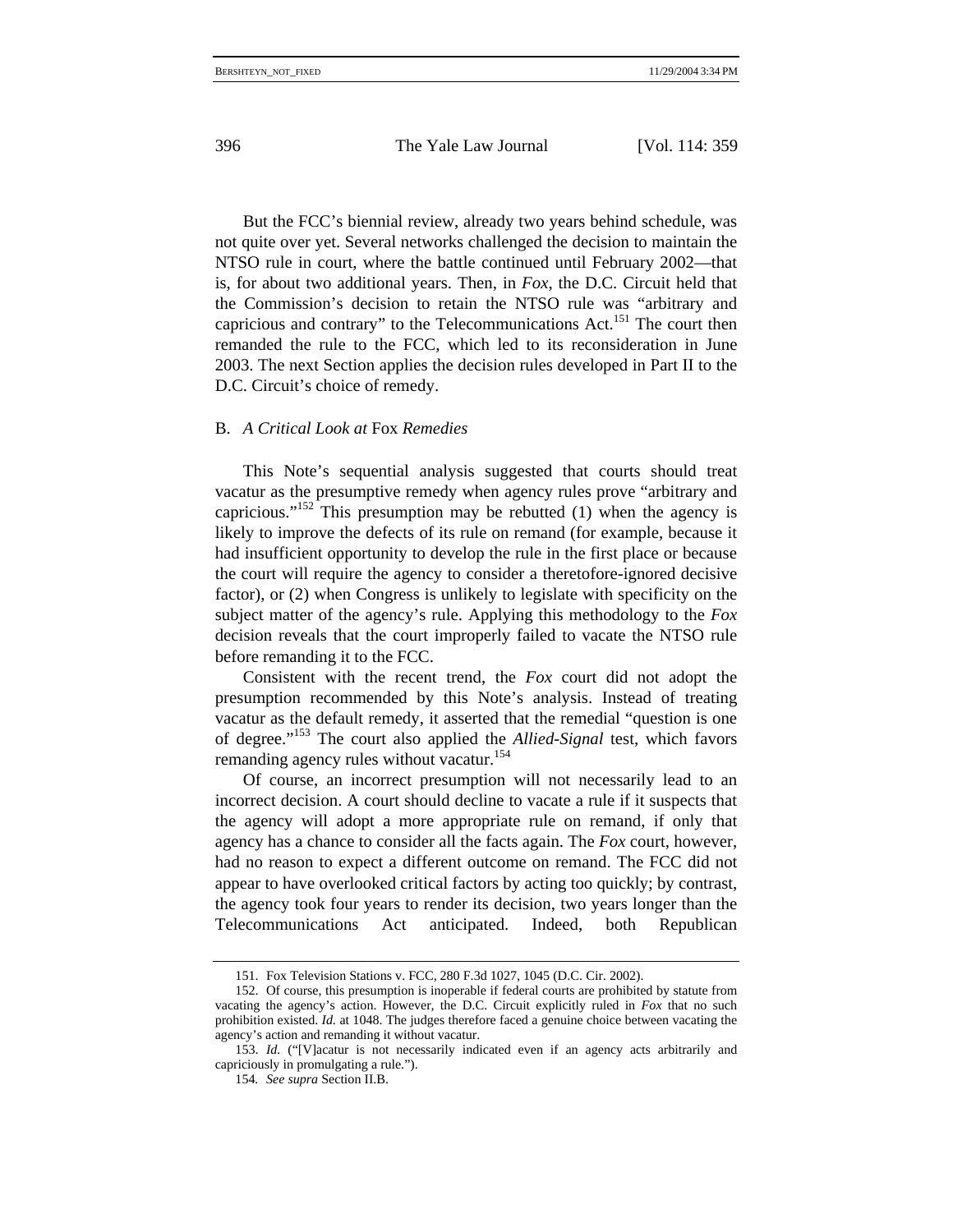commissioners had mentioned in their dissents that the Commission had accumulated ample data.<sup>155</sup>

Furthermore, the *Fox* court did not affirmatively require the FCC to consider any facts that the agency could have reasonably missed in its initial review. Indeed, it declared the NTSO rule arbitrary and capricious based largely on the Commission's inattention to *its own* 1984 report<sup>156</sup> hardly the stuff of accidental omissions. Nor did the court anticipate that the report would necessarily compel the FCC to reach a different outcome. All the court required the agency to do was to "state the reason(s) for which it believes its contrary views set out in the 1984 Report were incorrect or are inapplicable in the light of changed circumstances."157 Such a conclusion, according to the *Fox* court, "is by no means inconceivable; the Report is, after all, now almost 20 years old."158 In short, the court gave no indication that the agency should avoid reaching the same outcome again.

This Note suggests one other reason why a court might avoid vacating an agency rule—concern that Congress will prove unable to legislate with specificity on the matter at hand, leaving in place the disruptive default policy. The *Fox* court, however, did not appear to possess persuasive evidence on this account. Enacting a new NTSO rule effectively requires legislators to identify a single data point—the national audience cap, expressed in percentage terms. Six years earlier, Congress had demonstrated its capacity to enact such legislation when it raised the cap from twenty-five percent to thirty-five percent in the Telecommunications Act—and did so in about thirty words.<sup>159</sup> In practice, Congress may still have failed to answer the D.C. Circuit's vacatur with specific legislation, but the judges had few reasons to suspect that Congress was incapable of such action. Therefore, if the FCC's decision to maintain the NTSO rule was indeed "arbitrary and capricious," the court should have vacated it.

### C. *After* Fox*: Testing Predictions*

This Note's sequential model has yielded several predictions about the consequences of judicial remedies in administrative law. In order to illustrate these predictions, this Section examines the aftermath of the *Fox*

<sup>155.</sup> *See* Biennial Review Report, *supra* note 144, at 11,135 (dissenting statement of Comm'r Furchtgott-Roth); *id*. at 11,154 (separate statement of Comm'r Powell).

<sup>156</sup>*. See Fox*, 280 F.3d at 1045.

<sup>157</sup>*. Id*. at 1048 (emphasis omitted).

<sup>158</sup>*. Id*. (emphasis omitted).

<sup>159</sup>*. See* Telecommunications Act of 1996, Pub. L. No. 104-104, § 202(c)(1)(B), 110 Stat. 56, 111 ("The Commission shall modify its rules for multiple ownership set forth in section 73.3555 of its regulations (47 C.F.R. 73.3555) by increasing the national audience reach limitation for television stations to 35 percent.").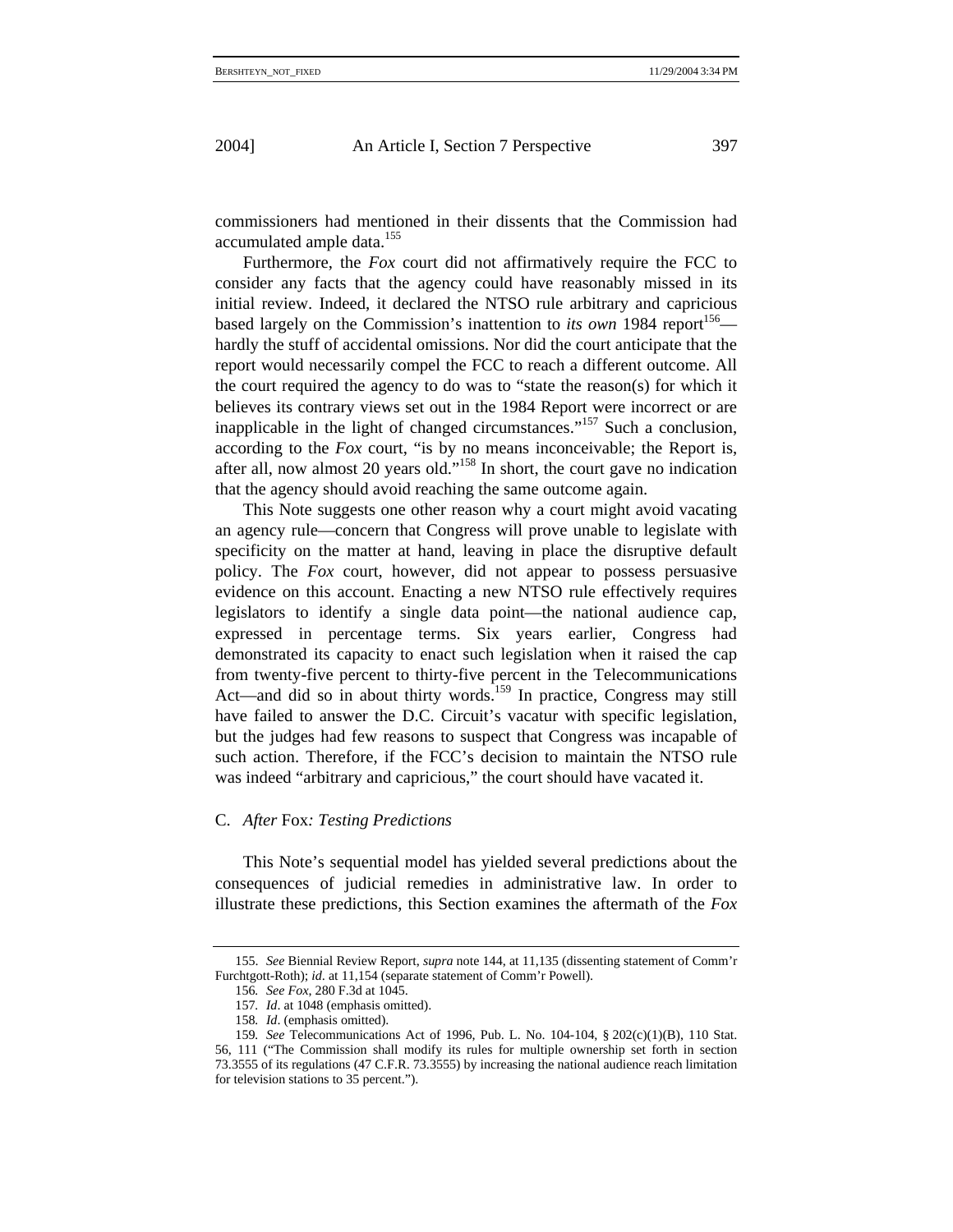court's failure to vacate. Figure 2 from Part I approximates the relative preferences of the President, the House, and the Senate after the D.C. Circuit's ruling (preferences on the left side of the spectrum representing looser restrictions on media ownership). In other words, the Bush Administration and FCC Chairman Michael Powell favored the least stringent NTSO rule, the Senate favored greater restrictions, and the House held an intermediate position.<sup>160</sup> The default policy in the absence of any legislation—a policy of no specific caps on media mergers—was on the left side of the policy spectrum. Thus, the dynamics following the *Fox* decision resembled Case 2D.

Section II.A made three theoretical predictions about the consequences of a failure to vacate in Case 2D. First, on remand, the agency would adopt the policy closest to the President's preferences, constrained only by the threat of a veto-proof congressional override. This outcome, as Subsection I.B.2 showed, biases the formal Article I, Section 7 process in favor of the President. Second, if congressional efforts to override the agency's action encounter a credible veto threat, legislators might evade the constitutional presentment requirement by attaching override provisions to must-pass appropriations bills. This strategy, too, undermines the process outlined by Article I, Section 7, this time in Congress's favor. Third, legislators would use their informal oversight tools to control administrative action. The court's remand remedy would, however, offer the agency a rhetorical defense: The agency could urge Congress to acquiesce to its proposal quickly, warning that the courts might react to agency delay by restoring the default policy. Subsections 1, 2, and 3, respectively, argue that the aftermath of *Fox* appears consistent with each of these three predictions.

At the outset, it is important to note that no single case study can endeavor to confirm the predictions of a theoretical model. The aftermath of the NTSO rule is no exception, for this case study has several possible drawbacks. Perhaps the unique political salience of media-ownership rules distinguishes them from the typical agency decision. Additionally, since the FCC issued its new NTSO rule along with five other changes to mediaownership regulation, the subsequent congressional actions may have reflected some tradeoffs within this package of policies.<sup>161</sup> The particular preferences of congressional committee chairs likewise complicate any efforts to model congressional action. Finally, it is worth recalling that the

<sup>160.</sup> For example, the President had to threaten a veto when Congress tried to restore the preexisting stringent caps. *See infra* text accompanying notes 171-175. For a comparison of the House and Senate, see *infra* text accompanying notes 167-170.

<sup>161.</sup> While the controversy over the NTSO rule was resolved in legislative compromise, the FCC's other reforms to media-ownership regulation encountered further difficulties in the courts. *See* Prometheus Radio Project v. FCC, 373 F.3d 372 (3d Cir. 2004).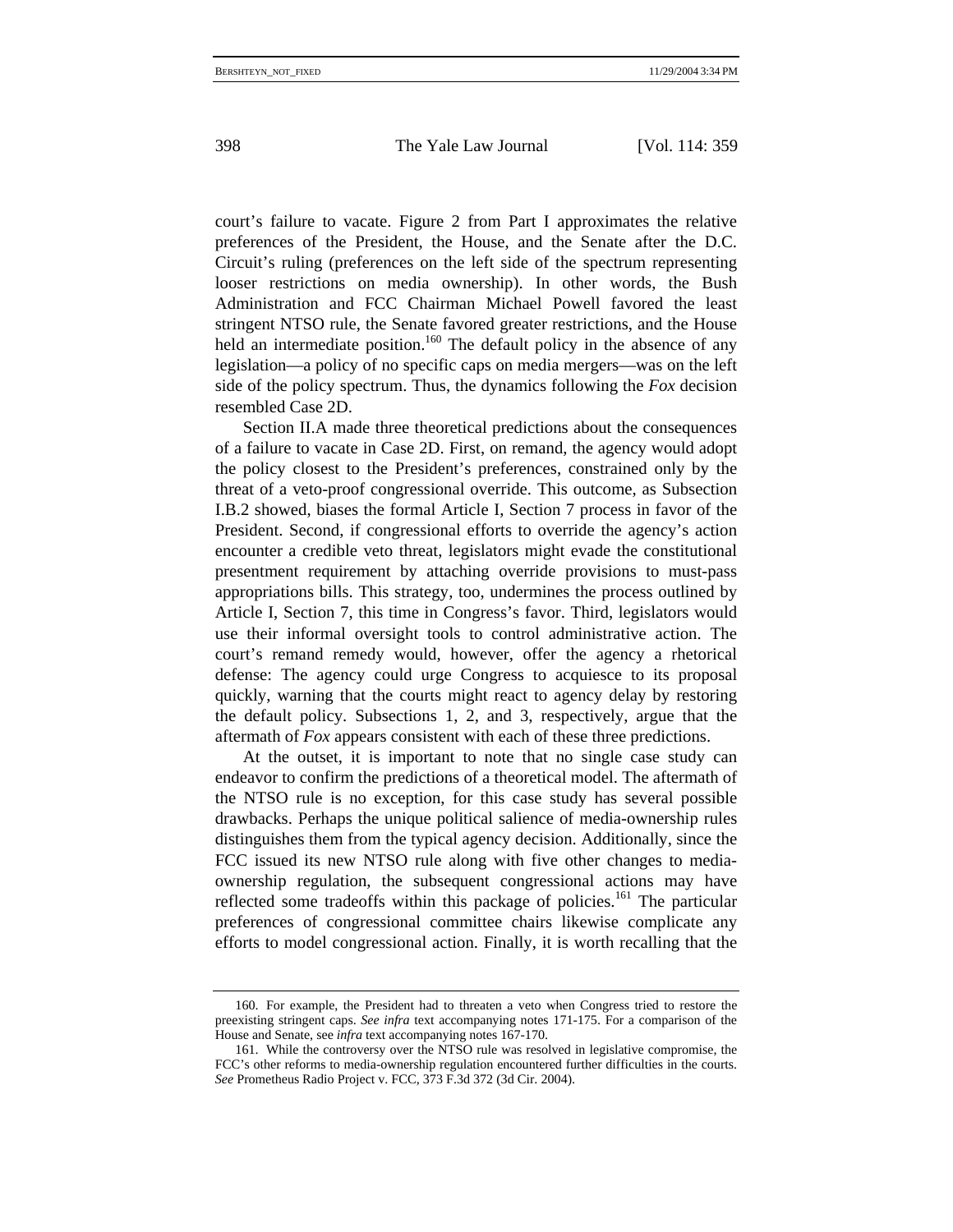D.C. Circuit remanded an action of a Democrat-controlled FCC, while the 2003 changes were adopted by the Commission's Republican majority. Thus, this Section falls short of offering definitive proof and is best viewed as an illustration of this Note's theoretical model.

#### 1. *Prediction 1: Agency Action on Remand*

Section II.A predicted that, on remand, an agency would adopt policies most favorable to the President, provided that Congress would prove unable to override them with veto-proof legislation. Thus, in Case 2D, the agency would adopt policy *XA*, which mirrors the preference of the pivotal vetooverride legislator. It is, alas, impossible to determine definitively whether the FCC indeed chose this precise point after the *Fox* remand—after all, we do not know exactly which member of Congress would have been the pivotal legislator, much less what her preferences were. Nonetheless, considerable evidence exists that, as Section II.A predicted, the FCC's forty-five percent rule was a policy that would have narrowly escaped a veto-proof legislative override in both chambers of Congress.

Shortly after the FCC announced changes to media-ownership rules on June 2, 2003, both chambers of Congress launched overhaul measures. Immediate outcry in the Senate came not only from Democrats, but also from former Majority Leader Trent Lott and Appropriations Committee Chairman Ted Stevens.<sup>162</sup> In early June, a "sense of the Senate" resolution sponsored by sixteen senators sought to rescind all the new mediaownership rules.163 The Senate Commerce Committee also issued an unprecedented rebuke to Powell<sup>164</sup> by endorsing a bill that would reinstate the thirty-five percent cap.165 In July, a coalition of nine senators also launched a resolution "disapproving the rule"<sup>166</sup>—a form of legislative veto codified as part of the mid-1990s "Contract with America" agenda.<sup>167</sup> (If successful, this would have marked the second time this form of legislative veto was ever invoked—and the first time by a Republican Congress

<sup>162</sup>*. See* Yochi J. Dreazen, *Democrats Seize on FCC Rule*, WALL ST. J., June 4, 2003, at A4. 163. S. Res. 159, 108th Cong. (2003).

<sup>164.</sup> *See* Sean Marciniak & Yochi J. Dreazen, *Senate Panel Votes To Override FCC on Recent Ruling*, WALL ST. J., June 20, 2003, at A4.

<sup>165.</sup> Preservation of Localism, Program Diversity, and Competition in Television Broadcast Service Act of 2003, S. 1046, 108th Cong. (2003).

<sup>166.</sup> S.J. Res. 17, 108th Cong. (2003).

<sup>167.</sup> Unlike the two-house legislative veto discussed in Subsection I.B.3, this form of legislative veto required presentment to the President. *See* Contract with America Advancement Act of 1996, Pub. L. No. 104-121, § 251, 110 Stat. 847, 868-74 (codified at 5 U.S.C. §§ 801-808 (2000)).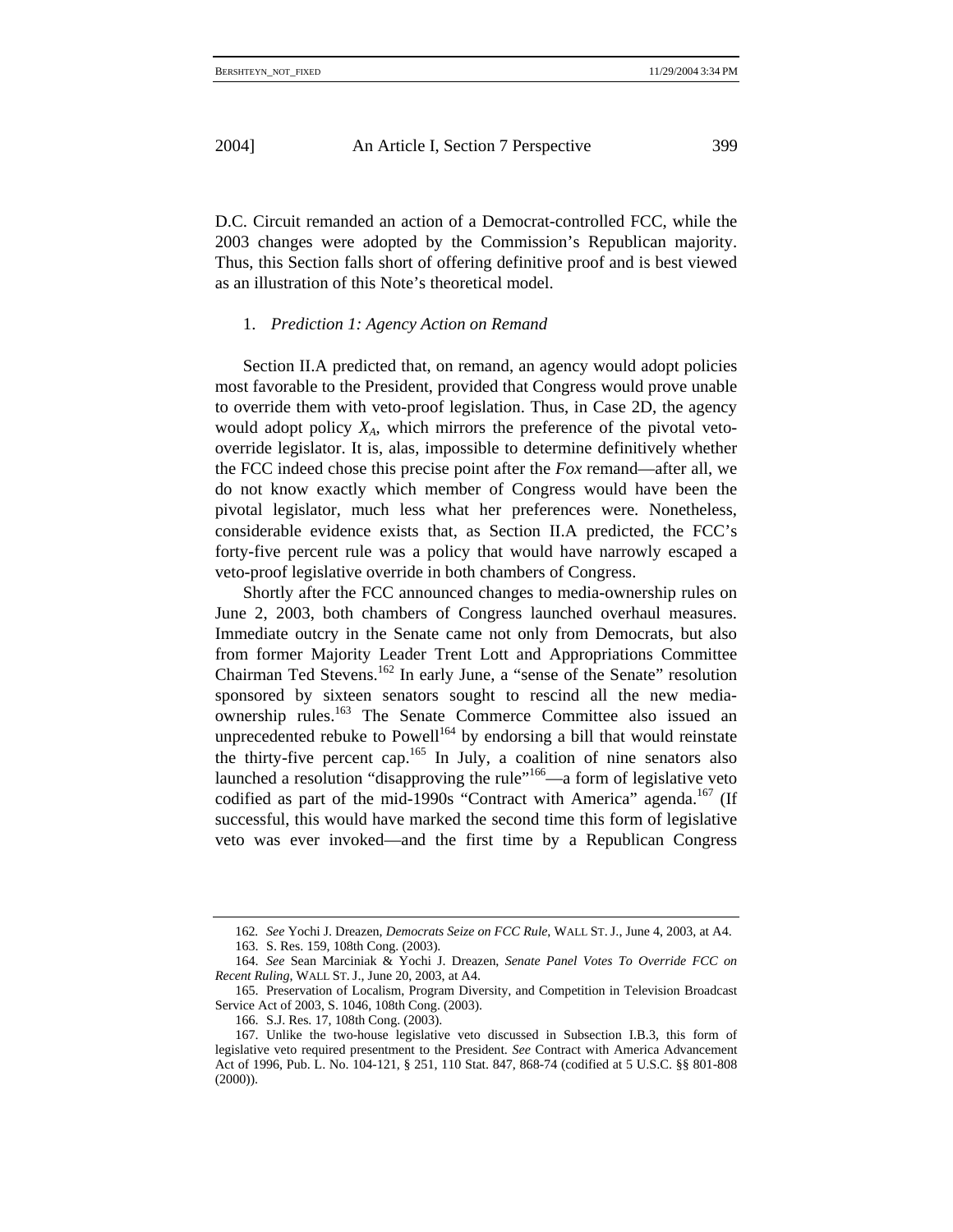against a Republican Administration.)<sup>168</sup> Opposition to the FCC's new rules faced somewhat greater obstacles in the House, where Energy and Commerce Committee Chairman Billy Tauzin supported the FCC's approach.169 Not surprisingly, a House bill seeking to invalidate the FCC's new rules languished in committee, despite attracting ninety-eight sponsors by the end of July. $170$ 

Apparently, these legislative efforts to roll back the FCC's rulemaking—as well as parallel developments in the appropriations process, described in the next Subsection—raised alarms at the White House. Before Congress departed for its August recess, the Administration issued a written veto threat.<sup>171</sup> (If levied, this would have marked the first time the Bush Administration used its veto power against the Republican Congress.)<sup>172</sup> Yet congressional action did not grind to a halt. Upon returning in September, the Senate formally adopted its "resolution of disapproval."173 By November, 205 members of the House had signed a letter to Speaker Dennis Hastert requesting a floor vote on the resolution.<sup>174</sup> Some legislators openly suggested that the President's threatened veto could be overridden.<sup>175</sup>

Ultimately, the Bush White House was never forced to levy the veto. By fall, the thrust of legislative efforts to override the FCC's rulemaking shifted to the appropriations process. On balance, however, the trajectory of legislative response supports the predictions of the game-theoretic model: Opposition to the FCC's forty-five percent rule in the Senate (which passed a resolution to override this rule) and the House was substantial enough to invite a veto threat. The very fact that Congress chose to switch to the appropriations strategy suggests that this veto was unlikely to be overridden. Thus, the FCC's forty-five percent rule appears to have

<sup>168.</sup> The first occurred in 2001, when Republican majorities in Congress used the veto to annul rules adopted by the Clinton Administration's OSHA. *See* Ron Orol, *House Dems Rally Against FCC Media Regulations*, DAILY DEAL, June 6, 2003, at 1.

<sup>169.</sup> *See, e.g.*, Marciniak & Dreazen, *supra* note 164.

<sup>170.</sup> Protect Diversity in Media Act, H.R. 2462, 108th Cong. (2003). For the list of sponsors, see Bill Summary and Status, http://thomas.loc.gov/cgi-bin/bdquery/z?d108:HR02462:@@@P (last visited Oct. 17, 2004).

<sup>171.</sup> *See* OMB, Statement of Administration Policy: H.R. 2799 (July 22, 2003), *available at*  http://www.whitehouse.gov/omb/legislative/sap/108-1/hr2799sap-h.pdf.

<sup>172.</sup> For a record of presidential vetoes, see Office of the Clerk, Presidential Vetoes, http://clerk.house.gov/histHigh/Congressional\_History/vetoes.html (last visited Oct. 17, 2004).

<sup>173.</sup> S.J. Res. 17, 108th Cong. (2003). For a breakdown of the vote, see U.S. Senate, Roll Call Vote, http://www.senate.gov/legislative/LIS/roll\_call\_lists/roll\_call\_vote\_cfm.cfm?congress  $=108$ &session=1&vote=00348#top (last visited Oct. 17, 2004).

<sup>174</sup>*. See* Press Release, Representative Maurice Hinchey, Bipartisan Coalition of House Members Demand Vote on FCC Media Regulations (Nov. 5, 2003), *available at* http://www.house.gov/apps/list/press/ny22\_hinchey/fcc\_media\_regulations\_110503.html.

<sup>175</sup>*. See* Ron Orol, *Lawmakers Weigh Veto of Media Regs Against Bush Threat*, DAILY DEAL, Sept. 12, 2003, at 1.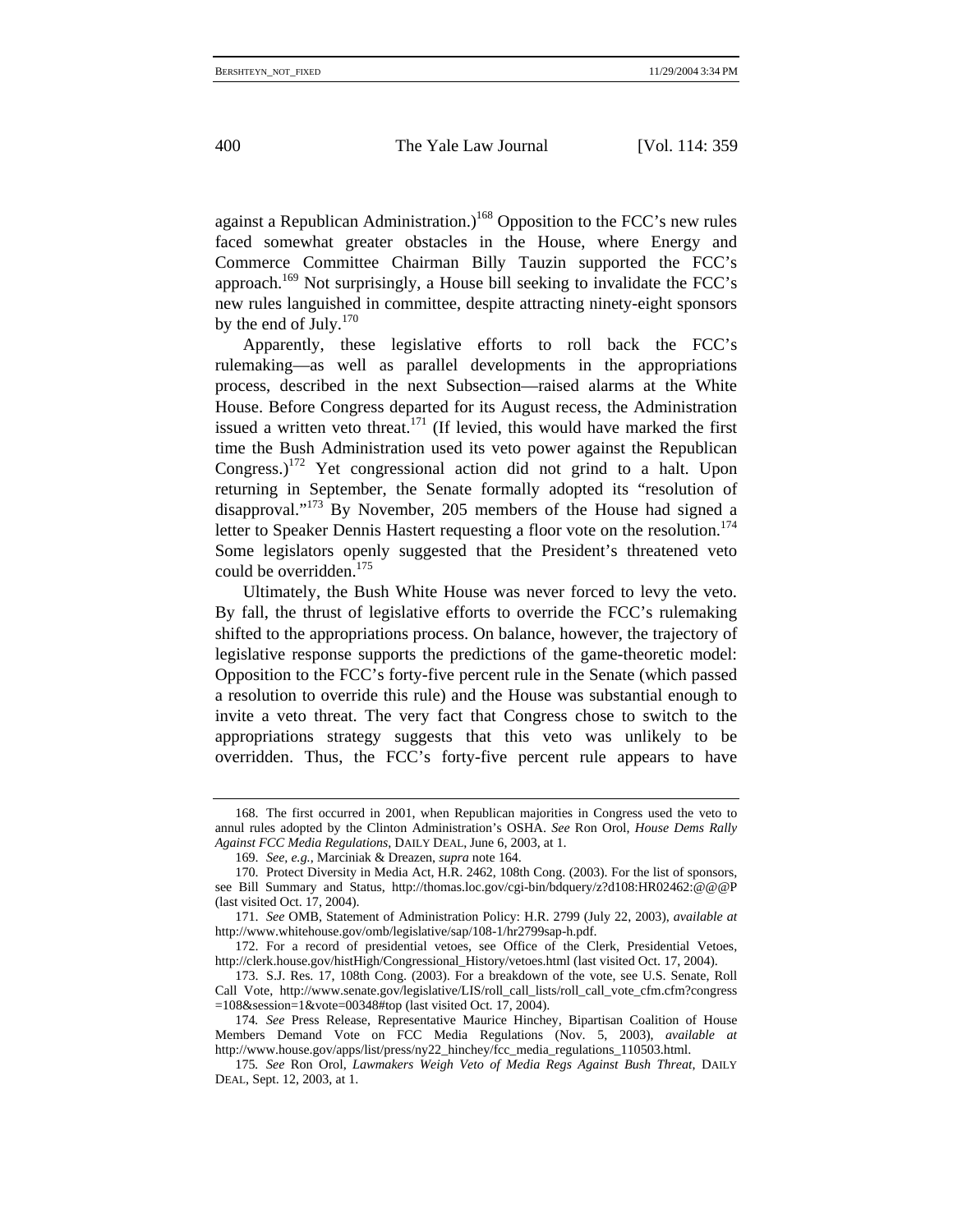displayed the essential characteristics of policy  $X_A$ —it was substantially more favorable to the President than to Congress, but it was not so pro-President as to invite veto-proof legislation.

#### 2. *Prediction 2: Congressional Use of Appropriations Process*

Earlier discussion also suggested that Congress may respond to agency rulemaking by attaching an override provision to a must-pass appropriations bill, thereby evading the presentment requirement. From the perspective of Article I, Section 7, this is an overreaction, for it shifts policy further from the President's preferences than the Founders' deliberate design permits.176 The aftermath of the *Fox* remand reveals that the danger of such overreaction is not merely theoretical: As regular legislative efforts to annul the FCC's rules encountered a veto threat, Congress aggressively pursued an appropriations rider.

Talk of using the appropriations process to annul the FCC's action began in the Senate as early as June.<sup>177</sup> The crucial breakthrough, however, came from the House Appropriations Committee—a surprise, given its chairman's support for the FCC.<sup>178</sup> In mid-July, eleven Republican members of that panel joined their Democratic colleagues in attaching to the Commerce, Justice, and State appropriations bill a rider that would have reinstated the thirty-five percent cap.<sup>179</sup> The President then threatened to veto any measure that reversed the FCC's media-ownership rule, but the House nonetheless approved the appropriations bill with its rider<sup>180</sup> by a vote of 400 to  $21$ .<sup>181</sup> Senate approval was expected to follow.<sup>182</sup>

The appropriations process picked up steam again in the fall, just as the other legislative efforts to reverse the FCC's rules bogged down. Although some FCC allies had hoped that the thirty-five percent rider would eventually die in conference committee, the House-Senate negotiators vowed as late as November 19 to maintain it. $183$  Once congressional overhaul of the forty-five percent rule appeared inevitable, the White House

<sup>176</sup>*. See supra* Subsection I.B.3.

<sup>177</sup>*. See* Jaret Seiberg, *Lott, Hollings Threaten FCC*, DAILY DEAL, June 3, 2003, at 1.

<sup>178</sup>*. See* Ron Orol, *House Panel Backs Repeal of New TV Ownership Cap*, DAILY DEAL, July 17, 2003, at 1.

<sup>179</sup>*. See* David Rogers, *House Panel Opposes Easing Media-Limit Rule*, WALL ST. J., July 17, 2003, at A4.

<sup>180.</sup> Departments of Commerce, Justice, and State, the Judiciary, and Related Agencies Appropriations Act, 2004, H.R. 2799, 108th Cong. (2003).

<sup>181.</sup> *See* Yochi J. Dreazen & Joe Flint, *In Blow to FCC, House Votes To Reverse Media Deregulation*, WALL ST. J., July 24, 2003, at A1.

<sup>182.</sup> *See* Christopher Stern & Jonathan Krim, *House Votes To Prevent Change in Media Rule*, WASH. POST, July 24, 2003, at A1.

<sup>183</sup>*. See* David Rogers, *Spending Bill Would Restore Tighter Media-Ownership Cap*, WALL ST. J., Nov. 20, 2003, at B2.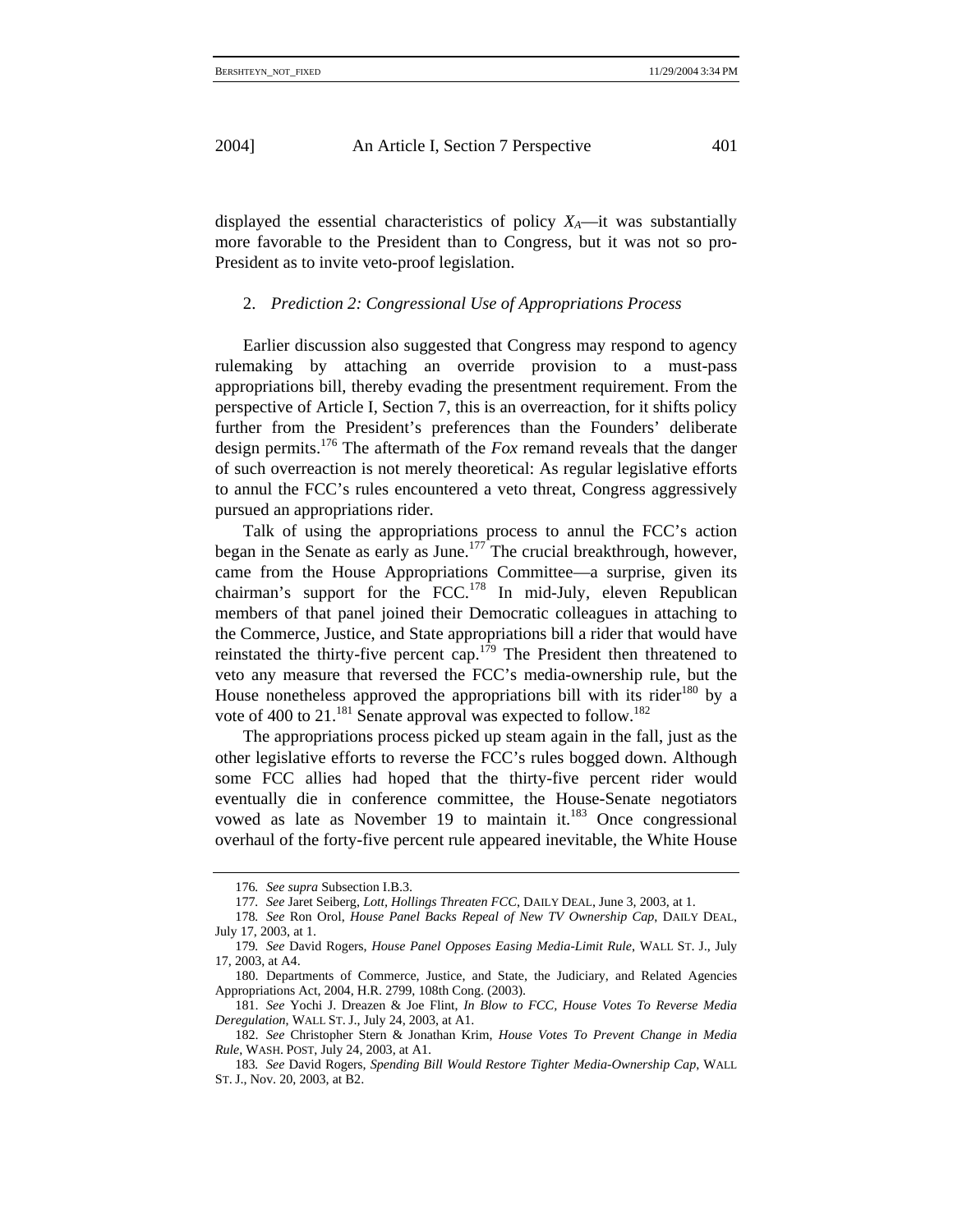backed down and cut a last-minute deal with the Senate's powerful Appropriations Chairman Stevens.184 The compromise solution was a thirty-nine percent NTSO rule—just enough to protect News Corp., Murdoch's media conglomerate, from having to divest its properties.<sup>185</sup> (Although other FCC critics cried out against the compromise, Stevens's support would have been essential to accomplishing any appropriationsbased overhaul.)<sup>186</sup> Notwithstanding Stevens's eleventh-hour defection, the appropriations strategy allowed Congress to win concessions despite the White House veto threat—as the sequential model generally predicted.

# 3. *Prediction 3: Agency Responses to Informal Congressional Pressure*

Needless to say, not all the instruments in the congressional toolkit have the bluntness of appropriations riders. Legislators can use their authority to persuade an agency that its decision is wrong on the merits. Section II.A predicted that a judicial remand would allow administrators to respond to this informal pressure by pointing the finger at courts. As this Subsection briefly argues, that is precisely the rhetorical strategy the FCC followed.

Even before its June announcement, the FCC attempted to prevent legislators from previewing the new rules—and it blamed the courts for an expedited timeline. When several moderate senators asked the FCC to delay its rulemaking on media ownership,<sup>187</sup> Powell balked, noting that "judicial sustainability is a key objective of this proceeding."<sup>188</sup> More importantly, Powell argued that courts left him no choice but to update the mediaownership rules without any delay. "When the judiciary reverses our rules, . . . it is incumbent on us to repair the shortcomings as quickly as possible," he wrote to the FCC's two Democratic commissioners, who had requested more time to deliberate about the new rules.<sup>189</sup> At times, Powell's language swung from urgency to alarm: "[T]he public interest is presently

<sup>184.</sup> *See* Ron Orol, *FCC Opponents Protest White House Interference*, DAILY DEAL, Nov. 26, 2003, at 1.

<sup>185.</sup> *See id.* For codification of the compromise, see Consolidated Appropriations Act, 2004, Pub. L. No. 108-199, div. B, tit. VI, § 629, 118 Stat. 3, 99 (2004).

<sup>186</sup>*. See* Orol, *supra* note 184.

<sup>187.</sup> *See* Letter from Senators Wayne Allard, Olympia Snowe, and Susan Collins to Michael Powell, Chairman, FCC (Mar. 19, 2003), *available at* http://www.fcc.gov/commissioners/powell/ chairmans\_response/Snowe\_March19.pdf.

<sup>188.</sup> Chairman Michael K. Powell Responds to Members Regarding Upcoming Biennial Review of Media Ownership, http://www.fcc.gov/commissioners/powell/chairmans\_response/ mkp\_response.htxx (last visited Oct. 17, 2004) [hereinafter Powell Response].

<sup>189.</sup> *See* Press Release, FCC, FCC Chairman Responds to Request for Delay on Media Ownership Proceeding (May 15, 2003), *available at* http://hraunfoss.fcc.gov/edocs\_public/ attachmatch/DOC-234583A1.pdf.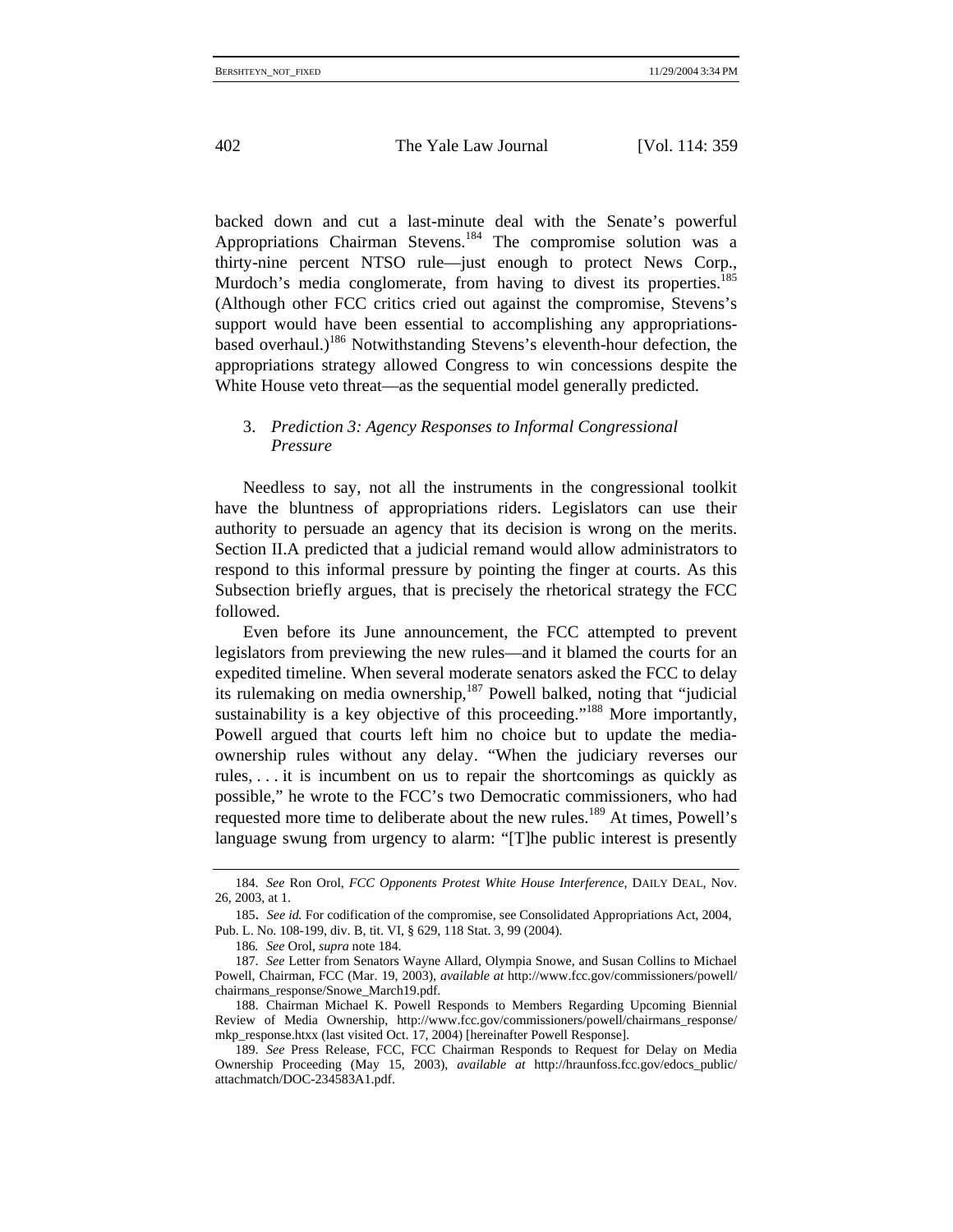being ill-served by a body of rules that have been severely wounded and rendered substantially ineffective by withering judicial fire. Survival demands action."190 Thus, the appearance of judicially imposed time pressure on remand was used to keep legislative and administrative critics at bay.

Once the new media rules were released, the FCC blamed the courts for the substance of the decision as well. When legislators criticized him for relaxing NTSO caps, Powell replied that he had done precisely the opposite: "reinstate[d] legally enforceable" caps. $^{191}$  "Keeping the rules exactly as they are . . . was not a viable option. Without today's surgery, the rules would assuredly meet a swift death" in courts, he argued.<sup>192</sup> Some commentators noted with irony that Powell—a known ideological crusader for media deregulation—had suddenly adopted a "courts-made-me-do-it" stance toward his own deregulatory decisions.<sup>193</sup> But even as the appropriations bill reinstating the thirty-five percent cap progressed through Congress, Powell insisted that courts had left him little choice but to loosen this regulation.194

Only when the White House struck its eleventh-hour thirty-nine percent deal, effectively rewriting the FCC's NTSO rule, did the Chairman stop blaming the courts. The unrepentant ideological deregulator was back in action, telling the *Wall Street Journal* on the day the compromise story broke, "As a regulatory exercise, we did what we thought was best."<sup>195</sup> Yet, during the preceding six months, when Congress had attempted to roll back the FCC's new media rules, the agency had been telling a different story that it had done what *the courts* thought was best.

This Section has sought to demonstrate that the remand remedy in *Fox*  had the following three consequences, broadly consistent with this Note's game-theoretic analysis: (1) The FCC issued the forty-five percent rule, which narrowly escaped legislative override under the protection of a presidential veto; (2) Congress subsequently pursued the appropriations process as its primary means of reversing the rule; and (3) the agency used the judicial remand to deflect congressional criticism. One must reemphasize that no single case study can serve as conclusive proof of an abstract theory. This discussion is no exception, and it is best seen as an

<sup>190.</sup> Powell Response, *supra* note 188.

<sup>191.</sup> Ron Orol, *Pols Lay Siege to Media Rules*, DAILY DEAL, June 5, 2003, LEXIS, News & Business, The Daily Deal (internal quotation marks omitted).

<sup>192.</sup> Press Release, FCC, Press Statement of Chairman Michael Powell 1 (June 2, 2003), *available at* http://hraunfoss.fcc.gov/edocs\_public/attachmatch/DOC-235047A3.pdf.

<sup>193</sup>*. See* Jaret Seiberg, *Tactical Strike*, DAILY DEAL, June 9, 2003, LEXIS, News & Business, The Daily Deal (internal quotation marks omitted).

<sup>194</sup>*. See* Dreazen & Flint, *supra* note 181.

<sup>195.</sup> Yochi J. Dreazen & Anne Marie Squeo, *Reshaping Powell's Vision*, WALL ST. J., Nov. 28, 2003, at A4.